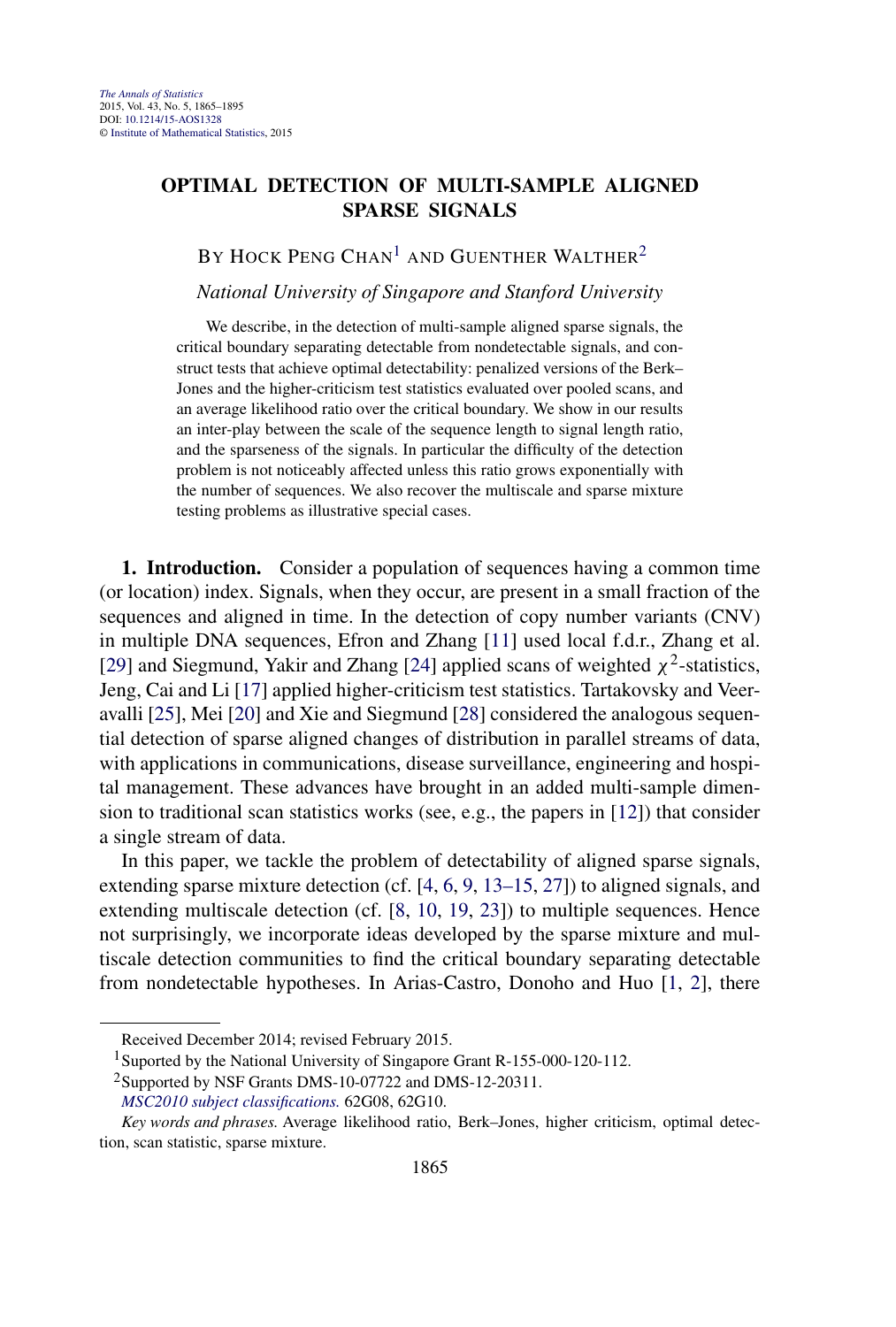<span id="page-1-0"></span>are also links between sparse mixtures and multiscale detection methods in the detection of a sparse component on an unknown low-dimensional curve within a higher-dimensional space. Our work here is less geometrical in nature as the aligned-signal assumption allows us to reduce the problem to one dimension by summarizing across sample first.

We supply optimal adaptive max-type tests: penalized scans of the higher criticism and Berk–Jones test statistics. We also supply an optimal Bayesian test: an average likelihood ratio (ALR) that tests against alternatives lying on the critical boundary. The rationale behind the ALR is to focus testing at the most sensitive parameter values, where small perturbations can result in sharp differences of detection powers.

We state the main results in Section 2. We describe the detectable region of aligned sparse signals in the multi-sample setting, and show that the penalized scans achieve asymptotic detection power 1 there. We learn from the detection boundary the surprising result that the requirement to locate the signal in the time domain does not affect the overall difficulty of the detection problem, unless the sequence length to signal length ratio grows exponentially with the number of sequences.

In Section [3,](#page-7-0) we show the optimality of the ALR and consider special cases of our model that have been well studied in the literature using max-type tests: the detection of a signal with unknown location and scale in a single sequence, and the detection of a sparse mixture in many sequences of length 1. We show that the general form of our ALR provides optimal detection in these important special cases. We also illustrate the detectability and detection of multi-sample signals on a CNV dataset.

In Section [4,](#page-10-0) the detection problem is extended to heteroscedastic signals. The extension illustrates the adaptivity of the penalized scans. Even though the detection boundary has to be extended to take into account the heteroscedasticity, the penalized scans as described in Section 2 are still optimal. On the other hand, the ALR tests have to be re-designed to ensure optimality under heteroscedasticity. The model set-up here is similar to that in Jeng, Cai and Li [\[17\]](#page-29-0). There optimality is possible without imposing penalties on the scan of the higher-criticism test because the signal length was assumed to be very short.

**2. Main results.** Let  $\{(X_{n1},...,X_{nT}): 1 \le n \le N\}$  be a population of sequences. We consider the prototypical set-up

$$
(2.1) \tXnt = \munt + Znt \twhere Znt are i.i.d. N(0, 1).
$$

Under the null hypothesis  $H_0$  of no signals,  $\mu_{nt} = 0$  for all *n* and *t*. Under the alternative hypothesis  $H_1$  of aligned signals, there exists an unknown  $q > 0$  of disjoint intervals  $(j_T^{(k)}, j_T^{(k)} + \ell_T^{(k)}]$  such that for the *k*th interval,  $1 \le k \le q$ , there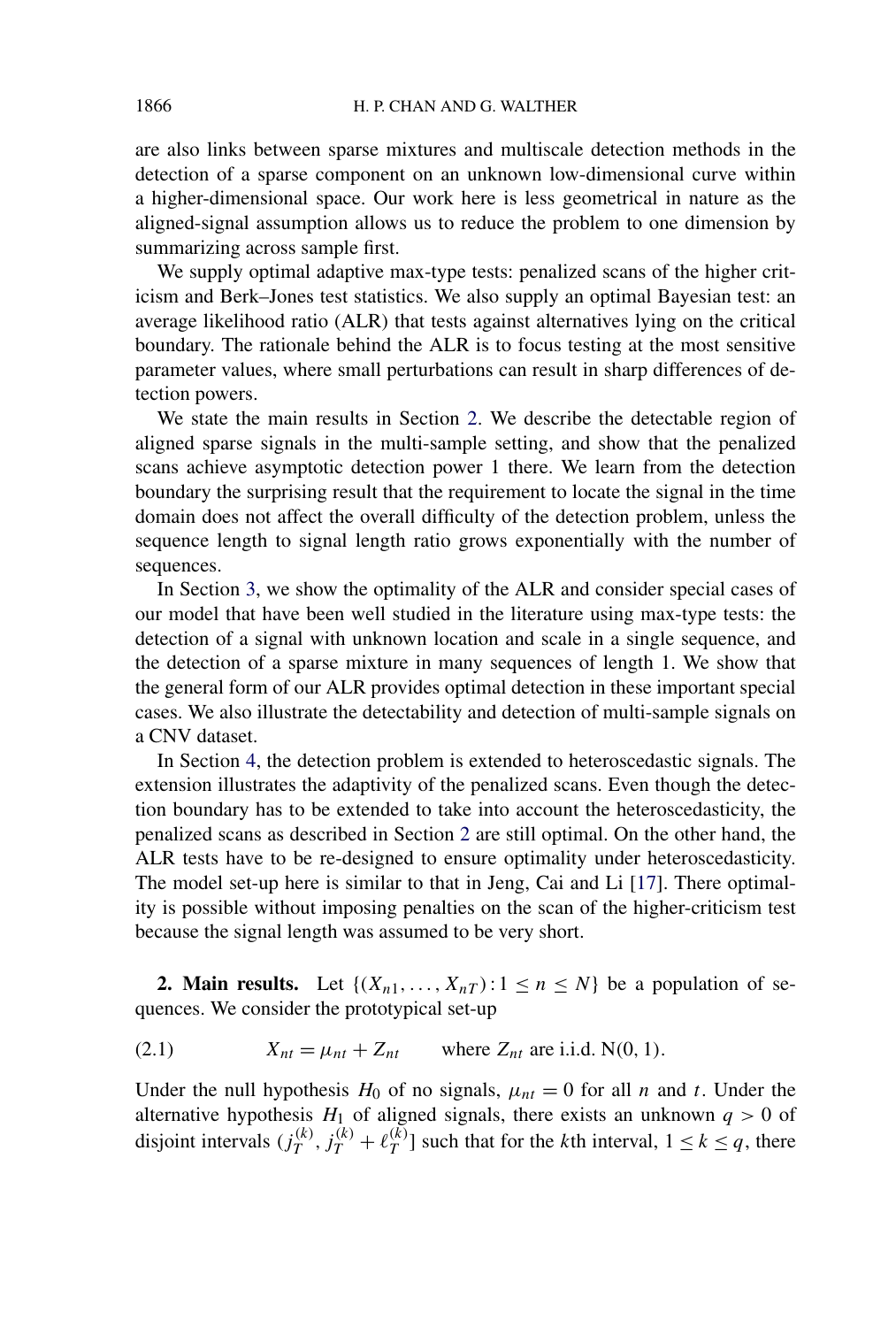<span id="page-2-0"></span>is a probability  $\pi_N^{(k)} > 0$  that this interval has an elevated mean

(2.2) 
$$
\mu_{nt} = \begin{cases} \mu_N^{(k)} I_n^{(k)} / \sqrt{\ell_T^{(k)}}, & \text{if } j_T^{(k)} < t \le j_T^{(k)} + \ell_T^{(k)},\\ 0, & \text{otherwise}, \end{cases}
$$

$$
I_n^{(k)} \sim \text{Bernoulli}(\pi_N^{(k)}),
$$

with  $\mu_N^{(k)} > 0$  and the  $I_n^{(k)}$ 's and  $Z_{nt}$ 's jointly independent. Let  $\pi_N = \pi_N^{(1)}$ ,  $\mu_N =$  $\mu_N^{(1)}$  and so forth.

Model (2.2) extends sparse mixture detection by adding a time-dimension, and there is a similar extension in potential applications. For example, in the detection of bioweapons use, as introduced in [\[9\]](#page-29-0), we can assume that there are *N* observational units in a geographical region, each accumulating information over time on bioweapons usage. The bioweapons are in use over a specific but unknown time period, and only a small fraction of the units are affected. Alternatively in covert communications detection, only a small fraction of *N* detectors, each tuned to a distinct signal spectrum, observes unusual activities during the period in which communications are taking place. In the detection of genes that are linked to cancer, readings of DNA copy numbers are taken from the chromosomes of *N* cancer patients, and only a small fraction of the patients exhibits copy number changes at the gene locations. In Section [4,](#page-10-0) we shall consider an extension of [\(2.1\)](#page-1-0) and (2.2) to signals carrying a noise component.

In the detection of copy number changes, the common practice was to process samples one at a time; see Lai et al. [\[18\]](#page-29-0). In contrast, Efron and Zhang [\[11\]](#page-29-0), Zhang et al. [\[29\]](#page-30-0) and Jeng et al. [\[17\]](#page-29-0) proposed procedures that pool across samples first. Our analysis here shows that the alignment information is important, and we should indeed pool across samples first. In Appendix [C,](#page-28-0) we provide a comparison between pooling information across sample versus pooling information within sample first.

Consider  $\pi_N = N^{-\beta}$  for some  $\frac{1}{2} < \beta < 1$ . Ingster [\[14,](#page-29-0) [15\]](#page-29-0) and Donoho and Jin [\[9\]](#page-29-0) showed that in the special case  $T = 1$  (hence  $q = 1$ ,  $j_1 = 0$ ,  $\ell_1 = 1$ ), as *N* → ∞, the critical detectable value of  $\mu_N$  is  $b_N^*(\beta) := \sqrt{2\rho^*(\beta) \log N}$ , where

(2.3) 
$$
\rho^*(\beta) = \begin{cases} \beta - \frac{1}{2}, & \text{if } \frac{1}{2} < \beta \leq \frac{3}{4}, \\ (1 - \sqrt{1 - \beta})^2, & \text{if } \frac{3}{4} < \beta < 1. \end{cases}
$$

That is, if  $\mu_N = \sqrt{2\rho \log N}$  with  $\rho < \rho^*$ , then no test can detect that  $\mu_N \neq 0$  in the sense that the sum of Type I and Type II error probabilities tends to 1 for any test. Donoho and Jin [\[9\]](#page-29-0) further showed that Tukey's higher criticism as well as the Berk–Jones statistic achieve the detection boundary  $b_N^*$ ; that is, if  $\rho > \rho^*$ , then the sum of Types I and II error probabilities tends to 0. Jager and Wellner [\[16\]](#page-29-0) showed that Tukey's test is a member of a family of goodness-of-fit *φ*-divergence tests that can each achieve the detection boundary.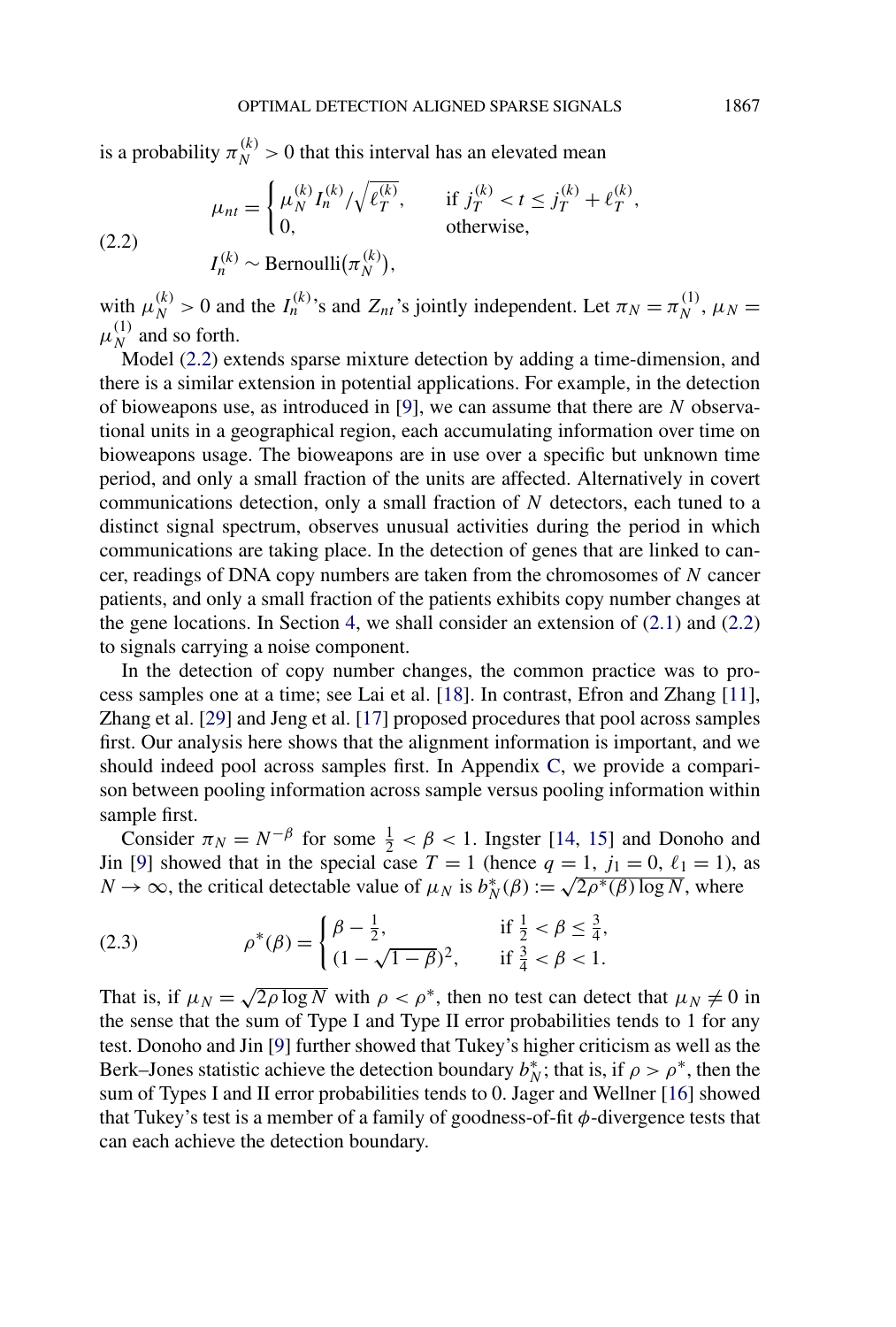When  $T > 1$ , we need to deal with the complication of multiple comparisons over  $j_T$  and  $\ell_T$ , and the question arises of how much harder the detection problem becomes. The number of disjoint intervals in  $(0, T]$  with common length  $\ell_T$  is approximately  $T/\ell_T$ . This ratio has to be factored into the computation of the detection boundary. The main message of Section 2.1 is that the difficulty of the detection problem is not noticeably affected unless this ratio of sequence length to signal length grows exponentially with the number *N* of sequences. Sections [2.2](#page-4-0) and [2.3](#page-6-0) provide optimal max-type tests that attain the detection boundary.

2.1. *Detectability of aligned signals.* Let  $a_m \sim b_m$  if  $\lim_{m \to \infty} (a_m/b_m) = 1$ and  $a_m \stackrel{\sim}{\sim} b_m$  if  $\lim_{m \to \infty} (a_m/b_m) = C$  for some constant  $C > 0$ . Let  $\lfloor \cdot \rfloor$  be the greatest integer function and  $#B$  the number of elements in a set *B*. Let  $E_0(E_1)$ denote expectation under  $H_0(H_1)$ . We are interested here in the signal length  $\ell_T^{(k)}$ *T* in [\(2.2\)](#page-2-0) satisfying

(2.4) 
$$
T/\ell_T^{(k)} \sim \exp(N^{\zeta^{(k)}} - 1) \quad \text{for some } \zeta^{(k)} \ge 0.
$$

The case of *T* varying sub-exponentially with *N* will be considered in Section [4.](#page-10-0)

We shall show that under (2.4) with  $N \to \infty$ , the asymptotic threshold detectable value of  $\mu_N$  when  $\pi_N = N^{-\beta}$  and  $\beta \in (0, 1)$  is

$$
(2.5) \begin{aligned} b_N(\beta, \zeta) &= \begin{cases} \sqrt{\log(1 + N^{2\beta - 1 + \zeta})}, & \text{if } 0 \le \zeta \le 1 - 4\beta/3, \\ (\sqrt{1 - \zeta} - \sqrt{1 - \zeta - \beta})\sqrt{2\log N}, & \text{if } 1 - 4\beta/3 < \zeta \le 1 - \beta, \\ \sqrt{N^{\beta + \zeta - 1}}, & \text{if } \zeta > 1 - \beta. \end{cases} \end{aligned}
$$

The first case  $0 \le \zeta \le 1 - 4\beta/3$  can be further sub-divided into: (a)  $0 \le \zeta \le$  $1 - 2\beta$ , under which

(2.6) 
$$
b_N(\beta, \zeta) \sim N^{-(1-2\beta-\zeta)/2}
$$
 (decays polynomially with N),

and (b)  $1 - 2\beta < \zeta \leq 1 - 4\beta/3$ , under which

(2.7) 
$$
b_N(\beta, \zeta) \sim \sqrt{(2\beta - 1 + \zeta) \log N} \qquad \text{(grows at } \sqrt{\log N} \text{ rate)}.
$$

Formula (2.5) specifies the functional form of  $b_N$  as a function of  $β$ . Since  $β$ appears in the exponent in (2.6) and in the third case of (2.5),  $b_N$  is specified only up to multiplicative constants in these cases.

The boundary  $b_N$  is an extension of the Donoho–Ingster–Jin boundary  $b_N^*$ . In the case of a sparse mixture,  $T = \ell_T = 1$ , and (2.4) is satisfied with  $\zeta = 0$ . By the second case in (2.5) and by (2.7),  $b_N(\beta, 0) \sim b_N^*(\beta)$  when  $\frac{1}{2} < \beta < 1$ . Furthermore,  $b_N(\beta, 0)$  in (2.6) recovers the detection boundary in the dense case  $0 < \beta \leq \frac{1}{2}$  established by Cai, Jeng and Jin [\[5\]](#page-29-0).

Formula (2.5) likewise recovers the detection boundary for the special case of only one sequence. For the scaled mean  $\mu_N$  in [\(2.2\)](#page-2-0), this boundary is known to be

<span id="page-3-0"></span>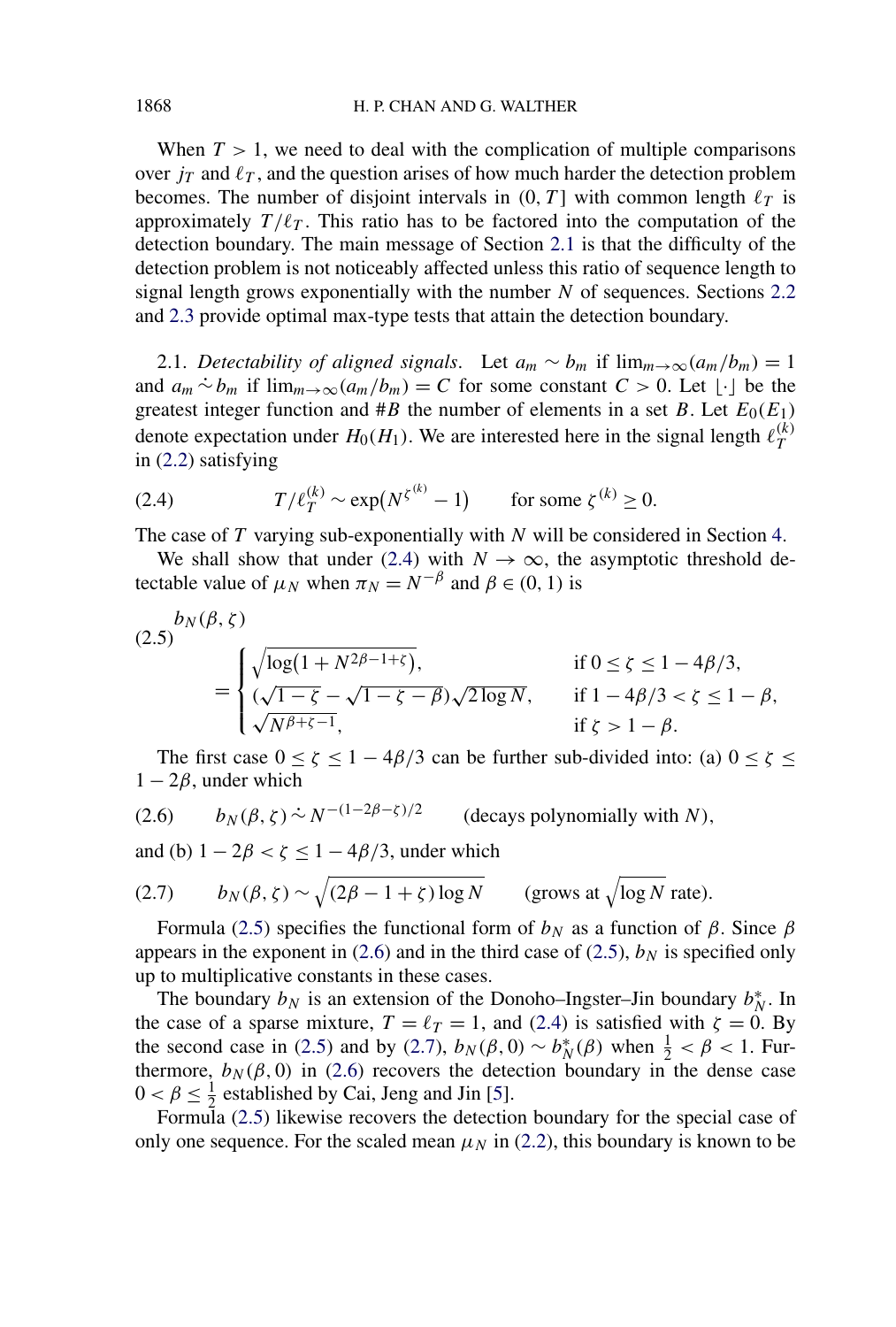<span id="page-4-0"></span> $\sqrt{2 \log(eT/\ell_T)}$  and is attained by the penalized scan; see, for example, [\[8\]](#page-29-0). To see how this special case is subsumed in the general setting above, set  $T \sim \exp(N-1)$ so that it suffices to consider  $\zeta \in (0, 1)$  in [\(2.4\)](#page-3-0) to parametrize the scale of the signal  $\ell_T/T \in (0, 1)$ . Then set  $\beta = 0$  so that the signal is present in each of the *N* sequences. Since the signals are aligned and have the same means, by sufficiency one can equivalently consider the one sequence  $S_t$  of length  $T$  obtained by summing the  $X_{nt}$  over *n*. Dividing by  $\sqrt{N}$  to restore unit variance and formally plugging  $\beta = 0$  into [\(2.6\)](#page-3-0) gives a detection threshold for  $\sqrt{N} \mu_N$  of  $\sim N^{\zeta/2} \sim \sqrt{\log(eT/\ell_T)}$ . This yields the above detection threshold for the one sequence problem apart from the multiplicative constant  $\sqrt{2}$ , which can be recovered with a more refined analysis in [\(2.5\)](#page-3-0).

The general formula [\(2.5\)](#page-3-0) shows how the growth coefficient and the phase transitions of the  $\sqrt{\log N}$  growth are altered by the effect of multiple comparisons in the location of signals. The formula also shows that in the case  $\zeta > 0$ , the signal detection thresholds can grow polynomially with *N*.

THEOREM 1. *Assume that* [\(2.2\)](#page-2-0) *and* [\(2.4\)](#page-3-0) *hold for*  $1 \le k \le q$ , *with*  $\mu_N^{(k)} =$  $b_N(\beta^{(k)}, \zeta^{(k)})$  and  $\pi_N^{(k)} = N^{-\beta^{(k)} - \varepsilon^{(k)}}$  for some  $0 < \beta^{(k)} < 1$  and  $\varepsilon^{(k)} > 0$ . Under *these conditions, there is no test that can achieve, at all*  $j_T^{(k)}$ *,*  $1 \leq k \leq q$ *,* 

(2.8)  $P(Type \, I \, error) + P(Type \, II \, error) \rightarrow 0.$ 

The simple likelihood ratio of  $(X_{n1},...,X_{nT})$ , for  $H_0$  against [\(2.2\)](#page-2-0), is  $L_{n\ell}$  *i<sub>T</sub>* ( $\pi$ *N*</sub> *,*  $\mu$ <sub>*N*</sub>), where

(2.9) 
$$
L_{n\ell j}(\pi^*, \mu) = 1 - \pi^* + \pi^* \exp(\mu Y_{n\ell j} - \mu^2/2),
$$

with  $Y_{n\ell j} = \ell^{-1/2} \sum_{t=j+1}^{j+\ell} X_{nt}$ . The key to proving Theorem 1 (details in Section [5\)](#page-12-0) is to show that under the conditions of Theorem 1,

(2.10) 
$$
\prod_{n=1}^{N} L_{n\ell_T j_T}(\pi_N, \mu_N) = O_p(T/\ell_T).
$$

That is, the likelihood ratio of the signal does not grow fast enough to overcome the noise due to the  $\sim T/\ell_T$  independent comparisons of length  $\ell_T$ . Theorem 1 follows because the likelihood ratio test is the most powerful test.

2.2. *Optimal detection with the penalized higher-criticism test*. As an illustration, first consider sparse mixture detection. That is, let  $T = 1$  and test

$$
(2.11) \tXn \stackrel{\text{i.i.d.}}{\sim} (1 - \pi_N)N(0, 1) + \pi_N N(\mu_N, 1), \t1 \le n \le N,
$$

for  $H_0: \pi_N = 0$  against  $H_1: \pi_N > 0$  and  $\mu_N > 0$ . Let  $p_{(1)} \leq \cdots \leq p_{(N)}$  be the ordered *p*-values of the  $X_n$ 's.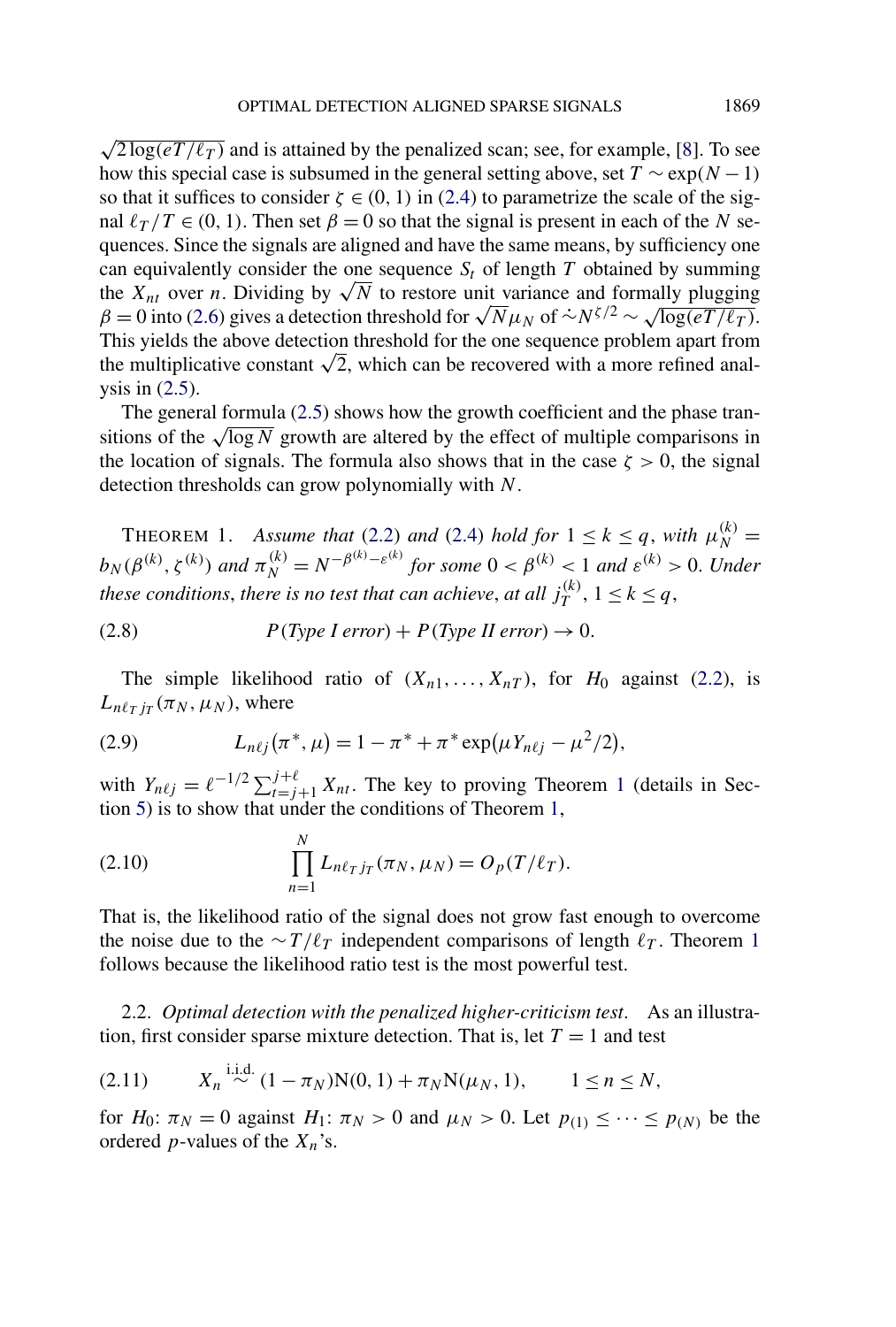<span id="page-5-0"></span>Donoho and Jin [\[9\]](#page-29-0) proposed to separate  $H_0$  from  $H_1$  by applying Tukey's higher-criticism test statistic

(2.12) 
$$
HC_N := \max_{1 \le n \le (N/2) : p_{(n)} \ge N^{-1}} \frac{n/N - p_{(n)}}{\sqrt{p_{(n)}(1 - p_{(n)})/N}}.
$$

They showed that the higher-criticism test is optimal for sparse mixture detection. Under  $H_0$ , HC<sub>N</sub> ~  $\sqrt{2 \log \log N}$ ; see [\[9\]](#page-29-0), Theorem 1. Under  $H_1$ , the argument of HC<sub>N</sub> at some  $p(n)$  is asymptotically larger than  $\sqrt{2 \log \log N}$ , when  $\pi_N = N^{-\beta}$  for some  $\frac{1}{2} < \beta < 1$ , and  $\mu_N$  lies above the detection boundary  $b_N^* (\beta) = \sqrt{2\rho^*(\beta) \log N}$ . For  $\mu_N$  lying below the detection boundary, it is not possible to separate  $H_0$  from  $H_1$ . Cai et al. [\[5\]](#page-29-0) showed that optimality extends to  $\beta \in (0, \frac{1}{2}).$ 

We motivate the extension of the higher-criticism test to  $T > 1$  by first considering a fixed, known signal on the interval  $(j, j + \ell]$ . By sufficiency, testing for an aligned signal there is the same as testing  $H_0$  against  $H_1$  for the sample  $Y_{1\ell j}, \ldots, Y_{N\ell j}$ . Let  $p_{(1)\ell j} \leq \cdots \leq p_{(N)\ell j}$  be the ordered *p*-values of the sample, and let  $s_{\ell T} = \log(eT/\ell)$ . We define the higher-criticism test statistic on this interval to be

(2.13) 
$$
HC_{N\ell j} := \max_{1 \le n \le (N/2) : p_{(n)} \ge s_{\ell T}/N} \frac{n/N - p_{(n)\ell j}}{\sqrt{p_{(n)\ell j}(1 - p_{(n)\ell j})/N}}.
$$

For  $\ell = T$ , the constraint in (2.13) becomes  $p(n) \ge N^{-1}$ , which agrees with the constraint in (2.12). As explained in [\[9\]](#page-29-0), Section 3, the standardization of  $p_{(n)}$ given in (2.13) has increasingly heavy tails as *n* becomes smaller, so if  $HC_{N\ell}$  is defined without constraints on  $p(n)$ , then it has large values frequently due to the smallest  $p(n)$ . For  $\ell < T$ , the multiple comparisons when maximizing HC<sub>N $\ell i$ </sub> over *j* necessitates a more restrictive constraint of  $p_{(n)} \geq s_{\ell T}/N$ .

The term  $s_{\ell T}$  appears also in the scan of the higher-criticism test statistic

(2.14) 
$$
\text{PHC}_{NT} := \max_{(j, j+\ell) \in B_T} (\text{HC}_{N\ell j} - \sqrt{s_{\ell T} \log s_{\ell T}}),
$$

as a penalty that increases with  $T/\ell$  to counter-balance the generally higher scores under  $H_0$  for larger  $T/\ell$  when maximizing HC<sub>N $\ell_i$ </sub> over *j*.

We will now specify the scanning set  $B_T$  in (2.14). In applications *T* is often large, so maximizing  $HC_{N\ell}$  over all *j* and  $\ell$  is computationally expensive; the cost is  $NT^2$ . We construct below an approximating set  $B_T$ , similar to that in Walther [\[26\]](#page-30-0) and Rivera and Walther [\[22\]](#page-30-0), which has a computation cost of  $NT \log T$ .

Construction of  $B_T$ : Let  $d_{r,T} = \lfloor T/(r^{1/2}e^r) \rfloor + 1$ , and let

$$
(2.15) \t B_{r,T} = \{(j, j+\ell) \in (d_{r,T} \mathbb{Z})^2 : 0 \le j \le T - \ell, T/e^r < \ell \le T/e^{r-1}\}.
$$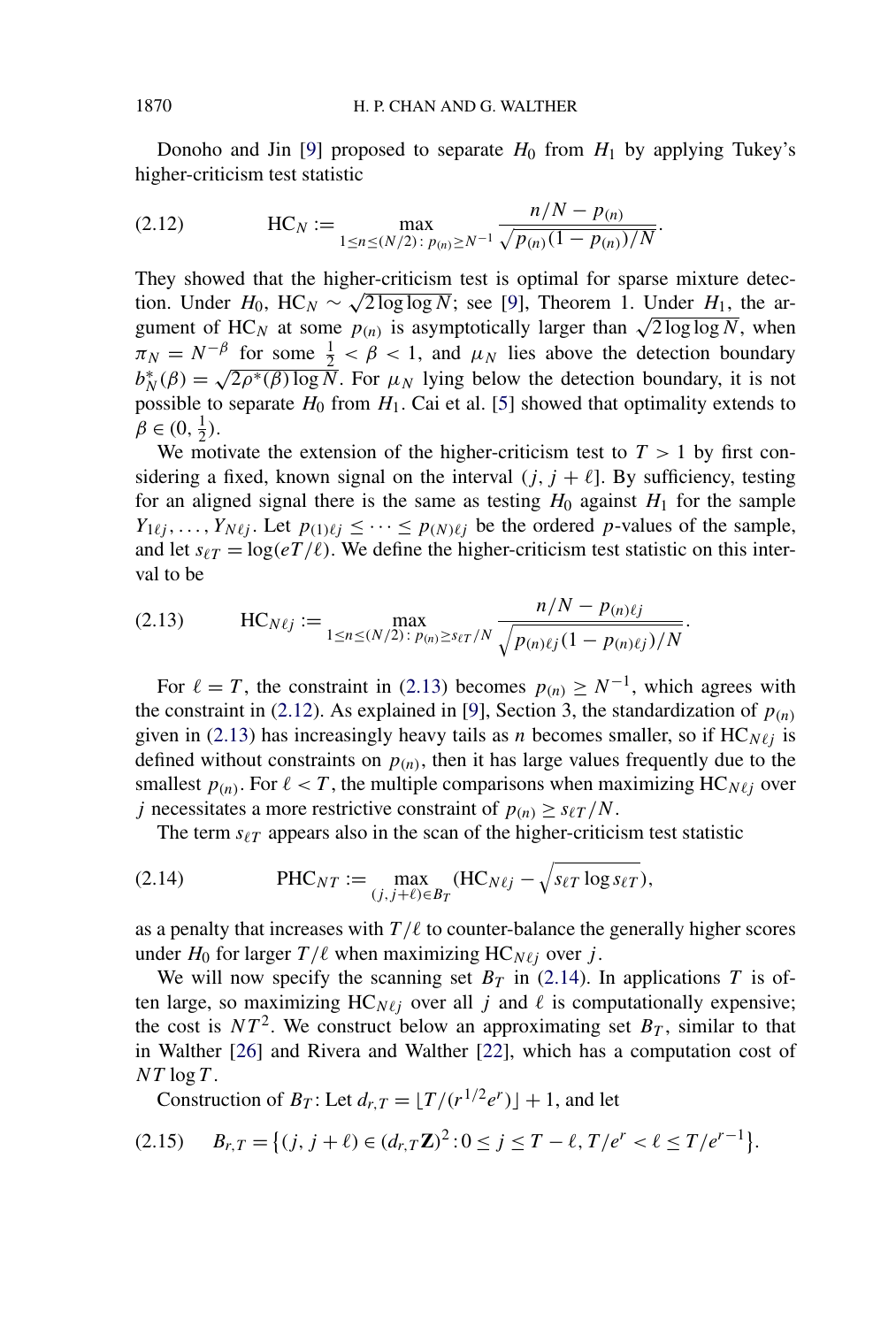<span id="page-6-0"></span>We define  $B_T = \bigcup_{r=1}^{r_T} B_{r,T}$ , where  $r_T = \lfloor \log T \rfloor$ . The specification of  $d_{r,T}$  is so that for any  $(j_T, \ell_T)$ , we can find  $(j_T^*, \ell_T^*) \in B_{r,T}$  for some *r* such that  $j_T \leq j_T^*$  $j_T^* + \ell_T^* \leq j_T + \ell_T$  and

$$
(2.16) \t 1 - \ell_T^* / \ell_T = O(r^{-1/2}).
$$

This property plays a part in ensuring that the loss of information due to restriction to  $B_T$  is negligible.

THEOREM 2. Assume [\(2.2\)](#page-2-0) and that for some  $1 \le k \le q$ , [\(2.4\)](#page-3-0) holds and  $\mu_N^{(k)} = b_N(\beta^{(k)}, \zeta^{(k)}), \pi_N^{(k)} = N^{-\beta^{(k)} + \varepsilon^{(k)}}$  for some  $0 < \beta^{(k)} < 1 - \zeta^{(k)}$  and  $0 <$  $\varepsilon^{(k)} \leq \beta^{(k)}$ . *Under these conditions, P(Type I error)* + *P(Type II error)*  $\rightarrow 0$  *can be achieved by testing with* PHC*NT* .

For signal identification, when applying the penalized higher-criticism test statistics at a threshold *c*:

(1) Rank the pairs  $(j, j + l) ∈ B_T$  in order of descending values of HC<sub>Nlj</sub> −  $\sqrt{s_{\ell T} \log s_{\ell T}}$ , and remove those pairs with values less than *c*.

(2) Starting with the highest-ranked pair and moving downward, remove a pair from the list if its interval overlaps with that of a higher-ranked pair still on the list by more than a fraction  $f \ge 0$  of its length.

Jeng et al. [\[17\]](#page-29-0) focused on the detection of signal segments that are well separated. Hence their signal identification procedure is restricted to  $f = 0$ . Zhang et al. [\[29\]](#page-30-0) focused on both the detection of signal segments that are well separated, as well as the detection of overlapping or nested signal segments. Hence their procedure allows for  $f > 0$ . If there are a finite number of well-separated signal segments, then intuitively, all the segments are identified with probability converging to 1, in the sense that a segment with local maximum score, in a suitably defined neighborhood of each signal segment, is identified.

2.3. *Optimal detection with the penalized Berk–Jones test.* Let  $K(x, t) =$  $x \log(\frac{x}{t}) + (1 - x) \log(\frac{1 - x}{1 - t})$  if  $x \ge t$  and  $K(x, t) = 0$  otherwise. This is the Berk– Jones [\[4\]](#page-29-0) test statistic that was first proposed as a more powerful alternative to the Kolmogorov–Smirnov test statistic for testing a distribution function; see also Owen [\[21\]](#page-30-0). Jager and Wellner [\[16\]](#page-29-0) showed that there is a class of test statistics that includes the Berk–Jones and higher-criticism test statistics as special cases that can be used to detect sparse mixtures  $(2.11)$  optimally. Specifically for  $T = 1$ , the testing of  $\pi_N > 0$  and  $\mu_N > 0$  in [\(2.11\)](#page-4-0) can be detected optimally by

(2.17) 
$$
BJ_N := N \max_{1 \le n \le (N/2) : p_{(n)} < n/N} K(n/N, p_{(n)}).
$$

Therefore, analogously to [\(2.13\)](#page-5-0),

(2.18) 
$$
BJ_{N\ell j} := N \max_{1 \le n \le (N/2) : p_{(n)\ell j} < n/N} K(n/N, p_{(n)\ell j})
$$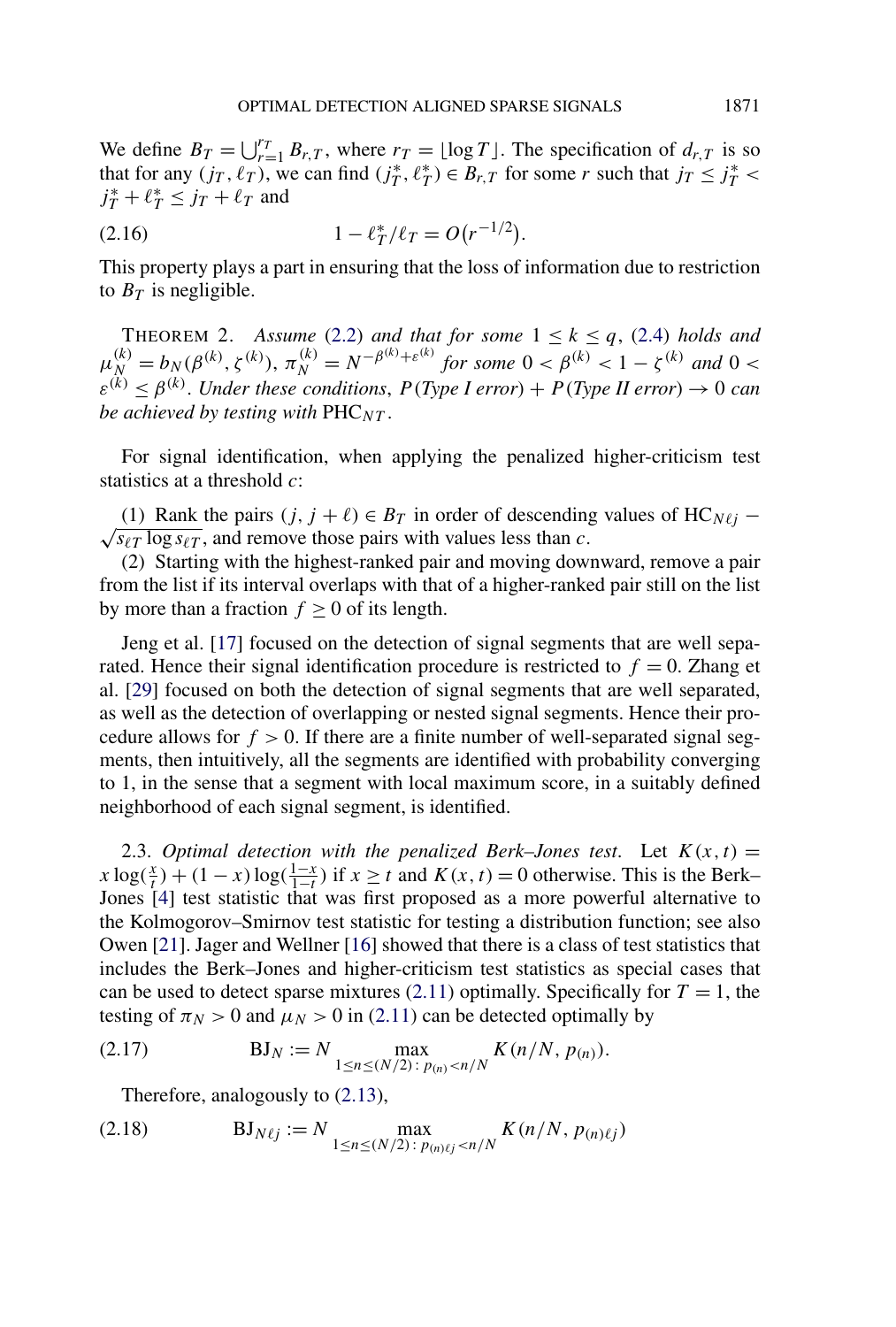<span id="page-7-0"></span>can optimally detect aligned signals on the interval  $(j, j + \ell]$ . In Theorem 3 below, we shall show that analogously to  $(2.14)$ , the penalized Berk–Jones test statistic

(2.19) 
$$
\text{PBJ}_{NT} := \max_{(j,j+\ell) \in B_T} (\text{BJ}_{N\ell j} - s_{\ell T} \log s_{\ell T})
$$

is optimal for aligned signals detection when the signal locations are unknown.

THEOREM 3. Assume [\(2.2\)](#page-2-0) and that for some  $1 \le k \le q$ , [\(2.4\)](#page-3-0) holds and  $\mu_N^{(k)} = b_N(\beta^{(k)}, \zeta^{(k)}), \pi_N^{(k)} = N^{-\beta^{(k)} + \varepsilon^{(k)}}$  for some  $0 < \beta^{(k)} < 1$  and  $0 < \varepsilon^{(k)} \le$ *β(k)*. *Under these conditions*,

 $P(Type I error) + P(Type II error) \rightarrow 0$ 

*can be achieved by testing with*  $PBJ_{NT}$ .

As in Section [2.2,](#page-4-0) a sequential approach can be used to identify signals when the penalized Berk–Jones exceeds a specified threshold.

**3. Optimal detection with ALR tests.** We shall introduce in Section 3.1 an ALR that is optimal for detecting multi-sample aligned signals. We then consider the special cases of detecting a sparse mixture ( $T = 1$  with  $N \rightarrow \infty$ ) in Section [3.2](#page-8-0) and multiscale detection in a single sequence ( $N = 1$  with  $T \to \infty$ ) in Section [3.3.](#page-9-0)

3.1. *Detecting multi-sample aligned signals*. The ALR builds upon the likelihood ratios  $L_{n\ell\tau j\tau}(\pi_N, \mu_N)$  as defined in [\(2.9\)](#page-4-0), first by substituting  $\mu_N$  by its asymptotic threshold detectable value, followed by integrating  $\pi_N = N^{-\beta}$  over  $\beta$ and finally by summing over an approximating set for  $\ell_T$  and  $j_T$ . In view of [\(2.4\)](#page-3-0), let  $\zeta_{\ell,NT} = \log_N[\log(T/\ell) + 1]$ , and let

(3.1) 
$$
L_{n\ell j}(\beta) = L_{n\ell j}(N^{-\beta}, b_N(\beta, \zeta_{\ell, NT}));
$$

see [\(2.5\)](#page-3-0) for the definition of  $b_N$ .

In the case of the ALR, we consider

(3.2) 
$$
A_{NT} := \frac{6}{\pi^2} \sum_{r=1}^{r_T \vee 1} \frac{1}{r^3 e^{r+1}} \sum_{(j,j+\ell) \in B_{r,T}} \int_0^1 \left[ \prod_{n=1}^N L_{n\ell j}(\beta) \right] d\beta,
$$

where  $r_T$  and  $B_{r,T}$  are given in Section [2.2.](#page-4-0) By [\(2.15\)](#page-5-0),  $\#B_{r,T} \leq r e^{r+1}$ .

The weights in (3.2) are chosen for the following reason: Since  $L_{n\ell j}(\beta)$  is a likelihood ratio for  $H_0$ , it has expectation 1 under  $H_0$ . Hence it follows from (3.2) that

(3.3) 
$$
E_0(A_{NT}) = \frac{6}{\pi^2} \sum_{r=1}^{r_T} \frac{1}{r^3 e^{r+1}} (\#B_{r,T}) \leq \frac{6}{\pi^2} \sum_{r=1}^{\infty} \frac{1}{r^2} = 1.
$$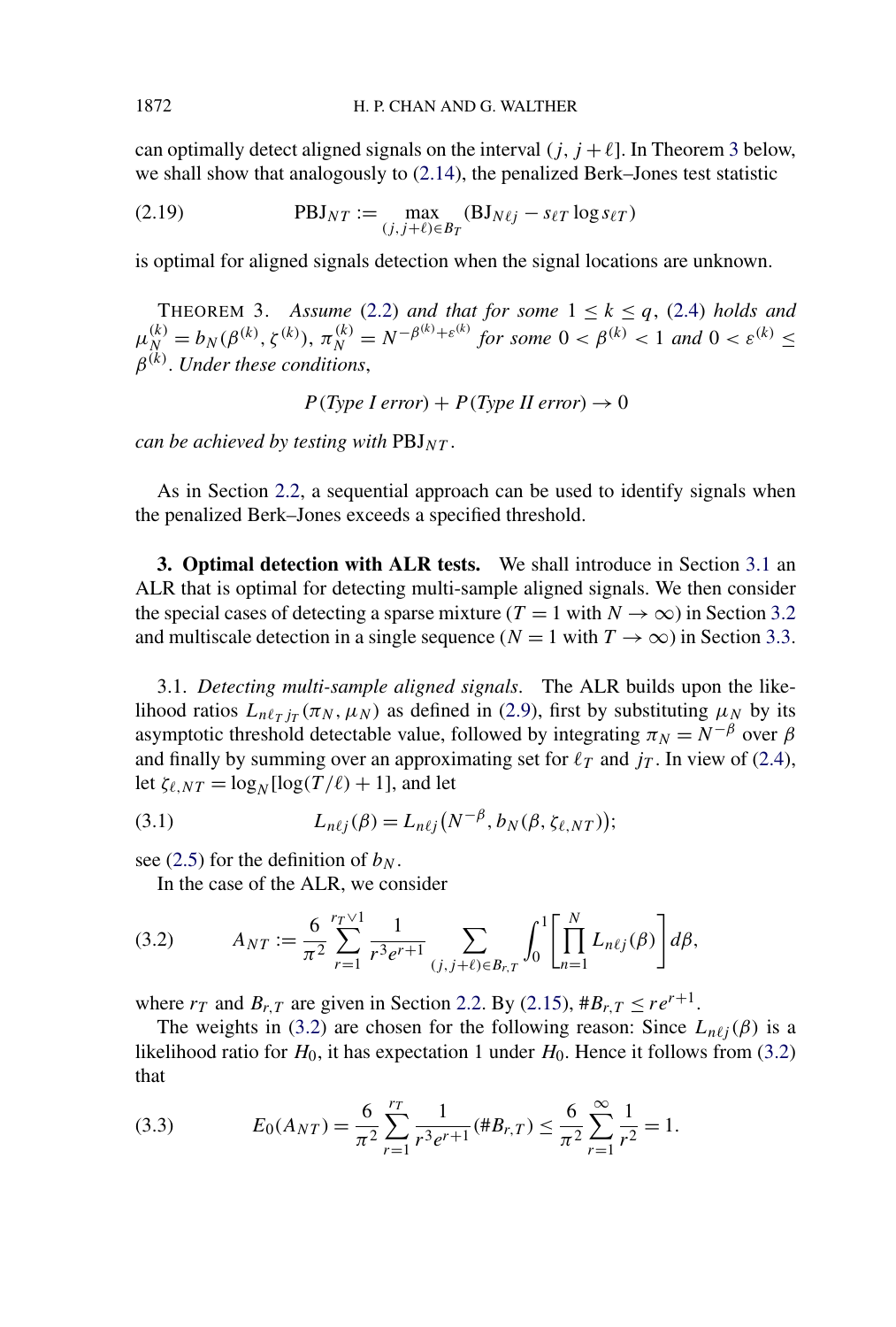<span id="page-8-0"></span>From [\(3.3\)](#page-7-0), it follows that under  $H_0$ ,  $A_{NT} = O_p(1)$  uniformly over *N* and *T*. If the aligned signals under  $H_1$  are such that  $A_{NT} \stackrel{p}{\rightarrow} \infty$  as  $N \rightarrow \infty$ , then *P*(Type I error) + *P*(Type II error)  $\rightarrow$  0 is achieved by simply selecting rejection thresholds going to infinity slowly enough.

The ALR [\(3.2\)](#page-7-0) is, by its construction, optimal when  $\mu_N = b_N(\beta, \zeta_{\ell_T, NT})$ . It is not designed to be optimal at other  $\mu_N$ . However, there is really no point in being optimal at smaller  $\mu_N$ , where the maximum power that can be attained is small. At larger  $\mu_N$ , the ALR test has power close to 1, so there is not much more to be gained in being optimal there. By focusing only on the boundary detectable values, we remove the noise due to the consideration of unproductive likelihood ratios associated with too large and too small  $\mu_N$ .

THEOREM 4. *Assume* [\(2.2\)](#page-2-0) *and that for some*  $1 \le k \le q$  [\(2.4\)](#page-3-0) *holds and*  $\mu_N^{(k)} = b_N(\beta^{(k)}, \zeta^{(k)}), \ \pi_N^{(k)} = N^{-\beta^{(k)} + \varepsilon^{(k)}} \ \ \text{for some} \ \ 0 < \beta^{(k)} < 1 \ \ \text{and} \ \ 0 < 1$  $\varepsilon^{(k)} \leq \beta^{(k)}$ . *Under these conditions*,  $A_{NT} \stackrel{p}{\rightarrow} \infty$ . *Hence P(Type I error)* +  $P(Type II error) \rightarrow 0$  *can be achieved by testing with*  $A_{NT}$ .

Among the three optimal tests that we propose here, the ALR is the most intuitive, and the proof of its optimality is also the most straightforward. However, its computation involves the evaluation of a nonstandard integral, and its form is closely linked to normal errors. On the other hand, the penalized scans involve no integrations in their computations, and the *p*-values in their expressions are not tied to normal errors.

3.2. *Detecting sparse mixtures*. This setting has been studied in [\[9\]](#page-29-0) and dis-cussed briefly in Section [2.](#page-1-0) It corresponds to the special case  $T = 1$  in the above theory, and our test statistic  $A_{NT}$  simplifies as follows:  $T = 1$  implies  $r_T = \zeta = \zeta_{\ell,NT} = 0$ , and  $B_T$  contains only  $j = 0, \ell = 1$ . Hence

$$
A_{N1} = \frac{6}{\pi^2 e^2} \int_0^1 \prod_{n=1}^N (1 - N^{-\beta} + N^{-\beta} \exp\{b_N(\beta, 0)X_n - b_N^2(\beta, 0)/2\}) d\beta,
$$

where

$$
b_N(\beta, 0) = \begin{cases} \sqrt{\log(1 + N^{2\beta - 1})}, & \text{if } 0 < \beta \le \frac{3}{4}, \\ (1 - \sqrt{1 - \beta})\sqrt{2\log N}, & \text{if } \frac{3}{4} < \beta < 1, \end{cases}
$$

is essentially the Cai–Jeng–Jin detection boundary  $b_N^*(\beta) := N^{-1/2+\beta}$  for  $\beta \in$  $(0, \frac{1}{2})$ , and the Donoho–Ingster–Jin detection boundary  $b_N^*(\beta) = \sqrt{2\rho^*(\beta) \log N}$ for  $\beta \in (\frac{1}{2}, 1)$ .

COROLLARY 1. *Assume* [\(2.11\)](#page-4-0) *with*  $\mu_N = b_N(\beta, 0)$  *and*  $\pi_N = N^{-\beta + \varepsilon}$  *for some*  $0 < \beta < 1$  *and*  $0 < \varepsilon \leq \beta$ . *Under these conditions*,  $A_{N1} \stackrel{p}{\rightarrow} \infty$  *and* [\(2.8\)](#page-4-0) *can be achieved by testing with*  $A_{N1}$ .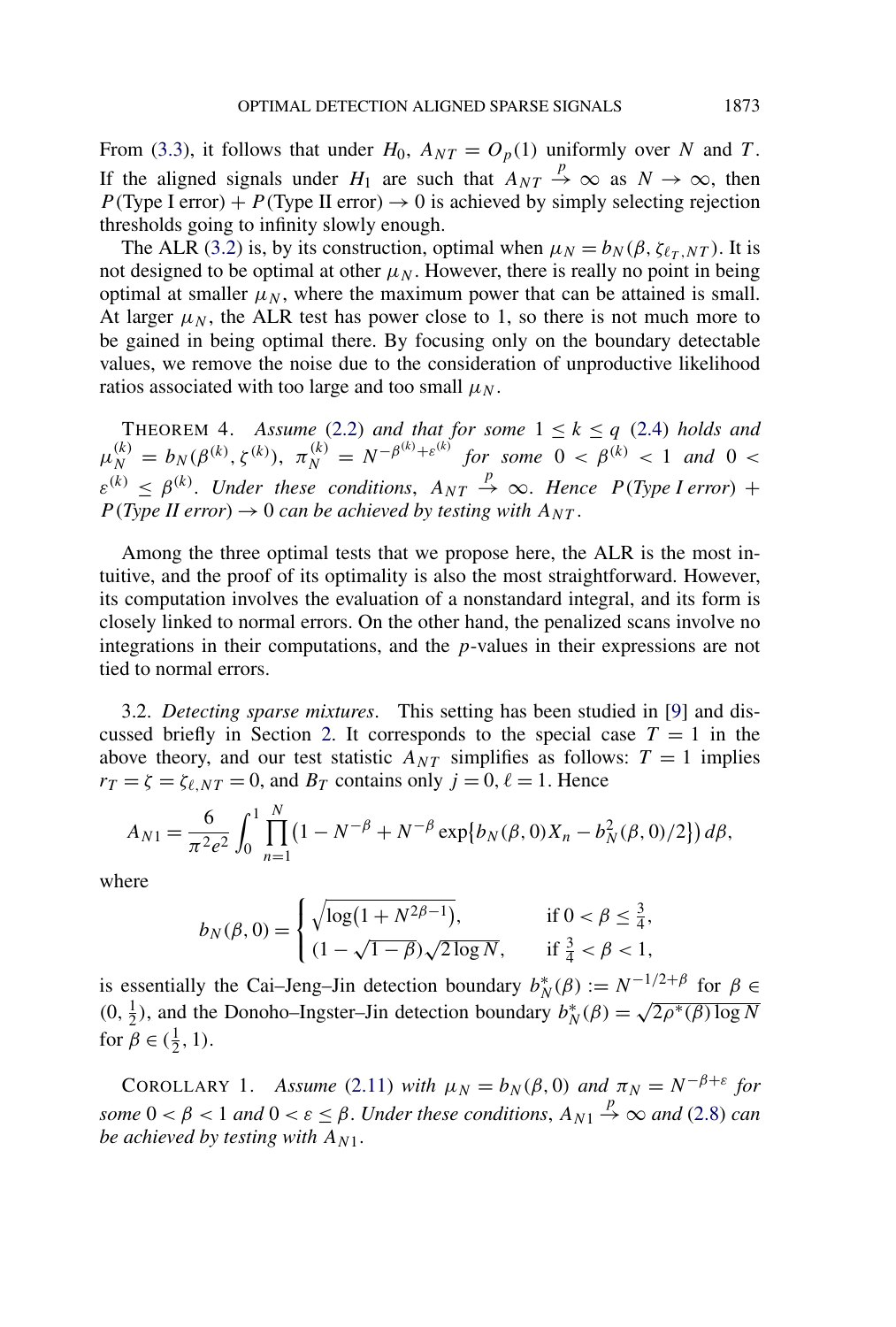<span id="page-9-0"></span>3.3. *Signal detection in a single sequence*. Let  $N = 1$  and  $\pi_1 = 1$ . The resulting  $\beta = 0$  is not covered by our general theory, but it is a boundary case, and therefore it is of interest to see whether our general statistic  $A_{NT}$  still allows optimal detection in this important special case. For this testing problem in a single sequence with  $T \to \infty$ , it is known that the critical detectable value of  $\mu$ <sup>T</sup> is  $b_T(\ell_T)$ , where  $b_T(\ell) = \sqrt{2 \log(eT/\ell)}$ , and that the popular scan statistic is suboptimal except for signals on the smallest scales; see Chan and Walther [\[8\]](#page-29-0). It is also shown there that optimal detection can be achieved by modifying the scan with the penalty method introduced by Dümbgen and Spokoiny [\[10\]](#page-29-0), or by employing the condensed average likelihood ratio.

Note that when analyzing a single sequence we know a priori that  $\beta = 0$ , and therefore it makes sense to set  $\beta$  to 0 in the definition of  $A_{NT}$  rather than integrating  $\beta$  over (0, 1). The resulting statistic is

(3.4) 
$$
A_T := \frac{6}{\pi^2} \sum_{r=1}^{r_T \vee 1} \frac{1}{r^3 e^{r+1}} \sum_{(j,j+\ell) \in B_{r,T}} \exp[b_T(\ell)Y_{\ell j} - b_T^2(\ell)/2],
$$

where  $Y_{\ell j} = \ell^{-1/2} \sum_{t=j+1}^{j+\ell} X_{1t}$ .

The test statistic  $A_T$  is able to achieve the detection boundary  $b_T(\ell)$  simply because it optimizes detection power there:

THEOREM 5. *If there exist*  $\ell_T$  *and*  $j_T$  *such that*  $E_1(Y_{\ell_T j_T}) = b_T(\ell_T) + c_T$ , *with*  $c_T \to \infty$  *as*  $T \to \infty$ *, then*  $A_T \stackrel{p}{\to} \infty$  *and* [\(2.8\)](#page-4-0) *can be achieved by testing with*  $A_T$ .

3.4. *An example*. Efron and Zhang [\[11\]](#page-29-0) applied local f.d.r. to detect CNV in multi-sample DNA sequences. Measurements from  $T = 42,075$  probes were taken on each chromosome 1 of  $N = 207$  glioblastoma subjects from the Cancer Genome Atlas Project [\[7\]](#page-29-0). At each probe on each sequence, the moving averages of the readings over windows of length  $\ell = 51$  were normalized. These normalized averages correspond to the  $Y_{n\ell i}$  scores defined just before [\(2.9\)](#page-4-0). The computed local f.d.r. of the scores at each *j* determined the conclusion of an aligned signal there. The scientific purpose is to detect rare inherited CNV that may occur in a small fraction, perhaps 5%, of the population.

Consider, for example,  $\ell_T = 51$  and  $\pi_N = 0.05$ . The solution of  $T/\ell_T =$  $\exp(N^{\zeta} - 1)$  [see [\(2.4\)](#page-3-0)] is  $\zeta = 0.383$ . The solution of  $N^{-\beta} = 0.05$  is  $\beta = 0.568$ . Since  $1-4\beta/3 < \zeta \le 1-\beta$ , we are under the second case in [\(2.5\)](#page-3-0). Based on (2.5), the signal-to-noise ratio (for a single observation in a variant segment) required for successful detection in a mixture with 5% variant is then

$$
b_N(\beta,\zeta)/\sqrt{\ell_T}=0.258.
$$

It is known from earlier studies that the sequence between probes 8800 and 8900 contains two genes that enhance cell death. Copy number losses of these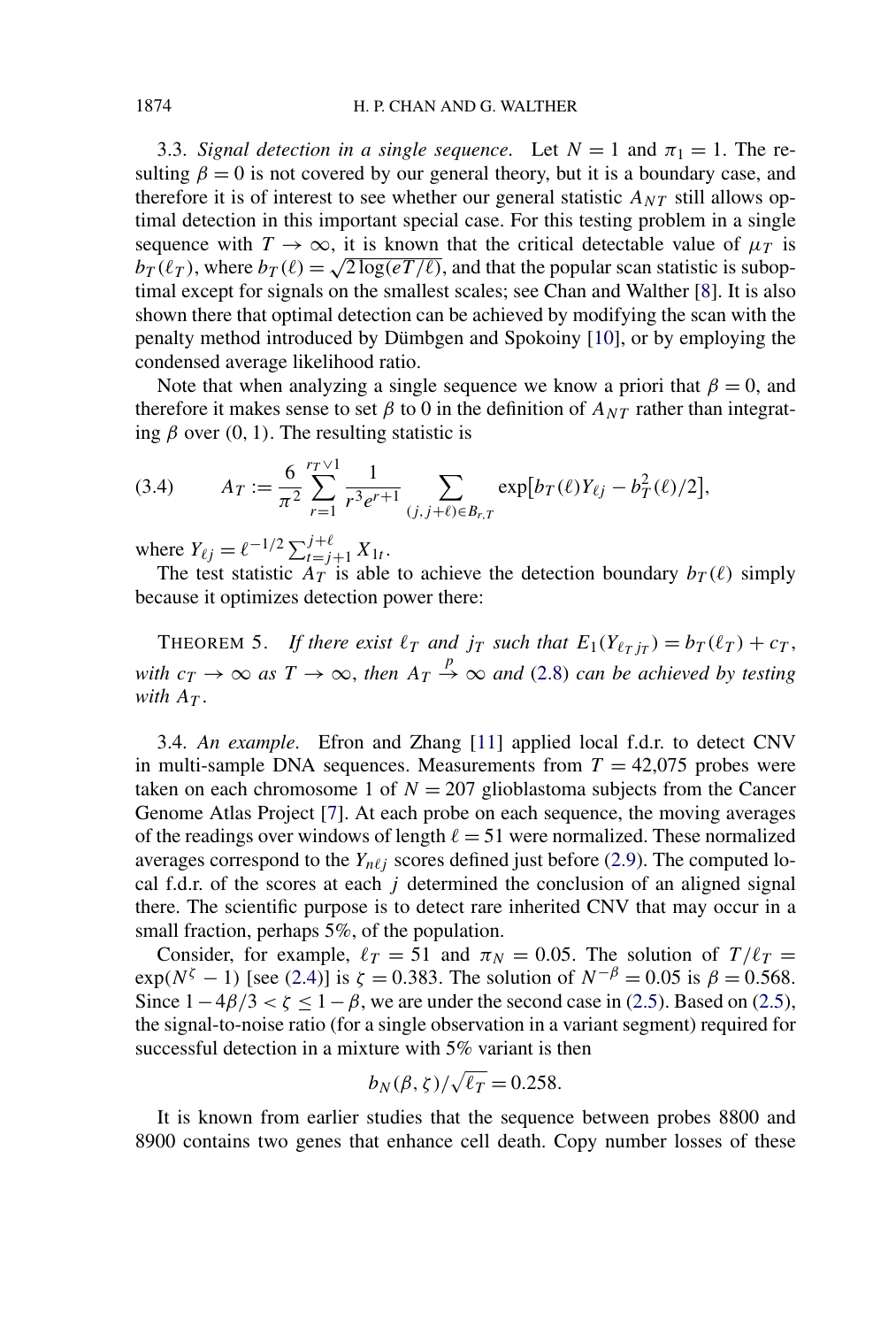<span id="page-10-0"></span>

FIG. 1. (*Left*) *Plot of likelihood against marker position*. *The tallest peak is at marker* 8852. (*Right*) *Plot of likelihood against variant fraction*  $\pi_N = N^{-\beta}$  *at marker* 8852.

genes promote unregulated cell growth, leading to tumor. The display in Figure 1 (left) shows that the likelihood at marker *j* (for a signal on the probe interval  $j < t < j + \ell$ ),

$$
L_{\ell j} := \int_0^1 \left[ \prod_{n=1}^N L_{n\ell j}(\beta) \right] d\beta,
$$

is maximized at  $j = 8852$ . The display in Figure 1 (right) shows that the likelihood at marker *j* = 8852 for variant fraction  $\pi_N = N^{-\beta}$ ,

$$
L_{\ell j}(\beta) := \prod_{n=1}^N L_{n\ell_j}(\beta),
$$

is maximized at  $\beta = 0.61$ . This translates to an estimated 4% of the population tested having copy number losses in the probe interval  $8852 < t \le 8903$ .

**4. Extensions.** Cai, Jeng and Jin [\[5\]](#page-29-0) and Cai and Wu [\[6\]](#page-29-0) showed that the HC test is optimal for heteroscedastic and more general mixtures, respectively. Arias-Castro and Wang [\[3\]](#page-29-0) analyzed the detection capabilities of distribution-free tests for null hypotheses that are not fully specified. Jeng, Cai and Li [\[17\]](#page-29-0) showed that the HC test statistic is optimal for detecting heteroscedastic aligned sparse signals when assuming that the signal length is very small and that *T* does not grow rapidly with *N*. However, when the aligned signals may range over multiple scales, the penalty terms introduced in Section [2.2](#page-4-0) are critical in ensuring optimality of the HC test.

Below, we shall show how the detection boundary of Cai et al. [\[5\]](#page-29-0) looks for general  $T/\ell_T$  asymptotics, and show that the adaptive optimality of the HC and BJ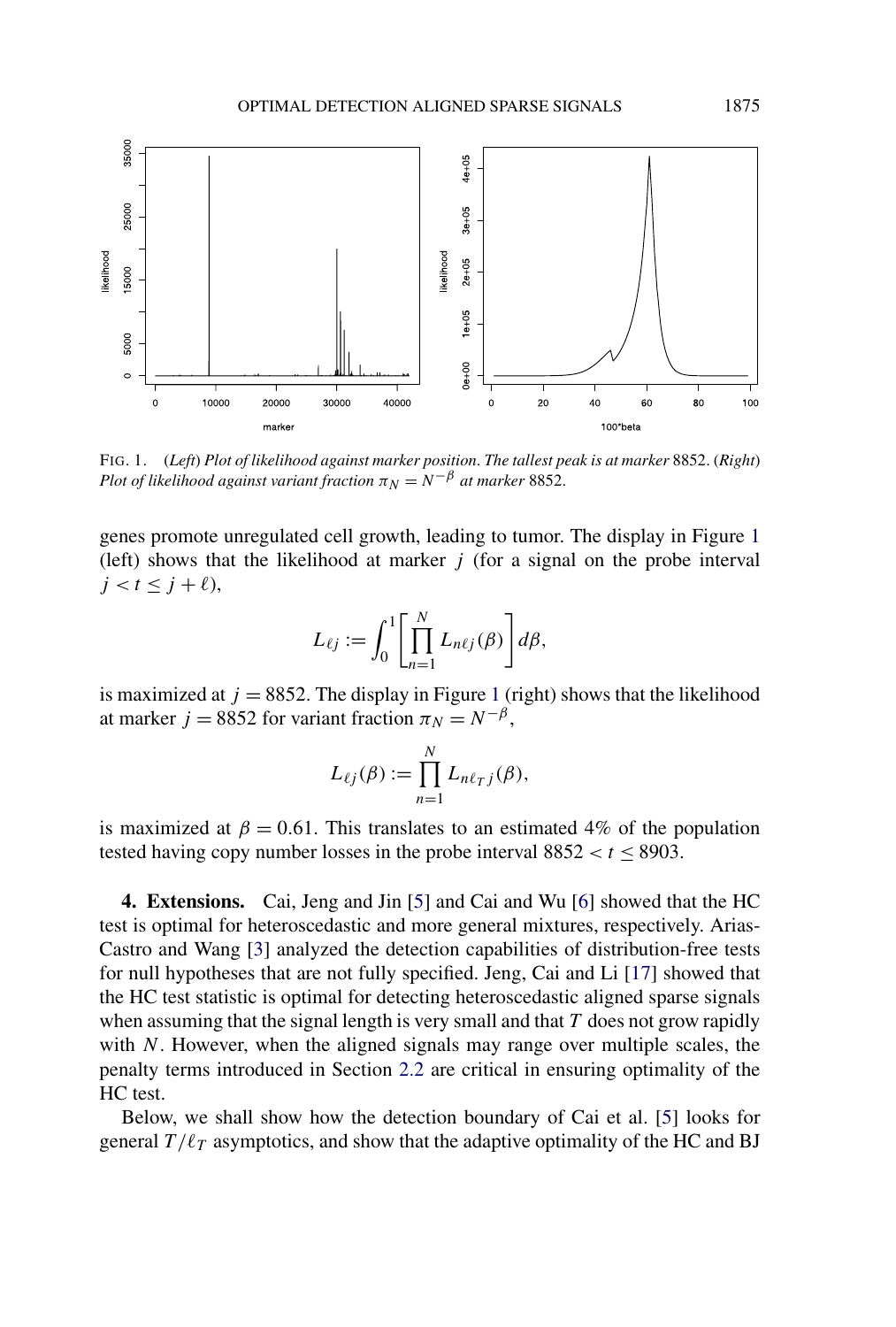<span id="page-11-0"></span>tests extends to heteroscedastic signals when their penalties, as given in Section [2,](#page-1-0) are applied. This brings home the point that the penalties are not tied down to a particular model. Following Jeng et al. [\[17\]](#page-29-0), we assume in place of [\(2.1\)](#page-1-0) that

(4.1) 
$$
X_{nt} = U_{nt} + Z_{nt}
$$
 where  $Z_{nt}$  are i.i.d. N(0, 1).

Under the null hypothesis  $H_0$  of no signals,  $U_{nt} \equiv 0$  for all *n* and *t*. Under the alternative hypothesis  $H_1$  of aligned signals, there exists an unknown  $q > 0$  of disjoint intervals  $(j_T^{(k)}, j_T^{(k)} + \ell_T^{(k)}], 1 \le k \le q$ , such that for the *k*th interval,

(4.2) 
$$
U_{nt} = N(\mu_N^{(k)}/\sqrt{\ell_T^{(k)}}, \tau^{(k)}) \quad \text{if } I_n^{(k)} = 1 \text{ and } t \in (j_T^{(k)}, j_T^{(k)} + \ell_T^{(k)}],
$$

$$
I_n^{(k)} \sim \text{Bernoulli}(\pi_N^{(k)}),
$$

and  $U_{nt} = 0$  otherwise, with  $\pi_N^{(k)} > 0$ ,  $\mu_N^{(k)} > 0$  and  $\tau^{(k)} \ge 0$ . We shall denote  $\mu_N^{(1)}$  by  $\mu_N$ ,  $\ell_T^{(1)}$  by  $\ell_T$  and so forth. Let  $b_N(\beta, \zeta, \tau)$  be such that  $b_N(\beta, \zeta, 0)$  = *b<sub>N</sub>*( $\beta$ , *ζ*), and for *τ* > 0 and 0 ≤ *ζ* < 1 − *β*, let

$$
b_N(\beta, \zeta, \tau) / \sqrt{\log N}
$$
  
= 
$$
\begin{cases} 0, & \text{if } \zeta \le 1 - 2\beta \text{ or } \tau \ge \frac{\beta}{1 - \zeta - \beta}, \\ \sqrt{(1 - \tau)(2\beta + \zeta - 1)}, & \text{if } 1 - 2\beta < \zeta \le 1 - \frac{4\beta}{3 - \tau}, \\ \sqrt{2(1 - \zeta)} - \sqrt{2(1 + \tau)(1 - \zeta - \beta)}, \\ & \text{if } 1 - \min\left(2\beta, \frac{4\beta}{3 - \tau}\right) < \zeta \text{ and } \tau < \frac{\beta}{1 - \zeta - \beta}. \end{cases}
$$

THEOREM 6. *Assume* (4.1) *and* (4.2). *If for all*  $1 \le k \le q$ , [\(2.4\)](#page-3-0) *holds and*  $\mu_N^{(k)} = b_N(\beta^{(k)}, \zeta^{(k)}, \tau^{(k)}), \pi_N^{(k)} = N^{-\beta^{(k)} - \varepsilon^{(k)}}$  for some  $0 < \beta^{(k)} < 1 - \zeta^{(k)}$  and  $\varepsilon^{(k)} > 0$ , *then there is no test that can achieve*, *at all*  $j_T^{(k)}$ ,  $1 \leq k \leq q$ ,

(4.3) 
$$
P(Type \text{ I error}) + P(Type \text{ II error}) \rightarrow 0.
$$

*Conversely, if for some*  $1 \leq k \leq q$ , [\(2.4\)](#page-3-0) *holds and*  $\mu_N^{(k)} = b_N(\beta^{(k)}, \zeta^{(k)}, \tau^{(k)}),$  $\pi_N^{(k)} = N^{-\beta^{(k)} + \varepsilon^{(k)}}$  for some  $0 < \beta^{(k)} < 1 - \zeta^{(k)}$  and  $0 < \varepsilon^{(k)} \leq \beta^{(k)}$ , then (4.3) *can be achieved by the penalized HC and BJ tests*.

It can be checked that setting  $\zeta^{(k)} = 0$  will recover for us the boundary for aligned signals in Jeng et al. [\[17\]](#page-29-0). Incidentally, they assumed that

(4.4) 
$$
\log T = o(N^C) \quad \text{for all } C > 0,
$$

which effectively brings us to the case  $\zeta^{(k)} = 0$ . Corollary [2](#page-12-0) below extends the optimality of the HC test in Jeng et al. [\[17\]](#page-29-0) to multiscale signal lengths, by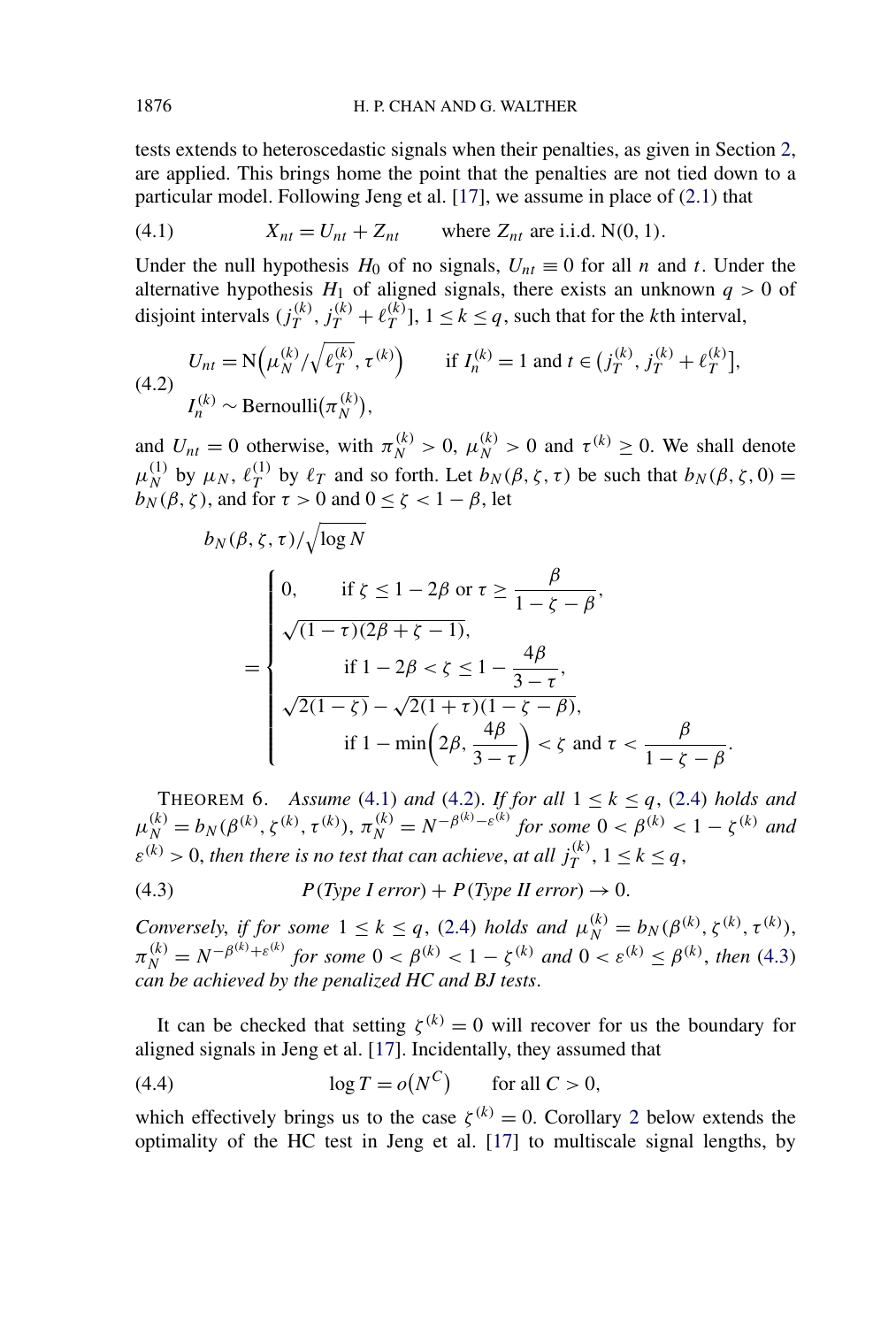<span id="page-12-0"></span>introducing the penalty terms as described in Section [2.](#page-1-0) In place of [\(2.4\)](#page-3-0), let  $\zeta_N^{(k)} = \log \log(eT/\ell_T^{(k)})/\log N$ .

COROLLARY 2. *Assume* [\(4.1\)](#page-11-0) *and* [\(4.2\)](#page-11-0). *Theorem* [6](#page-11-0) *holds under* [\(4.4\)](#page-11-0) *with*  $\mu_N^{(k)} = b_N(\beta^{(k)}, \zeta_N^{(k)}, \tau^{(k)})$  and  $0 < \beta^{(k)} < 1$ .

**5. Proofs of Theorems [1,](#page-4-0) [4](#page-8-0) and [5.](#page-9-0)** We say that  $U_m \stackrel{p}{\sim} V_m$  if  $U_m = O_p(V_m)$ and  $V_m = O_p(U_m)$ , and that  $a_m \gg b_m$  if  $a_m/b_m \to \infty$ . We start with the proof of Theorem [1](#page-4-0) in Section 5.1, that detection is asymptotically impossible below the detection boundary  $b_N$ , followed by the proofs of Theorem [4](#page-8-0) (in Section [5.2\)](#page-15-0) and Theorem [5](#page-9-0) (in Section [5.3\)](#page-18-0), that the average likelihood ratio test is optimal. These proofs are consolidated in this section as they are unified by a likelihood ratio approach. Since the detection problem is easier when  $q > 1$  compared to  $q = 1$ , we may assume without loss of generality that  $q = 1$  under  $H_1$  in all the proofs.

5.[1.](#page-4-0) *Proof of Theorem* 1. For  $\zeta = 0$  the claim of the theorem reduces to theorems proved by Ingster [\[15\]](#page-29-0) in the sparse case and by Cai, Jeng and Jin [\[5\]](#page-29-0) in the dense case.

Let  $\zeta > 0$ , and set  $i_T = \lfloor T/\ell_T \rfloor - 1$ , so  $i_T \sim \exp(N^{\zeta} - 1)$ , set  $\mu_N = b_N(\beta, \zeta)$ and  $\pi_N = N^{-\beta-\varepsilon}$ . Let  $Y_{n1} = \ell_T^{-1/2} (X_{n,j_T+1} + \cdots + X_{n,j_T+\ell_T})$ , and let each  $Y_{ni}$ ,  $2 \le i \le i_T$ , be of the form  $\ell_T^{-1/2}(X_{n,j+1} + \cdots + X_{n,j+\ell_T})$ , with all  $(j, j + \ell_T)$ disjoint from each other, and from  $(j_T, j_T + \ell_T]$ . Let

(5.1) 
$$
L_{ni} = 1 + \pi_N [\exp(\mu_N Y_{ni} - \mu_N^2/2) - 1], \qquad L_i = \prod_{n=1}^N L_{ni}.
$$

Since  $(j, j + \ell_T]$  are disjoint,  $L_1, \ldots, L_{i_T}$  are independent. We take note that  $L_2, \ldots, L_{i}$  have identical distributions which are unchanged when we switch from  $H_0$  to  $H_1$ . In contrast, the distribution of  $L_1$  changes when we switch from  $H_0$  to  $H_1$ . Consider

$$
L = \frac{1}{i_T} L_1 + \frac{1}{i_T} \sum_{i=2}^{i_T} L_i,
$$

which is the likelihood ratio when  $j<sub>T</sub>$  is equally likely to take one of  $i<sub>T</sub>$  possible values spaced at least  $\ell_T$  apart, as explained above. This we assume without loss of generality.

If we are able to find  $\lambda_N$  such that both

(5.2) 
$$
L_1 = O_p(\lambda_N)
$$
 under  $H_1$  and

(5.3) 
$$
P\left(a_N + M\lambda_N > \sum_{i=2}^{i} L_i > a_N\right) \to 1
$$
 for all  $a_N \in \mathbf{R}$  and  $M > 0$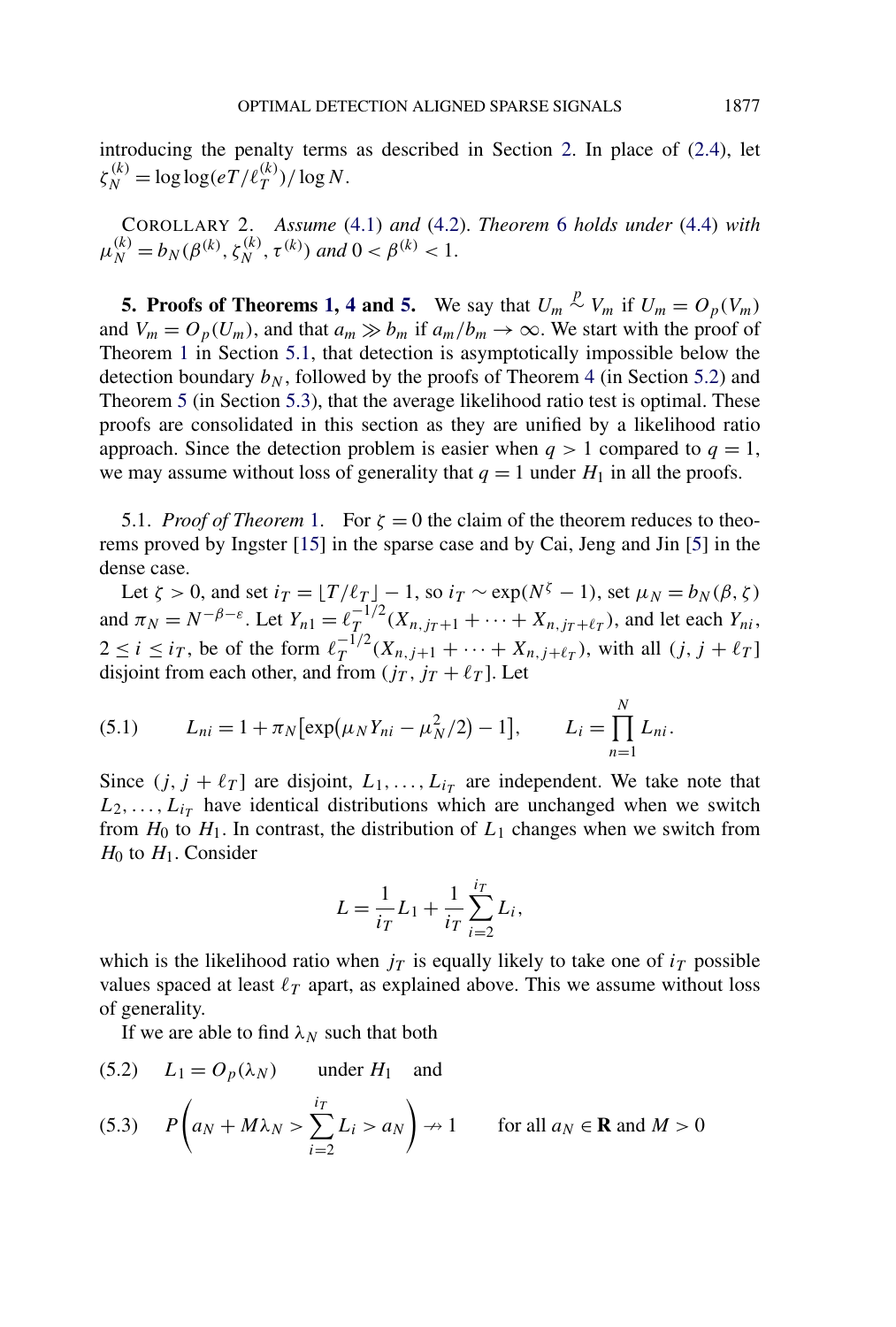<span id="page-13-0"></span>are satisfied, then *L* is unable to achieve [\(2.8\)](#page-4-0). If so, then no test is able to achieve [\(2.8\)](#page-4-0) because the likelihood ratio test is the most powerful test.

Case 1: 
$$
0 < \zeta \le 1 - 4\beta/3
$$
,  $\mu_N = \sqrt{\log(1 + N^{2\beta - 1 + \zeta})}$ ,  $\pi_N = N^{-\beta - \varepsilon}$  with  $0 < \varepsilon < \zeta/2$ . Under  $H_1, Y_{11}, \dots, Y_{N1}$  are i.i.d.  $(1 - \pi_N)N(0, 1) + \pi_N N(\mu_N, 1)$ . Let

(5.4) 
$$
\lambda_N = E_1(L_1) = [1 + \pi_N^2 (e^{\mu_N^2} - 1)]^N = \exp\{[1 + o(1)]N^{\zeta - 2\varepsilon}\}.
$$

Hence  $(5.2)$  holds.

Let *i* ≥ 2. Since  $Y_{ni}$  ∼ N(0, 1),

(5.5) 
$$
E_0(L_i) = 1, \qquad E_0(L_i^2) = [1 + \pi_N^2 (e^{\mu_N^2} - 1)]^N = \lambda_N.
$$

We check in Appendix [A](#page-26-0) that Lyapunov's condition holds. Hence

(5.6) 
$$
\frac{1}{\sqrt{(\lambda_N - 1)(i - 1)}} \sum_{i=2}^{i} (L_i - 1) \Rightarrow N(0, 1).
$$

Since  $\sqrt{(\lambda_N - 1)(i_T - 1)}$  = exp{[1 + *o*(1)]( $N^{\zeta - 2\varepsilon}$  +  $N^{\zeta}$ )/2}  $\gg \lambda_N$ , [\(5.3\)](#page-12-0) follows from (5.6).

*Case* 2:  $1 - 4\beta/3 < \zeta \le 1 - \beta$ ,  $\mu_N = (x - y)\sqrt{2 \log N}$  where  $x = \sqrt{1 - \zeta}$ ,  $\cos \theta \leq 1 - 4p/3 < \zeta \leq 1 - p$ ,<br> $y = \sqrt{1 - \zeta - \beta}$ ,  $\pi_N = N^{-\beta - \varepsilon}$ . Let

$$
\mathcal{N}^0 = \{n : I_n = 0 \text{ or } Y_{n1} < x \sqrt{2 \log N} \},
$$
\n
$$
\mathcal{N}^1 = \{n : I_n = 1 \text{ and } Y_{n1} \ge x \sqrt{2 \log N} \},
$$

and define, for  $h = 0, 1$ ,

(5.7) 
$$
L_1^h = \prod_{n \in \mathcal{N}^h} L_{n1}
$$
 where  $L_{n1} = 1 + \pi_N [\exp(\mu_N Y_{n1} - \mu_N^2 / 2) - 1].$ 

Check that

$$
m_0 := E_1(L_{n1}|I_n = 0) = 1,
$$
  
\n
$$
m_1 := E_1[1 + (L_{n1} - 1) \mathbf{I}_{\{Y_{n1} \le x \sqrt{2 \log N}\}} | I_n = 1]
$$
  
\n
$$
= 1 + \pi_N \big[ e^{\mu_N^2} \Phi(x \sqrt{2 \log N} - 2\mu_N) - \Phi(x \sqrt{2 \log N} - \mu_N) \big].
$$

Since  $y^2 - x^2 = -\beta$  and  $x < 2(x - y)$  when  $1 - 4\beta/3 < \zeta \le 1 - \beta$ , it follows that

$$
E_1(L_1^0) = \left[ (1 - \pi_N)m_0 + \pi_N m_1 \right]^N
$$
  
\n
$$
\leq \left[ 1 + \pi_N^2 e^{\mu_N^2} \Phi(x \sqrt{2 \log N} - 2\mu_N) \right]^N
$$
  
\n
$$
= \left[ 1 + O\left( N^{2(y^2 - x^2) - 2\varepsilon + 2(x - y)^2 - (2y - x)^2} \right) / \sqrt{\log N} \right]^N
$$
  
\n
$$
= \exp\left[ O\left( N^{1 - x^2 - 2\varepsilon} \right) / \sqrt{\log N} \right] = \exp\left[ O\left( N^{\zeta - 2\varepsilon} \right) / \sqrt{\log N} \right].
$$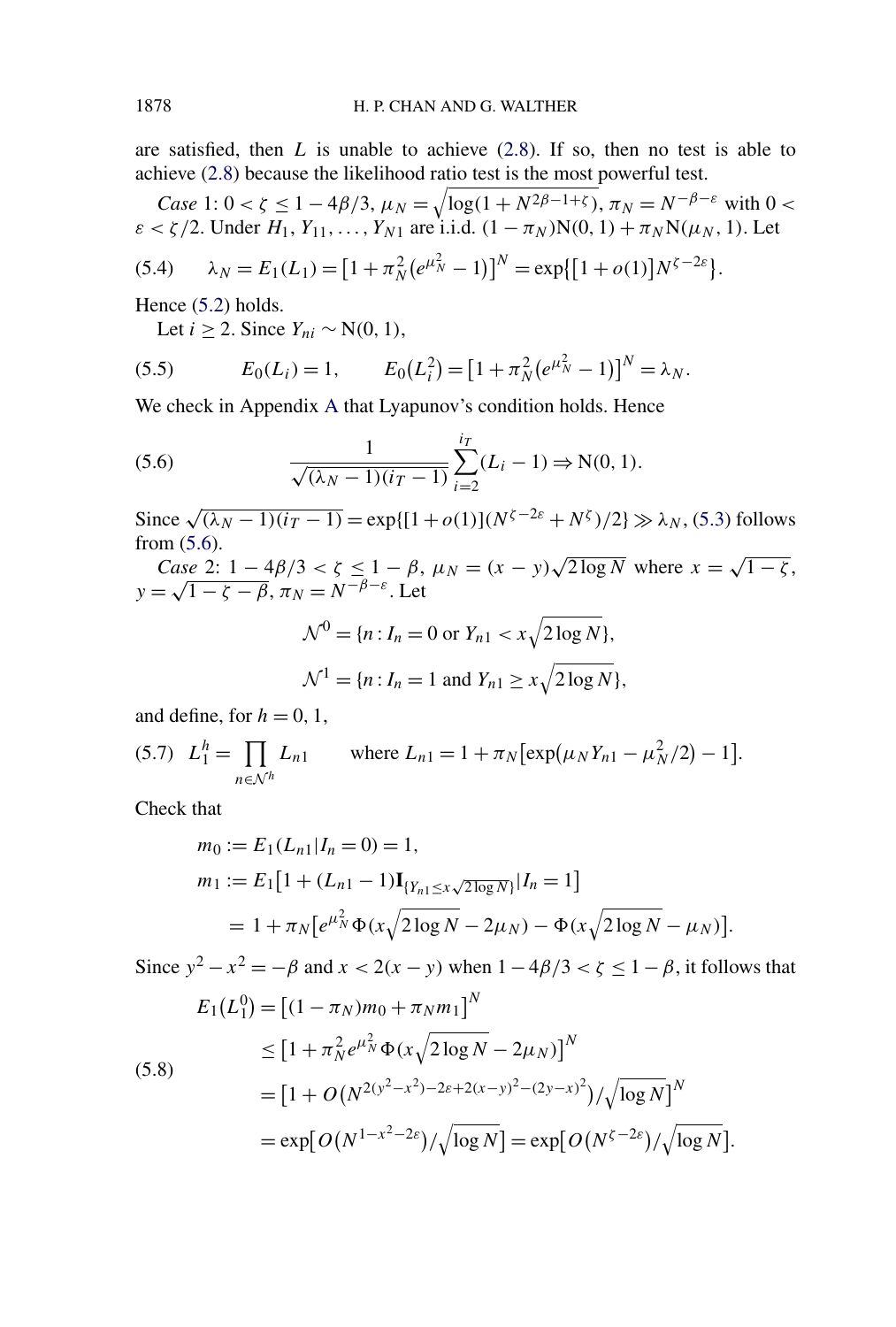<span id="page-14-0"></span>Next we apply  $\max_{n \in \mathcal{N}^1} Y_{n1} = O_p(\sqrt{\log N})$  to show that

(5.9) 
$$
\log L_1^1 = O_p((\#\mathcal{N}^1) \log N) = O_p(N\pi_N \Phi(-y\sqrt{2\log N}) \log N)
$$

$$
= O_p(N^{\zeta-\varepsilon} \sqrt{\log N}).
$$

By [\(5.8\)](#page-13-0), (5.9) and  $L_1 = L_1^0 L_1^1$ , [\(5.2\)](#page-12-0) holds for  $\lambda_N = \exp(N^{\zeta - \varepsilon} \log N)$ .

Let  $i \geq 2$ . Let  $\widetilde{L}_{ni} = 1 + \pi_N [\exp(\mu_N Y_{ni} - \mu_N^2/2) - 1] I_{\{Y_{ni} \leq x \sqrt{2 \log N} \}}$  and  $\widetilde{L}_i =$  $\prod_{n=1}^{N} \widetilde{L}_{ni}$ . We check that

(5.10) 
$$
E_0(\tilde{L}_{ni}) = 1 + \pi_N [\Phi(x\sqrt{2 \log N} - \mu_N) - \Phi(x\sqrt{2 \log N})]
$$

$$
= 1 - [C + o(1)]N^{-\beta - y^2 - \varepsilon}/\sqrt{\log N},
$$

where  $C = (2y\sqrt{\pi})^{-1}$ . From this and  $1 - \beta - y^2 = \zeta$ , we conclude that

(5.11) 
$$
\kappa_N := E_0(\widetilde{L}_i) = \exp\{-[C + o(1)]N^{\zeta - \varepsilon}/\sqrt{\log N}\}.
$$

Since  $E_0(\tilde{L}_{ni}^2) \ge [E_0(\tilde{L}_{ni})]^2$  for  $n \ge 2$ , it follows that

(5.12)  

$$
v_N := \text{Var}_0(\widetilde{L}_i) = \prod_{n=1}^N E_0(\widetilde{L}_{ni}^2) - \kappa_N^2
$$

$$
\geq \left(\frac{E_0(\widetilde{L}_{1i}^2)}{[E_0(\widetilde{L}_{1i})]^2} - 1\right) \kappa_N^2 \sim \text{Var}_0(\widetilde{L}_{1i}) \kappa_N^2,
$$

and by (5.10),

$$
\begin{aligned} \text{Var}_0(\widetilde{L}_{1i}) &= \pi_N^2 \big[ e^{\mu_N^2} \Phi(x \sqrt{2 \log N} - 2\mu_N) \\ &- 2\Phi(x \sqrt{2 \log N} - \mu_N) + \Phi(x \sqrt{2 \log N}) \big] \\ &- \big[ E_0(\widetilde{L}_{1i} - 1) \big]^2 \\ &\sim C_1 N^{\zeta - 1 - 2\varepsilon} / \sqrt{\log N}, \end{aligned}
$$

where  $C_1 = [(2x - 4y)\sqrt{\pi}]^{-1}$ . We check that Lyapunov's condition holds and conclude that

(5.14) 
$$
\frac{1}{\sqrt{v_N(i_T - 1)}} \sum_{i=2}^{i_T} (\widetilde{L}_i - \kappa_N) \Rightarrow N(0, 1).
$$

By (5.11)–(5.13),  $\sqrt{v_N(i_T - 1)}$  ≥ exp{[1+*o*(1)]*N*<sup>*ζ*</sup> /2} ≫  $\lambda_N$ , and so [\(5.3\)](#page-12-0) holds, but with  $L_i$  replaced by  $\overline{L}_i$ . The variability of  $L_i$  is larger than that of  $\overline{L}_i$ , and hence [\(5.3\)](#page-12-0) for *Li* holds as well.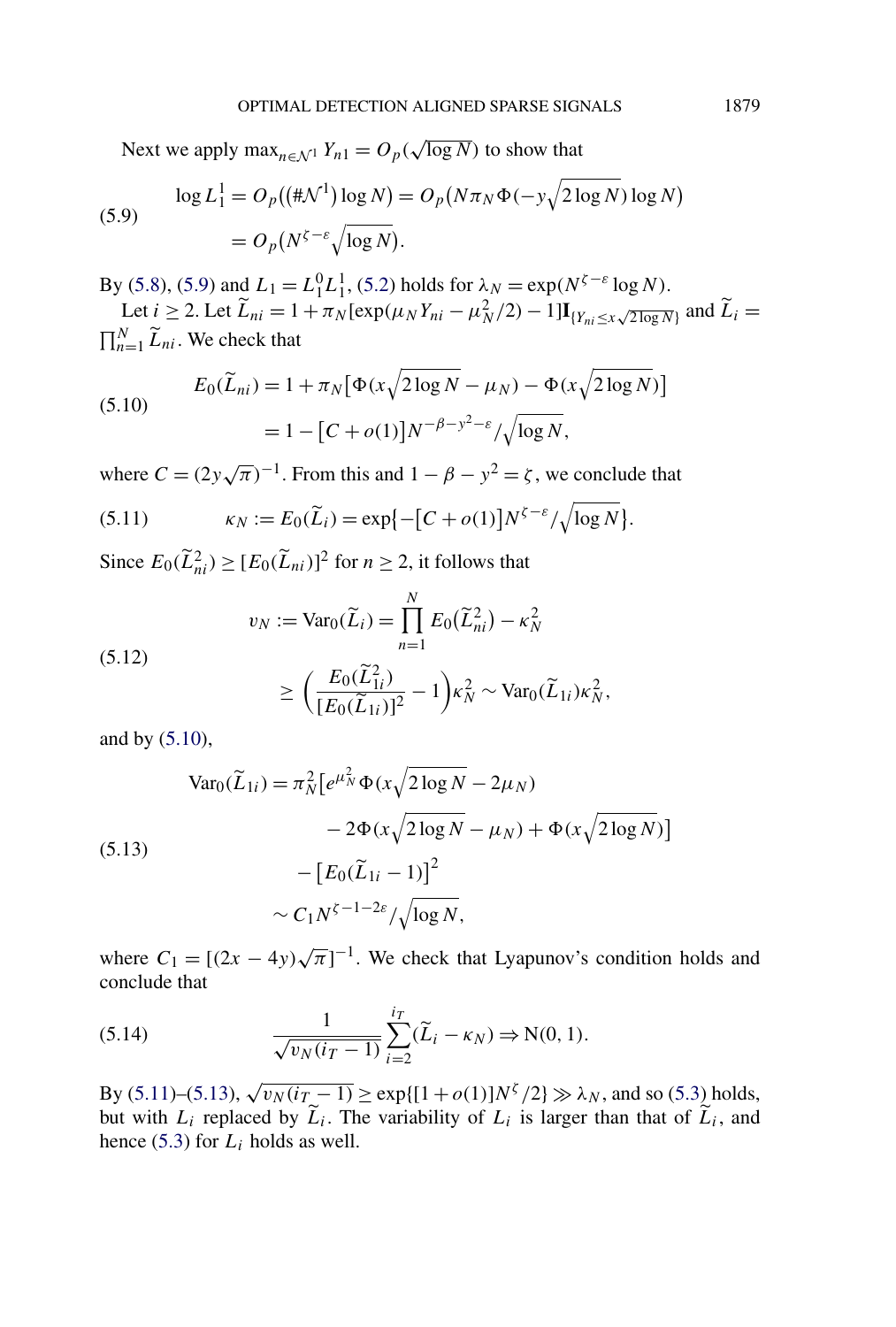*Case* 3:  $\zeta > 1 - \beta$ ,  $\mu_N = \sqrt{N^{\zeta - 1 + \beta}}$ ,  $\pi_N = N^{-\beta - \varepsilon}$  with  $0 < \varepsilon < \zeta + \beta - 1$ . Let  $\mathcal{N}^h = \{n : I_n = h\}$ ,  $h = 0, 1$ , and define  $L_1^h$  as in [\(5.7\)](#page-13-0). Since  $\max_{n \in \mathcal{N}^0} Y_{n1} =$ Let  $N = \{n : I_n = n\}$ ,  $n = 0, 1$ , and defined  $O_p(\sqrt{\log N}) = o_p(\mu_N)$ , it follows that

$$
(5.15) \t\t P_1(L_1^0 \le 1) \to 1.
$$

We next apply the inequality

$$
\log(1 - \pi_N + \pi_N e^{\mu_N Y_{n1} - \mu_N^2/2}) \le 1 + \max(\mu_N Y_{n1} - \mu_N^2/2 - \beta \log N, 0)
$$

to show that

$$
(5.16) \qquad \log L_1^1 \leq [1 + o_p(1)] N \pi_N E(\mu_N Y_{11} - \mu_N^2 / 2 | I_1 = 1) \stackrel{p}{\sim} N^{\zeta - \varepsilon}.
$$

It follows from (5.15), (5.16) and  $L_1 = L_1^0 L_1^1$  that [\(5.2\)](#page-12-0) holds for  $\lambda_N =$  $\exp(N^{\zeta-\varepsilon} \log N)$ .

Let 
$$
i \ge 2
$$
 and  $\Gamma_i = \{Y_{ni} \ge \mu_N \text{ for all } 1 \le n \le N^{1-\beta}/2 + 1\}$ . Then

$$
\log P(\Gamma_i) \sim -N^{1-\beta} \mu_N^2/4 \sim -N^{\zeta}/2.
$$

Hence  $i_T \sim \exp(N^{\zeta} - 1) \gg [P(\Gamma_i)]^{-1}$  and

(5.17) 
$$
P(\# \{i : \Gamma_i \text{ occurs}\} = k_N) \to 1 \quad \text{for any } k_N.
$$

If  $\Gamma_i$  occurs, then

(5.18) 
$$
L_i \ge (1 - \pi_N)^N (1 - \pi_N + \pi_N e^{\mu_N^2/2})^{N^{1-\beta}/2}
$$

$$
= \exp\{[1 + o(1)][-N^{1-\beta-\varepsilon} + (N^{1-\beta}/2)N^{\zeta-1+\beta}/2]\}
$$

$$
= \exp\{[1 + o(1)]N^{\zeta}/4\} \gg \lambda_N.
$$

Since typically  $L_i \ll \lambda_N$ , we can conclude [\(5.3\)](#page-12-0) from (5.17) and (5.18).

5.2. *Proof of Theorem* [4.](#page-8-0) Let [\(2.2\)](#page-2-0) and [\(2.4\)](#page-3-0) hold with  $\mu_N = b_N(\beta, \zeta)$  and  $\pi_N = N^{-\beta + \varepsilon}$ . Let  $(j^*_T, j^*_T + \ell^*_T) \in B_{r,T}$  satisfy [\(2.16\)](#page-6-0), and note that by [\(2.4\)](#page-3-0) and [\(2.15\)](#page-5-0),  $r \sim N^{\zeta}$ . Hence for  $\zeta > 0$  and *N* large,

(5.19) 
$$
E_1(Y_{n\ell_T^*j_T^*}|I_n=1) = \mu_N \sqrt{\ell_T^*/\ell_T} \geq [1 - O(N^{-\zeta/2})]b_N(\beta, \zeta)
$$

$$
\geq b_N(\eta, \zeta_{\ell_T^*, NT}), \qquad \beta_1 \leq \eta \leq \beta_2,
$$

for any  $(\beta_1, \beta_2)$  lying in the interior of  $(\beta - \varepsilon, \beta)$ , and this inequality can also be checked for  $\zeta = 0$ . Let

(5.20) 
$$
L(\eta) = \prod_{n=1}^{N} L_{n\ell_{T}^{*}j_{T}^{*}}(\eta).
$$

<span id="page-15-0"></span>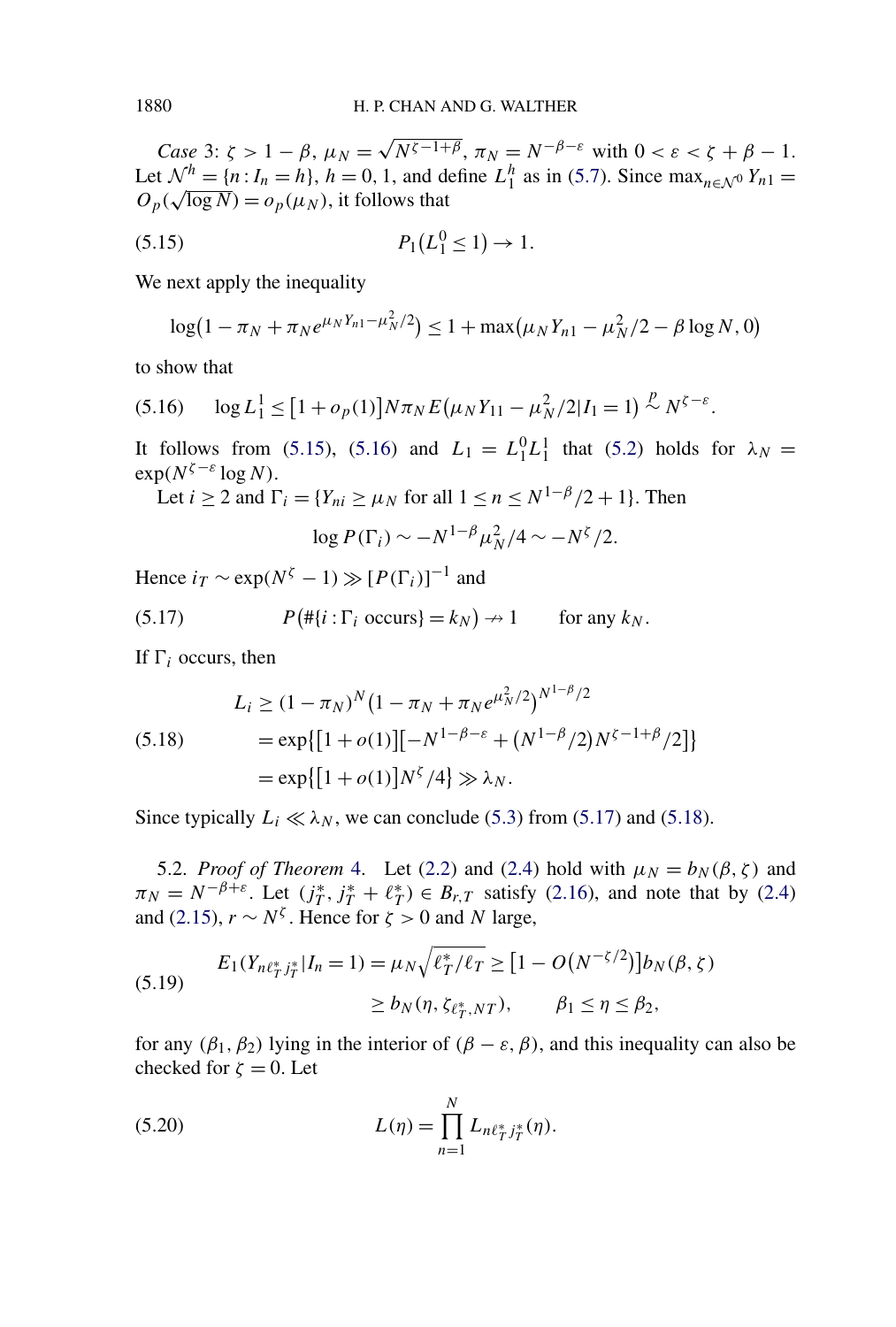<span id="page-16-0"></span>Since  $r^3e^{r+1} = O(N^{3\zeta} \exp(N^{\zeta}))$ , in view of [\(3.2\)](#page-7-0) and [\(5.19\)](#page-15-0), Theorem [4](#page-8-0) follows from

(5.21) 
$$
N^{-3\xi} \exp(-N^{\xi}) \int_{\beta_1}^{\beta_2} L(\eta) d\eta \stackrel{p}{\to} \infty.
$$

To show (5.21), it suffices to check that

(5.22) 
$$
N^{-3\xi} \exp(-N^{\xi}) L(\eta) \stackrel{p}{\to} \infty,
$$

when  $E_1(Y_{n\ell_T^* j_T^*} | I_n = 1) \ge b_N(\eta, \zeta_{\ell_T^*, NT})$ , and  $\pi_N = N^{-\beta+\varepsilon}$  with  $\beta - \varepsilon < \eta$ . To see why (5.22) leads to (5.21), define  $C_{N\zeta} = N^{3\zeta} \exp(N^{\zeta})$ , let  $M > 0$  and let

 $\chi_N = \text{Leb. meas.} \{ \eta \in [\beta_1, \beta_2] : L(\eta) < M C_{N\zeta} \}.$ 

By (5.22),  $E_1 \chi_N$  → 0 and hence  $P_1\{\chi_N < (\beta_2 - \beta_1)/2\}$  → 1. If  $\chi_N < (\beta_2 - \beta_1)/2$ , then  $C_{N\xi}^{-1} \int_{\beta_1}^{\beta_2} L(\eta) d\eta \ge M(\beta_2 - \beta_1)/2$ . Since  $M > 0$  can be chosen arbitrarily large,  $(5.21)$  holds.

To cross-reference the results in the proof of Theorem [1](#page-4-0) more easily, we relabel  $j_T^*$  and  $\ell_T^*$  in [\(5.20\)](#page-15-0) by  $j_T$  and  $\ell_T$ , respectively, and rephrase (5.22) as

(5.23) 
$$
N^{-3\xi} \exp(-N^{\xi})L(\beta) \stackrel{p}{\to} \infty,
$$

when  $\mu_N = b_N(\beta, \zeta)$  and  $\pi_N = N^{-\beta + \varepsilon}$ .

*Case* 1:  $0 \le \zeta \le 1 - 4\beta/3$ ,  $\mu_N = \sqrt{\log(1 + N^{2\beta - 1 + \zeta})}$ ,  $\pi_N = N^{-\beta + \varepsilon}$  with  $0 <$  $\varepsilon$  < (1 – *ζ*)/2. Under *H*<sub>1</sub>, *Y<sub>n</sub>*1 =  $\mu_N$ **I**<sub>{*I<sub>n</sub>*=1} + *Z<sub>n</sub>*<sub>1</sub>, where *Z*<sub>11</sub>, ..., *Z<sub>N</sub>*<sub>1</sub> are i.i.d.</sub>  $N(0, 1)$ . Let  $L_{n1} = 1 + N^{-\beta} [\exp(\mu_N Z_n - \mu_N^2/2) - 1]$ , and

(5.24) 
$$
L_1^0 = \prod_{n=1}^N L_{n1},
$$

(5.25) 
$$
L_1^1 = \prod_{n: I_n = 1} \left( \frac{1 + N^{-\beta} [\exp(\mu_N Y_{n1} - \mu_N^2/2) - 1]}{1 + N^{-\beta} [\exp(\mu_N Z_{n1} - \mu_N^2/2) - 1]} \right).
$$

Since for  $v \geq 0$ ,

$$
(5.26) \qquad f(v) := \frac{1 + N^{-\beta}(ve^{\mu_N^2} - 1)}{1 + N^{-\beta}(v - 1)} \qquad \text{is increasing and } f(v) \ge 1,
$$

it follows that

$$
\log L_1^1 \geq #\{n : I_n = 1, Y_{n1} \geq 2\mu_N\} \log \left(\frac{1 + N^{-\beta} (e^{3\mu_N^2/2} - 1)}{1 + N^{-\beta} (e^{\mu_N^2/2} - 1)}\right)
$$
\n(5.27)\n
$$
\stackrel{p}{\sim} N\pi_N \Phi(-\mu_N) \times \begin{cases} N^{\beta - 1 + \zeta}, & \text{if } 0 \leq \zeta < 1 - 2\beta, \\ N^{-\beta} \sqrt{2}, & \text{if } \zeta = 1 - 2\beta, \\ N^{-\beta} e^{3\mu_N^2/2}, & \text{if } 1 - 2\beta < \zeta < 1 - 4\beta/3, \\ \log 2, & \text{if } \zeta = 1 - 4\beta/3. \end{cases}
$$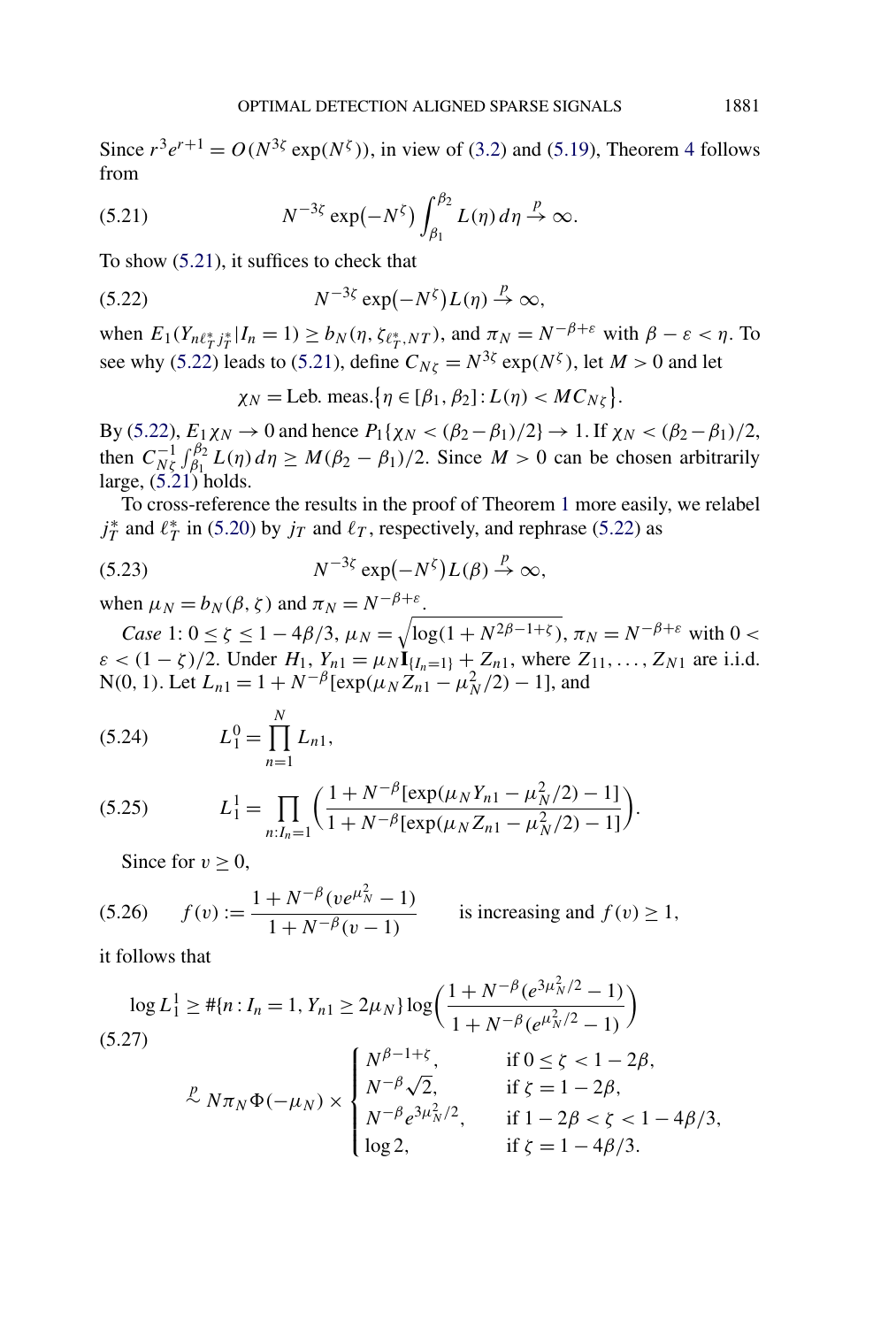<span id="page-17-0"></span>In the above, we apply the relation  $\log[1 + N^{-\beta}(e^{\kappa \mu_N^2/2} - 1)] \sim N^{-\beta}(e^{\kappa \mu_N^2/2} - 1)$ for  $\kappa = 1, 3$ , with the exception

$$
\log[1 + N^{-\beta} (e^{3\mu_N^2/2} - 1)] \sim \log 2 \quad \text{when } \zeta = 1 - 4\beta/3.
$$

Since  $\Phi(-\mu_N) \sim \frac{1}{2}$  when  $0 \le \zeta < 1 - 2\beta$ ,  $\Phi(-\mu_N) = \Phi(-\sqrt{\log 2})$  when  $\zeta =$ 1−2*β* and  $Φ(-μ_N) \sim e^{-μ_N^2/2}/(μ_N\sqrt{2π})$  when  $1-2β < ζ ≤ 1-4β/3$ , it follows from checking each of the cases in [\(5.27\)](#page-16-0) that

(5.28) 
$$
\frac{\log L_1^1}{N^{\zeta+\varepsilon}(\log N)^{-1}} \stackrel{p}{\to} \infty.
$$

We shall next obtain lower bounds of  $\log L_1^0$ . We apply Taylor's expansion  $log(1 + u) = u - \left[\frac{1}{2} + o(1)\right]u^2$  to show that

(5.29) 
$$
E_1(\log L_{n1}) \sim -N^{-2\beta} (e^{\mu_N^2} - 1)/2 = -N^{\zeta - 1}/2,
$$

and  $\log(1 + u) \sim u$  to show that

(5.30) 
$$
E_1(\log L_{n1})^2 \sim N^{-2\beta} (e^{\mu_N^2} - 1) = N^{\zeta - 1}.
$$

It follows from (5.29) and (5.30) that  $\log L_1^0 = \sum_{n=1}^{N} \log L_{n1} \stackrel{p}{\sim} -N^{\zeta}/2$ . Since  $L(\beta) = L_1^0 L_1^1$ , we can conclude [\(5.23\)](#page-16-0) from (5.28).

 $D = L_1^T L_1^2$ , we can conclude (5.25) from (5.28).<br> *Case* 2:  $1 - 4\beta/3 < \zeta \le 1 - \beta$ ,  $\mu_N = (x - y)\sqrt{2 \log N}$  where  $x = \sqrt{1 - \zeta}$ ,  $\cos \theta \geq 1 - 4p/3 < \zeta \leq 1 - p$ ,  $\mu_N$ <br> $y = \sqrt{1 - \zeta - \beta}$ ,  $\pi_N = N^{-\beta + \varepsilon}$ . Define

$$
\widetilde{L}_{n1} = 1 + N^{-\beta} \left[ \exp(\mu_N Z_{n1} - \mu_N^2 / 2) - 1 \right] \mathbf{I}_{\{Z_{n1} \le x \sqrt{2 \log N}\}},
$$
\n
$$
\widetilde{L}_1^0 = \prod_{n=1}^N \widetilde{L}_{n1},
$$
\n
$$
\widetilde{L}_1^1 = \prod_{n: I_n = 1} \left( \frac{1 + N^{-\beta} \left[ \exp(\mu_N Y_{n1} - \mu_N^2 / 2) - 1 \right] \mathbf{I}_{\{Z_{n1} \le x \sqrt{2 \log N}\}}}{1 + N^{-\beta} \left[ \exp(\mu_N Z_{n1} - \mu_N^2 / 2) - 1 \right] \mathbf{I}_{\{Z_{n1} \le x \sqrt{2 \log N}\}}}
$$

 $\overline{ }$ *.*

By [\(5.26\)](#page-16-0),

$$
\log \widetilde{L}_1^1 \geq #\{n : I_n = 1, x\sqrt{2\log N} \leq Y_{n1} \leq 2x\sqrt{2\log N}\}
$$
  

$$
\times \log \left( \frac{1 + N^{-\beta} [\exp(\mu_N x \sqrt{2\log N} - \mu_N^2/2) - 1]}{1 + N^{-\beta} [\exp(\mu_N x \sqrt{2\log N} - 3\mu_N^2/2) - 1]} \right)
$$
  

$$
\sim N\pi_N \Phi(-y\sqrt{2\log N}) \log 2 \sim C(\log 2) N^{\zeta + \varepsilon} / \sqrt{\log N},
$$

where  $C = (2y\sqrt{\pi})^{-1}$ . Recall that  $C_1 = [(2x - 4y)\sqrt{\pi}]^{-1}$ .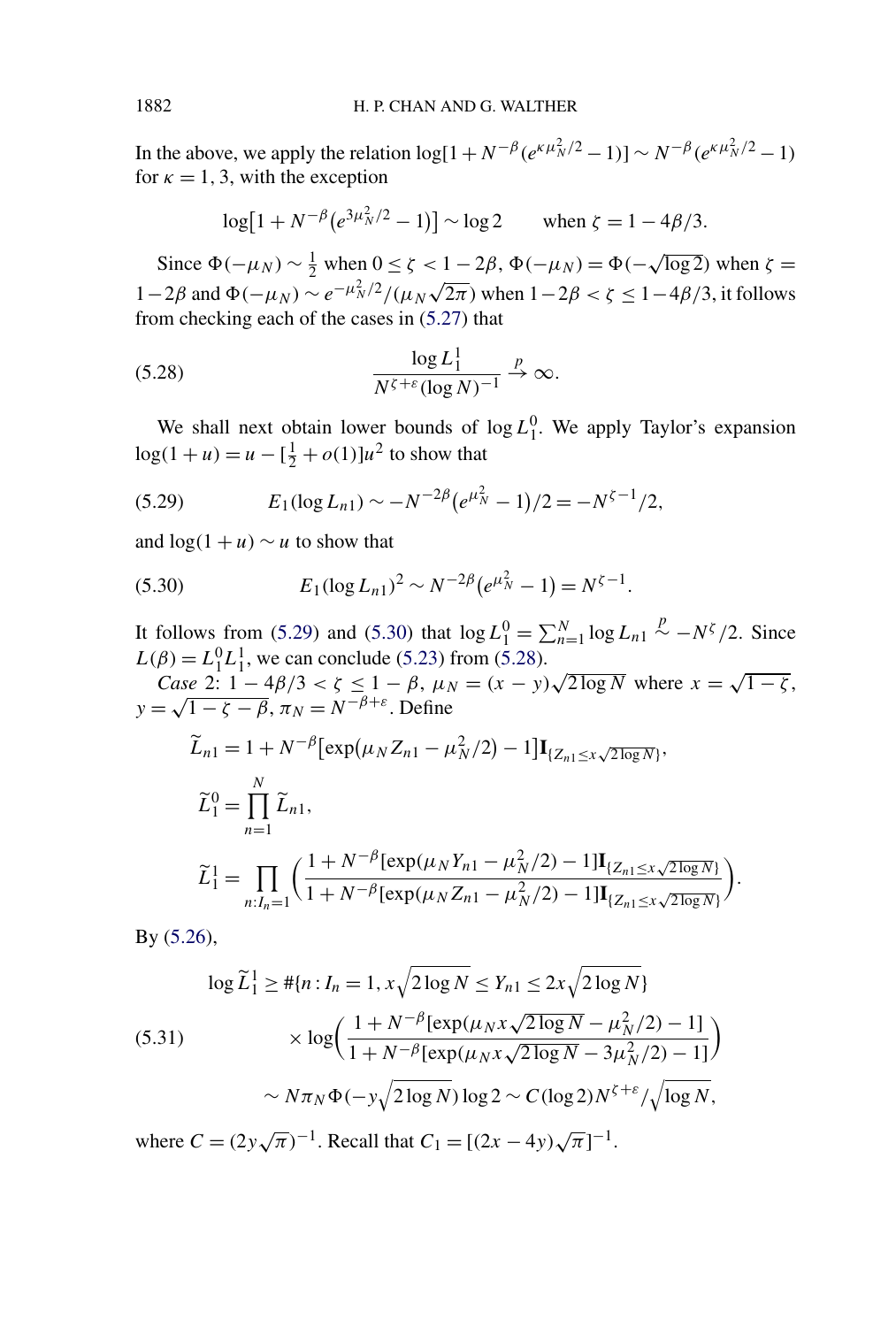<span id="page-18-0"></span>Apply Taylor's expansion  $\log(1 + u) = u - \left[\frac{1}{2} + o(1)\right]u^2$  to show that  $E_1(\log L_{n1})$  $=N^{-\beta}[\Phi(y\sqrt{2\log N}) - \Phi(x\sqrt{2\log N})]$  $- [1/2 + o(1)]N^{-2\beta} [e^{\mu_N^2} \Phi((2y - x)\sqrt{2 \log N})]$ (5.32)  $-2\Phi(y\sqrt{2\log N}) + \Phi(x\sqrt{2\log N})$  $= -[1 + o(1)]CN^{-\beta - y^2}/\sqrt{\log N} - [1/2 + o(1)]C_1N^{-x^2}/\sqrt{\log N}$  $= -[1 + o(1)](C + C_1/2)N^{\zeta - 1}/\sqrt{\log N},$ 

and  $\log(1 + u) \sim u$  to show that

(5.33) 
$$
E_1(\log \widetilde{L}_{n1})^2 \sim C_1 N^{\zeta - 1} / \sqrt{\log N}.
$$

It follows from  $(5.32)$  and  $(5.33)$  that

$$
\log \widetilde{L}_1^0 = \sum_{n=1}^N \log \widetilde{L}_{n1} \stackrel{p}{\sim} -(C + C_1/2)N^{\zeta}/\sqrt{\log N}
$$

if  $\zeta > 0$  and  $|\log \tilde{L}_1^0| = O_p(1)$  if  $\zeta = 0$ . Since  $L(\beta) \ge \tilde{L}_1^0 \tilde{L}_1^1$ , we can conclude  $(5.23)$  from  $(5.31)$ .

*Case* 3:  $\zeta > 1 - \beta$ ,  $\mu_N = \sqrt{N^{\zeta - 1 + \beta}}$ ,  $\pi_N = N^{-\beta + \varepsilon}$ . The inequality

$$
L(\beta) \ge (1 - N^{-\beta})^N \prod_{n: I_n = 1} \{1 + N^{-\beta} [\exp(\mu_N Y_{n1} - \mu_N^2/2) - 1] \}
$$

leads to

$$
\log L(\beta) \ge -2N^{1-\beta} + [1 + o_p(1)]N\pi_N[\mu_N E_1(Y_{n1}) - \mu_N^2/2 - \beta \log N]
$$
  
=  $-2N^{1-\beta} + [1 + o_p(1)]N^{\zeta+\varepsilon}/2 \stackrel{p}{\sim} N^{\zeta+\varepsilon}/2,$ 

and from this, we can conclude [\(5.23\)](#page-16-0).

5.3. *Proof of Theorem* [5.](#page-9-0) Let

$$
E_1(Y_{\ell_T j_T}) = b_T(\ell_T) + c_T \quad \text{with } c_T \to \infty,
$$

and let  $(j_T^*, j_T^* + \ell_T^*) \in B_{r,T}$  be such that [\(2.16\)](#page-6-0) holds. Hence

(5.34) 
$$
E_1(Y_{\ell_T^*j_T^*}) = [b_T(\ell_T) + c_T] \sqrt{\ell_T^* / \ell_T} = [1 - O(r^{-1/2})][b_T(\ell_T) + c_T].
$$
  
\nSince  $b_T(\ell_T^*) = \sqrt{2 \log(eT/\ell_T^*)} = \sqrt{b_T^2(\ell_T) + O(1)} = b_T(\ell_T) + O(1)$  and  
\n $r^{-1/2}b_T(\ell_T) = O(b_T(\ell_T)/\sqrt{\log(T/\ell_T)}) = O(1)$ , it follows from (5.34) that  
\n(5.35)  $E_1(Y_{\ell_T^*j_T^*}) = b_T(\ell_T^*) + c_T'$  with  $c_T' \to \infty$ .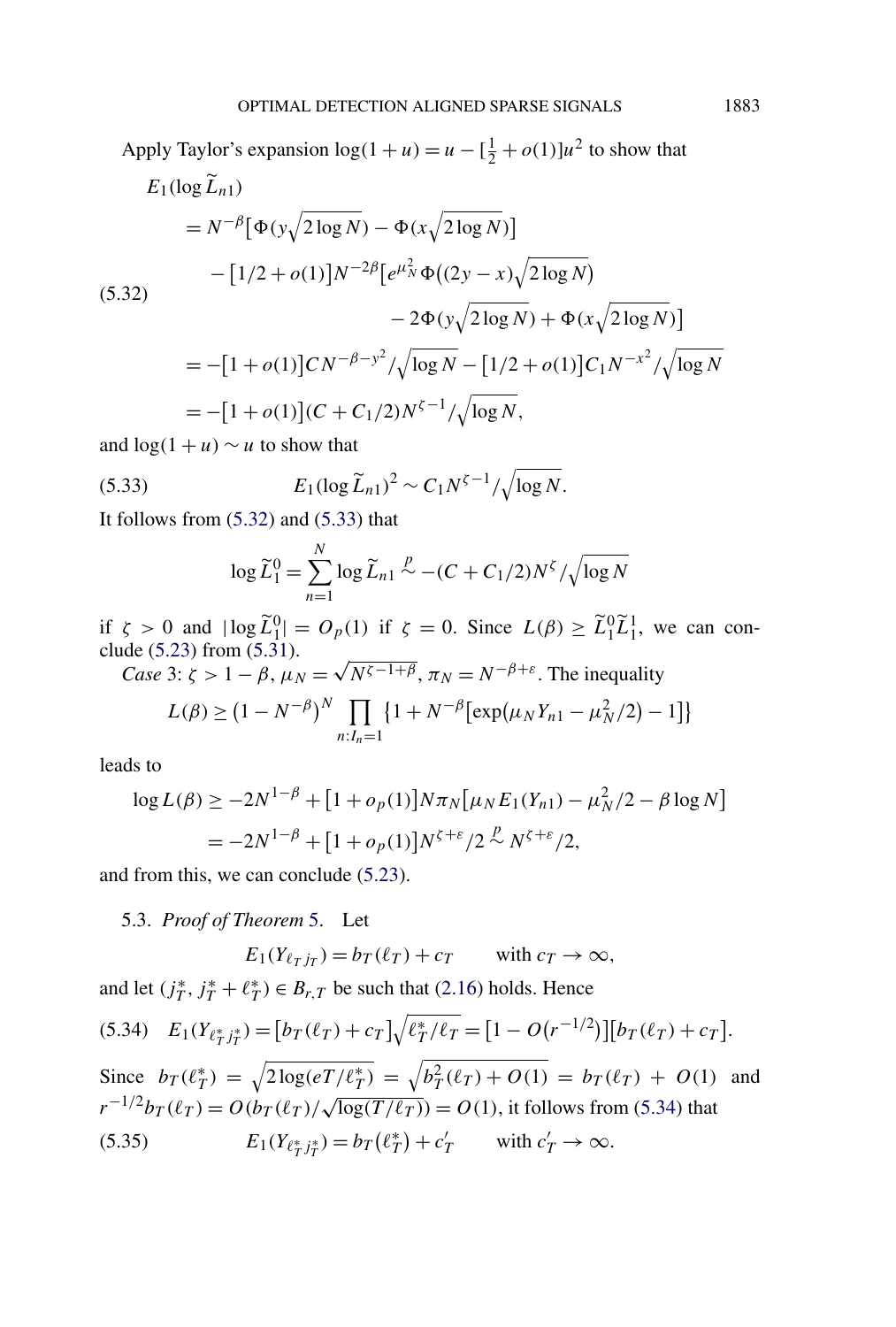We check that under  $(5.35)$ ,

$$
\frac{\exp[b_T(\ell_T^*)Y_{\ell_T^*j_T^*} - b_T^2(\ell_T^*)/2]}{[\log(T/\ell_T^*)]^3(T/\ell_T^*)} \xrightarrow{p} \infty.
$$

Since  $r^3e^{r+1} = O({\left[\log(T/\ell_T)\right]}^3(T/\ell_T))$ , it follows from [\(3.4\)](#page-9-0) that  $A_T \stackrel{p}{\rightarrow} \infty$ .

**6. Proofs of Theorems [2](#page-6-0) and [3.](#page-7-0)** We shall prove Theorem [3](#page-7-0) in Section 6.1, that the penalized Berk–Jones test is optimal, and Theorem [2](#page-6-0) in Section [6.2,](#page-21-0) that the penalized higher criticism test is optimal as well.

6.1. *Proof of Theorem* [3.](#page-7-0) In Lemma 1 below, we show that the Type I error probability of the penalized Berk–Jones test statistic goes to zero for the threshold  $h_N := 2 \log N$ . We do this in more generality than is required for prov-ing Theorem [3.](#page-7-0) For each  $\ell$  and *j*, we assume only that  $p_{1\ell j}, \ldots, p_{N\ell j}$  are i.i.d. Uniform $(0, 1)$  random variables under  $H_0$ . Hence we allow for  $X_{nt}$  to be non-Gaussian, and for  $X_{n1}, \ldots, X_{nT}$  to be dependent random variables under  $H_0$ .

LEMMA 1. *Assume that for each*  $\ell$  *and*  $j$ ,  $p_{(1)\ell j} \leq \cdots \leq p_{(N)\ell j}$  *in* [\(2.18\)](#page-6-0) *and* [\(2.19\)](#page-7-0) *are the ordered values of i*.*i*.*d*. Uniform*(*0*,* 1*) random variables*. *Then*

(6.1) 
$$
P_0\{\text{PBJ}_{NT} \ge h_N\} \to 0 \quad \text{as } N \to \infty.
$$

PROOF. Let  $a_{N\ell} = h_N + s_{\ell T} \log s_{\ell T}$ . For each  $1 \leq \ell \leq T$  and  $1 \leq n \leq N$ , let  $\rho_{\ell}$ be such that  $K(\frac{n}{N}, \rho_\ell) = a_{N\ell}/N$ . Let  $\overline{S}_N(t)$   $[=\overline{S}_{N\ell j}(t)] = N^{-1} \sum_{n=1}^N \overline{\mathbf{I}}_{[Y_{n\ell j} \geq z(t)]}$ , where  $z(t)$  denotes the upper *t*-quantile of the standard normal. By the Chernoff-Hoeffding inequality,

$$
P_0\{K(n/N, p_{(n)}) \ge a_{N\ell}/N\}
$$
  
\n
$$
= P_0\{\bar{S}_N(\rho_\ell) \ge n/N\}) \le e^{-a_{N\ell}} = N^{-2}e^{-s_{\ell T}\log s_{\ell T}},
$$

and hence by Bonferroni's inequality,

$$
(6.2) \tP_0{BJ_{N\ell j} - s_{\ell T} \log s_{\ell T} \ge h_N} \le N^{-1} e^{-s_{\ell T} \log s_{\ell T}}.
$$

By [\(2.15\)](#page-5-0),  $#B_{r,T} \leq re^{r+1}$ . Since  $\ell \leq T/e^{r-1}$  for  $(j, j + \ell) \in B_{r,T}$ , so  $s_{\ell T} =$  $log(eT/\ell) \ge r$ , and by [\(2.19\)](#page-7-0) and (6.2),

(6.3) 
$$
P_0\{\text{PBJ}_{NT} \ge h_N\} \le N^{-1} \sum_{r=1}^{\infty} r e^{r+1-r \log r},
$$

and  $(6.1)$  holds.  $\Box$ 

PROOF OF THEOREM [3.](#page-7-0) Let  $(j^*, j^* + \ell^*)$  [=  $(j^*_T, j^*_T + \ell^*_T)$ ]  $\in B_{r,T}$  be such that  $j_T \leq j^* < j^* + \ell^* \leq j_T + \ell_T$  and  $1 - \ell^* / \ell_T = O(r^{-1/2})$ ; see [\(2.16\)](#page-6-0). Since

<span id="page-19-0"></span>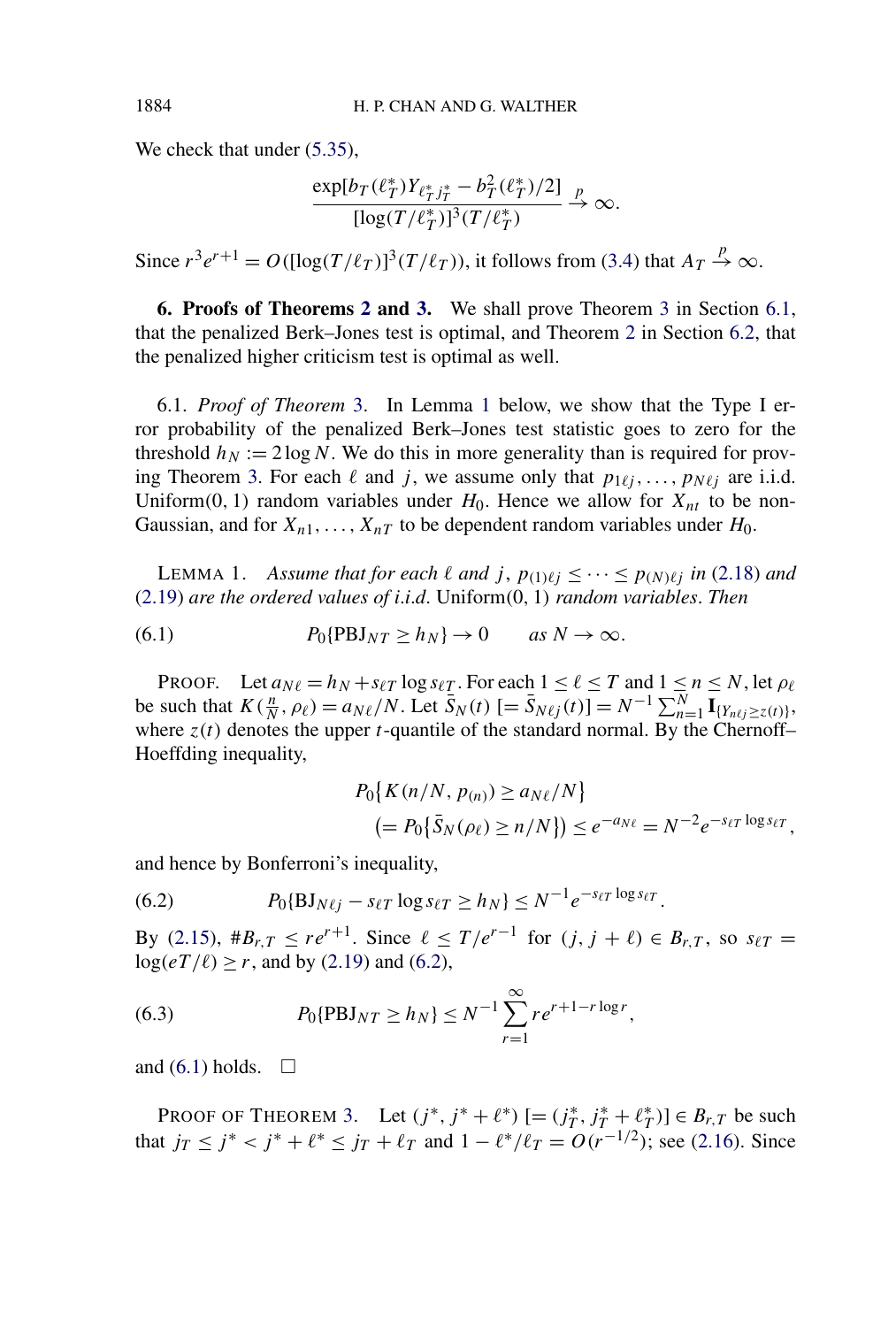<span id="page-20-0"></span> $a_{N\ell^*} = O(N^{\zeta} \log N)$ , in view of Lemma [1,](#page-19-0) it remains for us to show that if  $\mu_N =$  $b_N(\beta, \zeta)$  and  $\pi_N = N^{-\beta + \varepsilon}$  for  $\varepsilon > 0$ , then we can find  $t_N$  such that in each case below,

(6.4) 
$$
\frac{K(\bar{S}_N, t_N)}{N^{\zeta - 1} \log N} \to \infty \quad \text{where } \bar{S}_N = \bar{S}_{N\ell^*j^*}(t_N).
$$

*Case* 1(a):  $0 \le \zeta \le 1 - 2\beta$ ,  $b_N(\beta, \zeta) = \sqrt{\log(1 + N^{2\beta - 1 + \zeta})}$ . Let  $t_N =$  $\Phi(-2b_N(\beta, \zeta))$ . Except when  $\zeta = 1 - 2\beta$ , we have  $b_N(\beta, \zeta) \to 0$  and

$$
(6.5) \t E_1 \bar{S}_N - t_N \sim (2\pi)^{-1/2} \pi_N b_N(\beta, \zeta) \sim (2\pi)^{-1/2} N^{(\zeta - 1)/2 + \varepsilon}.
$$

By Taylor's expansion,  $K(t, x) \sim 2(t - x)^2$  when  $t \to \frac{1}{2}$  and  $x \to \frac{1}{2}$ . Moreover, the standard error of  $\bar{S}_N$  [ $\sim (4N)^{-1/2}$ ] is small relative to (6.5). Hence (6.4) holds because

(6.6) 
$$
K(\bar{S}_N,t_N) \stackrel{p}{\sim} 2(\bar{S}_N-t_N)^2 \stackrel{p}{\sim} \pi^{-1}N^{\zeta-1+2\varepsilon}.
$$

When  $\zeta = 1 - 2\beta$ ,  $b_N(\beta, \zeta) = \sqrt{\log 2}$  and

$$
E_1 \bar{S}_N - t_N \sim \widetilde{C} \pi_N
$$
 where  $\widetilde{C} = \Phi(-2\sqrt{\log 2}) - \Phi(-\sqrt{\log 2}).$ 

This leads to (6.6) with  $\pi^{-1}$  replaced by  $2\tilde{C}^2$ , and then to (6.4).

Case 1(b): 
$$
1 - 2\beta < \zeta < 1 - 4\beta/3
$$
,  $b_N(\beta, \zeta) = \sqrt{\log(1 + N^{2\beta - 1 + \zeta})}$  $(\sim C \sqrt{\log N}, \text{ where } C = \sqrt{2\beta - 1 + \zeta}). \text{ Let } t_N = \Phi(-2b_N(\beta, \zeta)). \text{ Then}$ 

(6.7) 
$$
t_N \sim (C \sqrt{8\pi \log N})^{-1} N^{-4\beta - 2(\zeta - 1)},
$$

(6.8) 
$$
E_1 \bar{S}_N - t_N \sim \pi_N \Phi(-b_N(\beta, \zeta)) \sim (C \sqrt{2\pi \log N})^{-1} N^{-2\beta - (\zeta - 1)/2 + \varepsilon},
$$

(6.9) 
$$
Var_1 \bar{S}_N \sim N^{-1} [t_N + \pi_N \Phi(-b_N(\beta, \zeta))].
$$

We claim that a consequence of  $(6.7)$ – $(6.9)$  is that

(6.10) 
$$
\sqrt{t_N N^{\zeta - 1} \log N} + \sqrt{\text{Var}_1 \, \bar{S}_N} = o(E_1 \bar{S}_N - t_N).
$$

 $By (6.10), \sqrt{t_N N^{\zeta - 1} \log N} = o_p(|\bar{S}_N - t_N|)$  and hence

(6.11) 
$$
\frac{(\bar{S}_N - t_N)^2/(2t_N)}{N^{\zeta - 1}\log N} \xrightarrow{p} \infty.
$$

By (6.7), the solution in *y* of  $y^2/(2t_N) = a_{N\ell^*}/N$  satisfies

$$
y \sim \left(\frac{\zeta^*}{C}\sqrt{\frac{\log N}{2\pi}}\right)^{1/2} N^{-2\beta - (\zeta - 1)/2} \qquad \left[ = o(t_N) \text{ because } \zeta < 1 - 4\beta/3 \right],
$$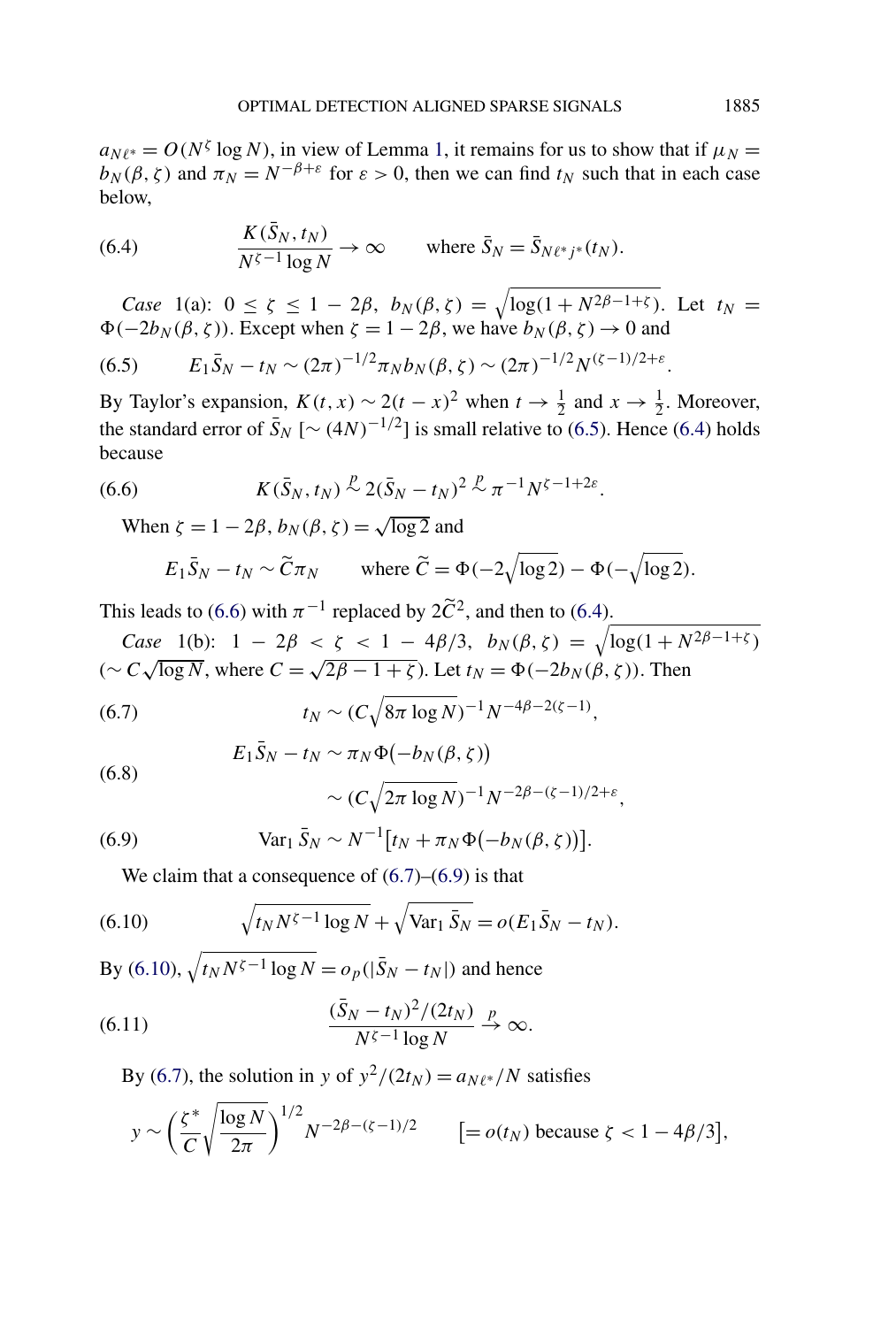<span id="page-21-0"></span>where  $\zeta^* = \zeta$  if  $\zeta \neq 0$  and  $\zeta^* = 2$  if  $\zeta = 0$ . Hence by [\(6.11\)](#page-20-0) and  $K(x, t) \sim \frac{(x-t)^2}{2t}$ , as  $t \to 0$  and  $\frac{x}{t} \to 1$ , [\(6.4\)](#page-20-0) holds.

It remains for us to show [\(6.10\)](#page-20-0). By [\(6.7\)](#page-20-0), the exponent of *N* in  $\sqrt{t_N N^{\zeta - 1}}$  is  $-2\beta - (\zeta - 1)/2$ , which is smaller than the exponent in *N* of  $E_1 \bar{S}_N - t_N$ ; see [\(6.8\)](#page-20-0). Therefore,

(6.12) 
$$
\sqrt{t_N N^{\zeta - 1} \log N} = o(E_1 \bar{S}_N - t_N).
$$

The leading exponent of *N* in  $\text{Var}_1 \bar{S}_N$  is

$$
\max(-4\beta - 2\zeta + 1, -2\beta - (\zeta + 1)/2 + \varepsilon) \qquad [<-4\beta - (\zeta - 1) + 2\varepsilon],
$$

and therefore by [\(6.8\)](#page-20-0),  $Var_1 S_N = o((E_1 \bar{S}_N - t_N)^2)$ . This, together with (6.12), implies [\(6.10\)](#page-20-0).

$$
Case 2: 1 - \frac{4}{3}β < ζ ≤ 1 - β, b_N(β, ζ) = (x - y)\sqrt{2 \log N}, \text{ where } x = \sqrt{1 - ζ},
$$
\n
$$
y = \sqrt{1 - β - ζ}. \text{ Let } t_N = \Phi(-x\sqrt{2 \log N}) \; [\sim (2x\sqrt{\pi \log N})^{-1} N^{\zeta - 1}]. \text{ Then}
$$

$$
E_1\bar{S}_N \sim (1-\pi_N)t_N + \pi_N\Phi(-y\sqrt{2\log N}) \sim (2y\sqrt{\pi \log N})^{-1}N^{\zeta-1+\varepsilon},
$$

which is large relative to  $t<sub>N</sub>$ , and

$$
\text{Var}_1 \, \bar{S}_N \sim N^{-1} \big[ \Phi(-x\sqrt{2 \log N}) + \pi_N \Phi(-y\sqrt{2 \log N}) \big] \\
 \sim (2y\sqrt{\pi \log N})^{-1} N^{\zeta - 2 + \varepsilon} = o((E_1 \bar{S}_N)^2).
$$

Therefore  $\bar{S}_N$ *f f*<sub>*x*</sub>  $\int_a^b \sqrt{2y\sqrt{\log N}}$   $\int_a^b \sqrt{N}e^{-1+\epsilon}$ , and by  $K(x, t) \sim x \log \frac{x}{t}$ , as  $x \to 0$  and  $\int_a^b \sqrt{2y\sqrt{\log N}}$  $\frac{x}{t} \to \infty$ ,

$$
K(\bar{S}_N,t_N)\stackrel{p}{\sim}\bar{S}_N\log(\bar{S}_N/t_N)\stackrel{p}{\sim}C'(\log N)^{1/2}N^{\zeta-1+\varepsilon},
$$

for some  $C' > 0$ , and [\(6.4\)](#page-20-0) therefore holds.

*C*  $>$  0, and (6.4) therefore holds.<br>*Case* 3:  $\zeta > 1 - \beta$ ,  $b_N(\beta, \zeta) = \sqrt{N^{\beta+\zeta-1}}$ . Let  $t_N = \Phi(-b_N(\beta, \zeta)/2)$ . Then

$$
t_N \stackrel{p}{\sim} (\pi N^{\beta+\zeta-1}/2)^{-1/2} \exp(-N^{\beta+\zeta-1}/8)
$$
 and  $\bar{S}_N \stackrel{p}{\sim} \pi_N = N^{-\beta+\varepsilon}$ .

Therefore  $\bar{S}_N / t_N \stackrel{p}{\rightarrow} \infty$  and by  $K(x, t) \sim x \log \frac{x}{t}$ , as  $x \to 0$  and  $\frac{x}{t} \to \infty$ ,

$$
K(\bar{S}_N,t_N)\stackrel{p}{\sim}\bar{S}_N\log(\bar{S}_N/t_N)\stackrel{p}{\sim}N^{\zeta-1+\varepsilon}/8,
$$

and [\(6.4\)](#page-20-0) therefore holds.  $\Box$ 

6.2. *Proof of Theorem* [2.](#page-6-0) In Lemma [2](#page-22-0) below, we show that the Type I error probability of the penalized higher criticism test statistic goes to zero for the threshold  $h_N = 2 \log N$ . Again as in Lemma [1,](#page-19-0) we do this more generally than is required for proving Theorem [2.](#page-6-0)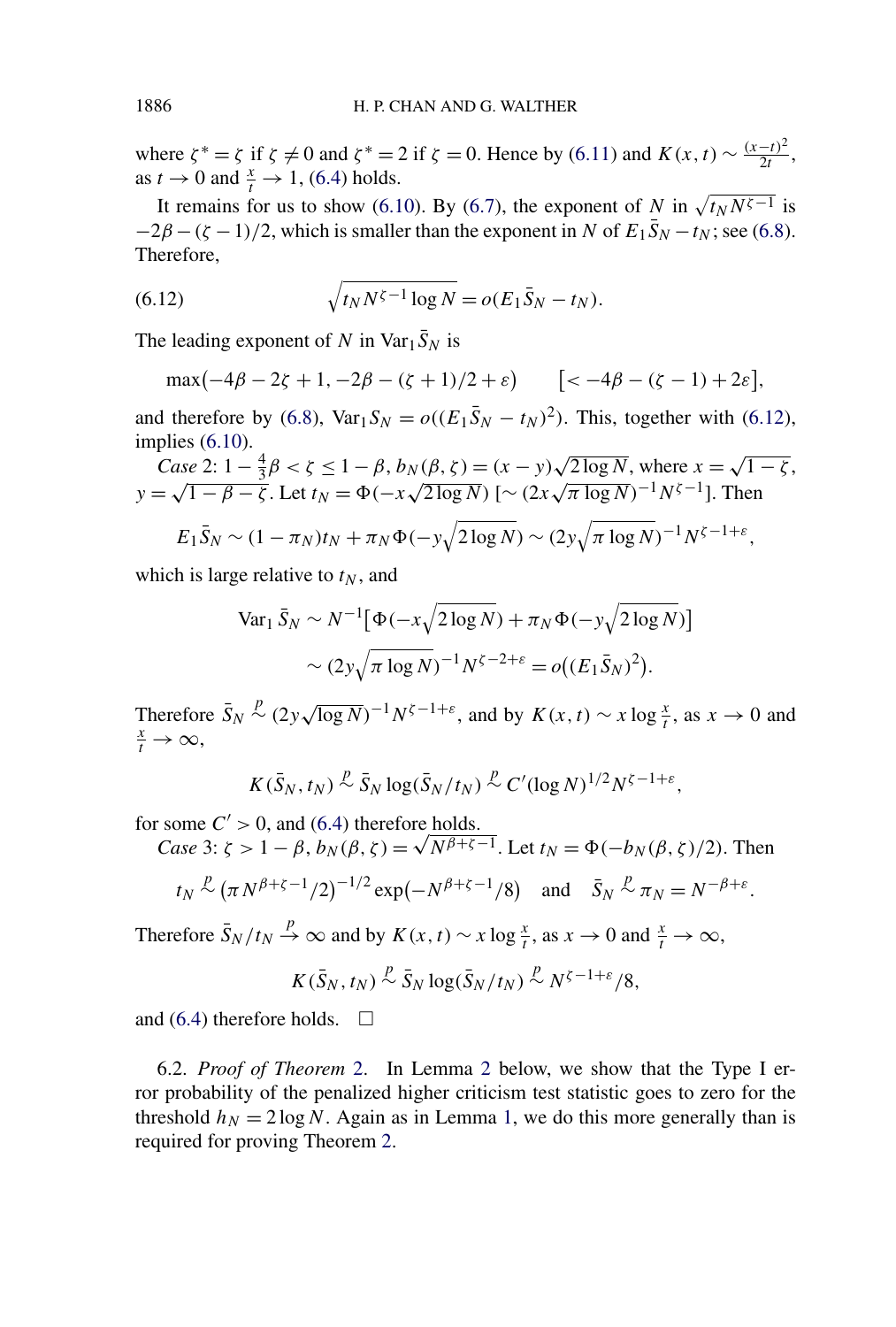<span id="page-22-0"></span>LEMMA 2. *Assume that for each*  $\ell$  *and*  $j$ ,  $p_{(1)\ell j} \leq \cdots \leq p_{(N)\ell j}$  *in* [\(2.13\)](#page-5-0) *and* [\(2.14\)](#page-5-0) *are the ordered values of i*.*i*.*d*. Uniform*(*0*,* 1*) random variables*. *Then*

$$
P_0\{\text{PHC}_{NT} \ge h_N\} \to 0 \quad \text{as } N \to \infty.
$$

PROOF. We first modify  $(6.2)$ – $(6.3)$ , in the proof of Lemma [1,](#page-19-0) step-by-step to show that for  $c_{N\ell} := 2 \log N + s_{\ell T} + 3 \log s_{\ell T}$ ,

$$
P_0\{\text{BJ}_{N\ell j} \ge c_{N\ell} \text{ for some } (j, j+\ell) \in B_T\} \to 0.
$$

We then combine this with [\(B.2\)](#page-27-0) in Appendix [B](#page-27-0) to show that

$$
P_0\{\text{HC}_{N\ell j} \ge (6c_{N\ell})^{1/2} (4 + s_{\ell T}^{-1} \log N)^{1/4} \text{ for some } (j, j + \ell) \in B_T\}
$$
  

$$
\to 0.
$$

Therefore it suffices to show that

(6.14) 
$$
(6c_{N\ell})^{1/2} (4 + s_{\ell T}^{-1} \log N)^{1/4} \le h_N + (s_{\ell T} \log s_{\ell T})^{1/2}
$$
 for *N* large,

uniformly over  $1 \leq \ell \leq T$ . The left-hand side of (6.14) is  $o(h_N)$  uniformly over  $s_{\ell T} \le \log N$ , and  $o((s_{\ell T} \log s_{\ell T})^{1/2})$  uniformly over  $s_{\ell T} > \log N$ , so (6.14) indeed holds.  $\Box$ 

PROOF OF THEOREM [2.](#page-6-0) We apply the proofs for cases 1 and 2 in Theorem [3](#page-7-0) to show that there exist  $(j^*, j^* + \ell^*) \in B_T$  and  $t_N^* \in [\frac{s_{\ell^*T}}{N}, \frac{1}{2}]$   $[t_N^* = t_N$  for case 1 and  $t_N^* = \frac{s_{\ell^* T}}{N}$  ( $\sim N^{\zeta - 1}$ ) for case 2] such that

$$
P_1\{K(\bar{S}_{N\ell^*j^*}(t_N^*), t_N^*) \ge N^{\zeta - 1 + \varepsilon/2}\} \to 1.
$$

Hence by  $\frac{x-t}{\sqrt{t(1-t)}} \ge \sqrt{2K(x,t)}$  for  $x \ge t$ ,

$$
P_1\{\text{PHC}_{NT} \ge \sqrt{2N^{\zeta+\varepsilon/2}} - \sqrt{s_{\ell^*T} \log s_{\ell^*T}}\} \to 1.
$$

Since  $h_N + \sqrt{s_{\ell^*T} \log s_{\ell^*T}} = o(\sqrt{N^{\zeta + \varepsilon/2}})$ , the Type II error probability indeed goes to zero.  $\Box$ 

**7. Proofs of Theorem [6](#page-11-0) and Corollary [2.](#page-12-0)** We prove Theorem [6](#page-11-0) here and in Sections [7.1](#page-24-0) and [7.2.](#page-26-0) In Section [7.3,](#page-26-0) we prove Corollary [2.](#page-12-0) Let  $\mu_N =$  $b_N(\beta, \zeta, \tau)$ ,  $Y_{n1} = \ell_T^{-1/2}$  $T^{1/2} \sum_{\ell=1}^{\ell_T} X_{n,j_T+\ell}$ , and for  $2 \le i \le i_T$  (=  $\lfloor T/\ell_T \rfloor - 1$ ), let  $Y_{ni} = \ell_T^{-1/2}$  $T^{1/2} \sum_{\ell=1}^{l} X_{n,j+\ell}$ , with all *(j, j* +  $\ell_T$ ) disjoint from each other, and from  $(j_T, j_T + \ell_T]$ . Let  $L_i = \prod_{n=1}^{N} L_{ni}$ , where

(7.1) 
$$
L_{ni} = 1 + \pi_N \left\{ \frac{1}{\sqrt{1+\tau}} \exp \left[ -\frac{(Y_{ni} - \mu_N)^2}{2(1+\tau)} + \frac{Y_{ni}^2}{2} \right] - 1 \right\}
$$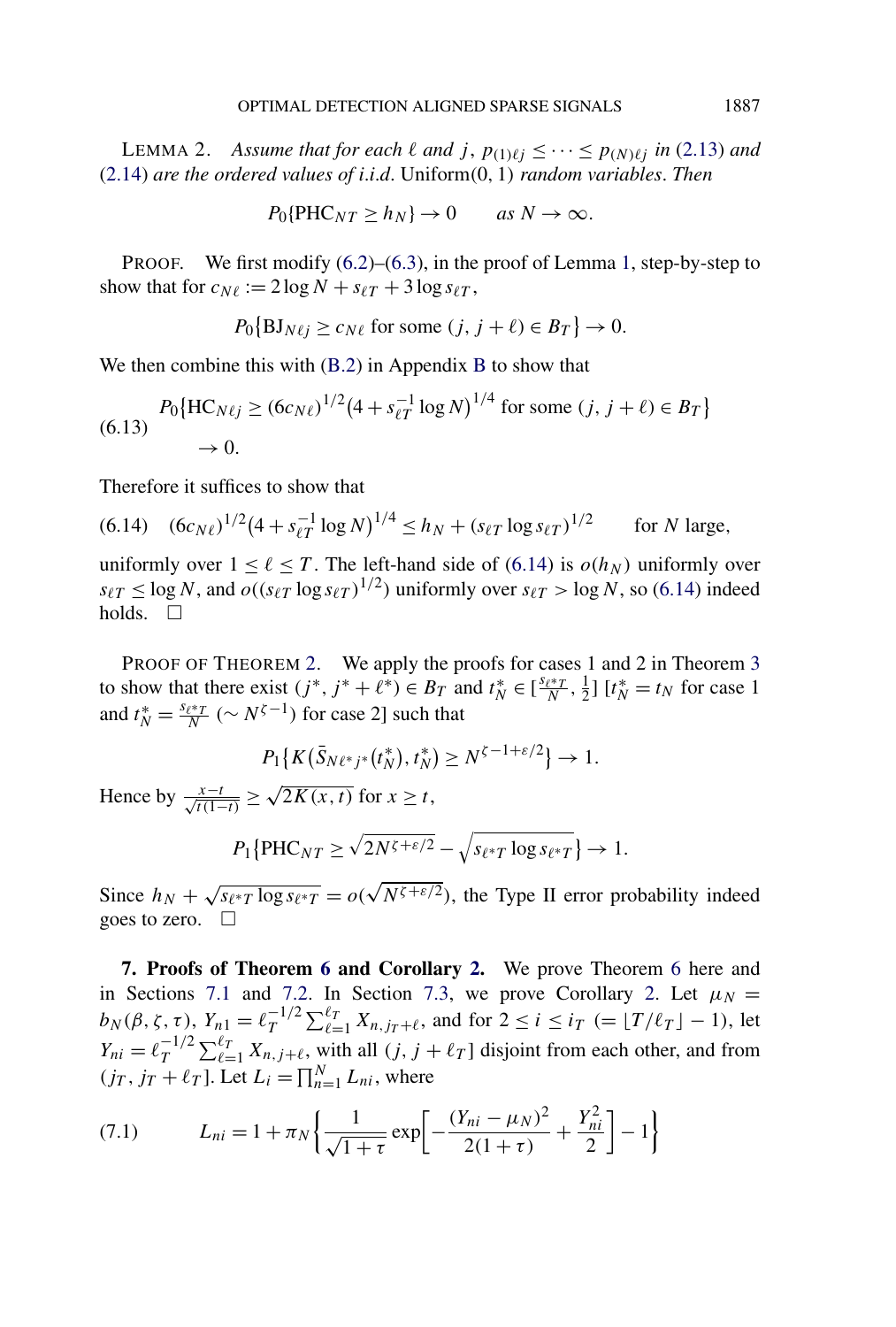is the likelihood ratio of  $Y_{ni} \sim (1 - \pi_N)N(0, 1) + \pi_N N(\mu_N, 1 + \tau)$  and  $Y_{ni} \sim$  $N(0, 1)$ . Below, we go over the relevant cases to show that there exists  $\lambda_N$  satis-fying [\(5.2\)](#page-12-0) and [\(5.3\)](#page-12-0) when  $\pi_N = N^{-\beta - \varepsilon}$ . This implies that there is no test able to achieve [\(4.3\)](#page-11-0). We shall only consider  $\tau > 0$  as the case  $\tau = 0$  has been covered in Theorem [1.](#page-4-0)

*Case* 1:  $1 - 2\beta < \zeta \le 1 - \frac{4\beta}{3-\tau}$  ( $\Rightarrow \tau < 1$ ),  $\mu_N = \sqrt{(1-\tau)(2\beta + \zeta - 1) \log N}$ . Let  $C = (1 - \tau^2)^{-1/2}$ . By [\(7.1\)](#page-22-0),

$$
E_1(L_{n1}) = 1 + \pi_N^2 (Ce^{\mu_N^2/(1-\tau)} - 1) = 1 + [C + o(1)]N^{\zeta - 1 - 2\varepsilon}
$$

*,*

and therefore [\(5.2\)](#page-12-0) holds with  $\lambda_N = E_1(L_1)$  ( $= \exp\{[C + o(1)]N^{\zeta - 2\varepsilon}\}\)$ . For  $i \ge 2$ , *Y<sub>ni</sub>* ∼ N(0, 1),  $E_0(L_i) = 1$  and  $E_0(L_i^2) = E_1(L_1) = \lambda_N$ . We check Lyapunov's conditions to conclude [\(5.6\)](#page-13-0) and [\(5.3\)](#page-12-0).

*Case* 2:  $1 - \min(2\beta, \frac{4\beta}{3-\tau}) < \zeta \le 1 - \beta$ ,  $\tau < \frac{\beta}{1-\zeta-\beta}$ ,  $\mu_N = (x - y)\sqrt{2\log N}$ where  $x = \sqrt{1 - \zeta}$  and  $y = \sqrt{(1 + \tau)(1 - \zeta - \beta)}$ . Let

$$
\mathcal{N}^0 = \{ n : I_n = 0 \text{ or } |Y_{n1}| < x \sqrt{2 \log N} \},
$$
\n
$$
\mathcal{N}^1 = \{ n : I_n = 1 \text{ and } |Y_{n1}| \ge x \sqrt{2 \log N} \},
$$
\n
$$
L_1^h = \prod_{n \in \mathcal{N}^h} L_{n1}, \qquad h = 0, 1.
$$

*N*

Check that  $m_0 := E_1(L_{n1}|I_n = 0) = 1$  and

(7.2) 
$$
m_1 := E_1[1 + (L_{n1} - 1)\mathbf{I}_{\{|Y_{n1}| \le x\sqrt{2\log N}\}}|I_n = 1]
$$

$$
= 1 + [C_1 + o(1)]\pi_N N^{\zeta - 1 + 2\beta} / \sqrt{\log N}
$$

for some  $C_1 > 0$ , hence

(7.3)  
\n
$$
E_1(L_1^0) = [(1 - \pi_N)m_0 + \pi_Nm_1]^N
$$
\n
$$
= \{1 + [C_1 + o(1)]\pi_N^2 N^{\zeta - 1 + 2\beta} / \sqrt{\log N}\}^N
$$
\n
$$
= \exp\{[C_1 + o(1)]N^{\zeta - 2\varepsilon} / \sqrt{\log N}\}.
$$

Next, we apply  $\max_{n \in \mathcal{N}^1} |Y_{n1}| = O_p(\sqrt{\log N})$  to show that

(7.4) 
$$
\log L_1^1 = O_p((\#\mathcal{N}^1)\sqrt{\log N})
$$

$$
= O_p(N\pi_N\Phi(-\sqrt{2(1-\zeta-\beta)\log N})\sqrt{\log N}) = O_p(N^{\zeta-\varepsilon}).
$$

By (7.3), (7.4) and  $L_1 = L_1^0 L_1^1$ , [\(5.2\)](#page-12-0) holds for  $\lambda_N = \exp(N^{\zeta - \varepsilon} \log N)$ . For  $i \ge 2$ , let

$$
\widetilde{L}_{ni} = L_{ni} \mathbf{I}_{\{|Y_{ni}| \le x \sqrt{2 \log N}\}}, \qquad \widetilde{L}_i = \prod_{n=1}^N \widetilde{L}_{ni}.
$$

<span id="page-23-0"></span>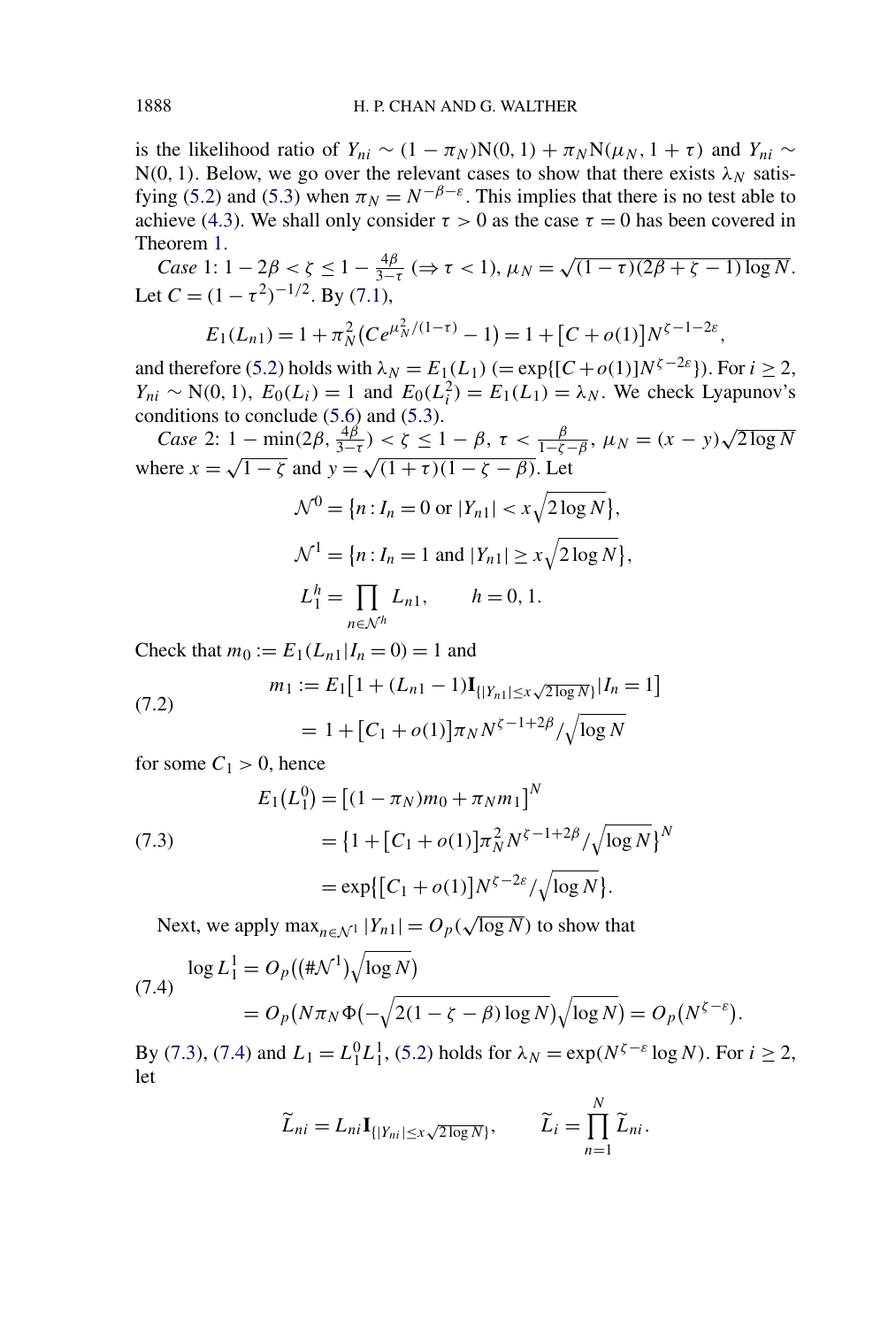<span id="page-24-0"></span>Then by a change-of-measure argument,

$$
E_0(\widetilde{L}_{ni}) = 1 + \pi_N [P_1\{|Y_{n1}| \le x\sqrt{2\log N}\} - P_0\{|Y_{n1}| \le x\sqrt{2\log N}\}]
$$
  
= 1 - [C\_2 + o(1)]N<sup>-\zeta-1-\epsilon</sup>/\sqrt{\log N},

where  $C_2 = \sqrt{1 + \tau}/(2y\sqrt{\pi})$ , therefore

$$
\kappa_N := E_0(\widetilde{L}_i) = \exp\{-[C_2 + o(1)]N^{\zeta - \varepsilon}/\sqrt{\log N}\}.
$$

Moreover,  $E_0(\tilde{L}_{ni}^2) \ge [E_0(\tilde{L}_{ni})]^2$  for  $i \ge 2$ , and therefore, by [\(5.12\)](#page-14-0),  $\text{Var}_0(\widetilde{L}_i) \geq [1 + o_p(1)] \kappa_N^2 \text{Var}_0(\widetilde{L}_{1i}).$ 

By [\(7.2\)](#page-23-0) and a change-of-measure argument,

$$
\text{Var}_0(\widetilde{L}_{1i}) \sim E_0(\widetilde{L}_{1i}^2) = E_1(\widetilde{L}_{11}) \sim C_1 N^{\zeta - 1 - 2\varepsilon} / \sqrt{\log N}.
$$

We check Lyapunov's condition to conclude  $(5.14)$  and  $(5.3)$ .

7.1. *Optimal detection using the penalized BJ test.* By Lemma [1,](#page-19-0) setting  $h_N =$  $2 \log N$  leads to  $P(\text{Type I error}) \rightarrow 0$ . To show  $P(\text{Type II error}) \rightarrow 0$ , it suffices to find  $(j^*, j^* + \ell^*) \in B_{r,T}$  such that  $j_T \leq j^* < j^* + \ell^* \leq j_T + \ell_T$ ,  $1 - \ell^* / \ell_T =$  $O(r^{-1/2})$  and

(7.5) 
$$
P_1\{K(\bar{S}_N, t_N) \ge N^{\zeta - 1 + \delta}\} \to 1
$$

for some  $0 < t_N < 1$  and  $\delta > 0$ , where  $\bar{S}_N = N^{-1} \sum_{n=1}^N \mathbf{I}_{\{Y_{n\ell^*j^*} \geq z(t_N)\}}$  and  $\pi_N =$  $N^{-\beta+\varepsilon}$ ,  $0 < \varepsilon < \beta$ .

Case 1(a): 
$$
0 \le \zeta \le 1 - 2\beta
$$
,  $\mu_N = 0$ . Let  $t_N = \Phi(-N^{-\epsilon/2})$ . Then

$$
E_1\bar{S}_N - t_N = \pi_N[\Phi(-N^{-\varepsilon/2}/\sqrt{1+\tau}) - \Phi(-N^{-\varepsilon/2})] \sim C_3N^{-\beta+\varepsilon/2},
$$

where  $C_3 = \frac{1}{\sqrt{2\pi}}(1 - \frac{1}{\sqrt{1+\tau}})$ , and since

$$
Var_1(\bar{S}_N) \to (4N)^{-1} = o((E_1\bar{S}_N - t_N)^2),
$$

therefore  $\bar{S}_N - t_N \stackrel{p}{\rightarrow} C_3 N^{-\beta + \varepsilon/2}$ . Since  $K(t, x) \sim 2(t - x)^2$  when  $t \to \frac{1}{2}$  and  $x \rightarrow \frac{1}{2}$ , (7.5) holds for  $\delta = \varepsilon/2$ .

Case 1(b): 
$$
1 - 2\beta < \zeta < 1 - \frac{4\beta}{3-\tau} \; (\Rightarrow \tau < 1)
$$
,  $\mu_N = C_4 \sqrt{\log N}$ , where  $C_4 = \sqrt{(1-\tau)(2\beta + \zeta - 1)}$ . Let  $t_N = \Phi(-2\mu_N/(1-\tau))$ . Then  
(7.6)  $t_N \sim C_5 N^{-2C_4^2/(1-\tau)^2} / \sqrt{\log N}$ ,

where  $C_5 = (1 - \tau)/(C_4 \sqrt{8\pi})$ , and

(7.7)  

$$
E_1 \bar{S}_N - t_N = \pi_N \left[ \Phi \left( -\frac{\mu_N \sqrt{1+\tau}}{1-\tau} \right) - t_N \right] \times C_6 N^{-C_4^2 (1+\tau)/[2(1-\tau)]^2 - \beta + \varepsilon} / \sqrt{\log N},
$$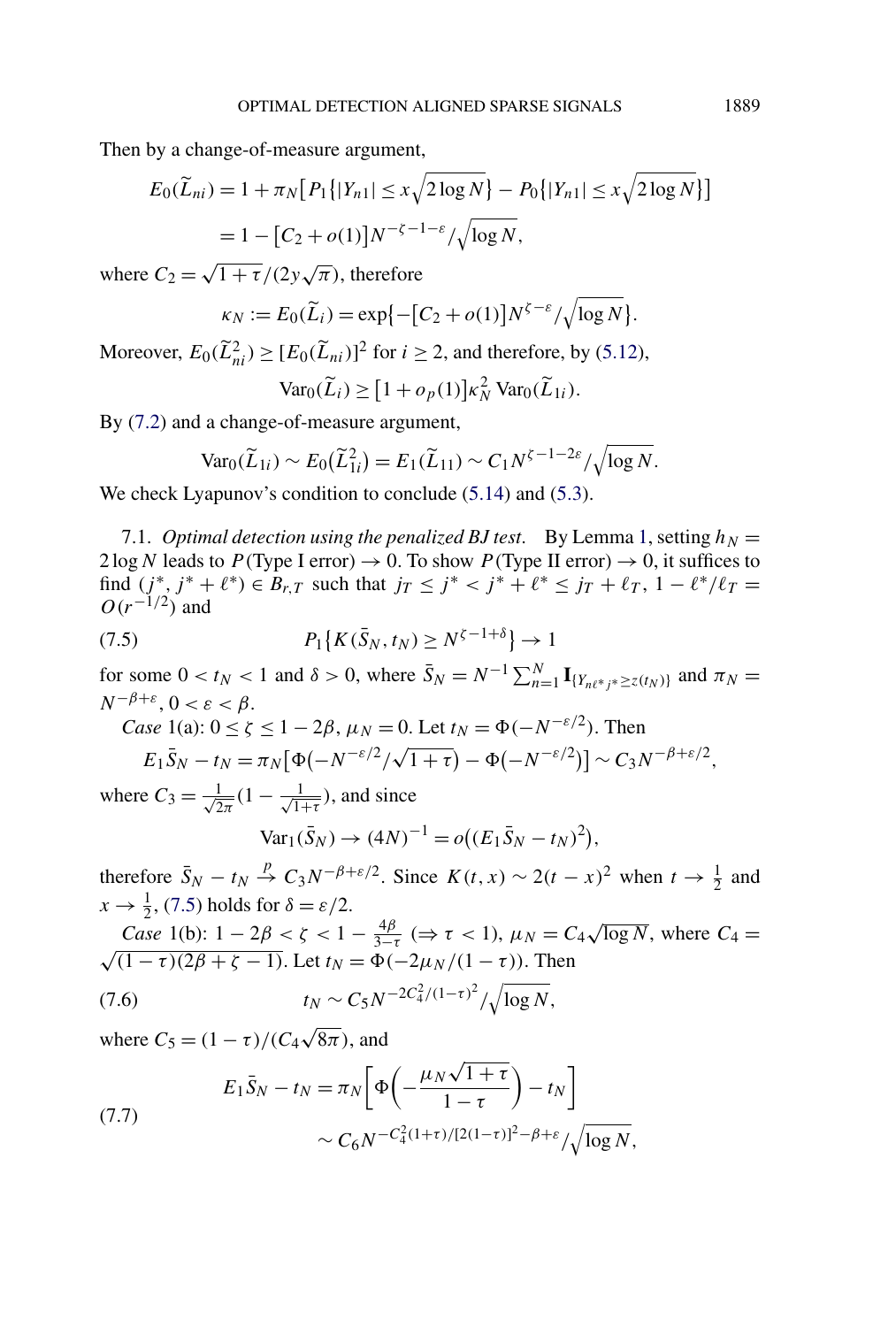where  $C_6 = (1 - \tau)/(C_4 \sqrt{2\pi (1 + \tau)})$ . We claim that

(7.8) Var<sub>1</sub> 
$$
\bar{S}_N \left( \sim N^{-1} \left[ t_N + \pi_N \Phi \left( -\frac{\mu_N \sqrt{1+\tau}}{1-\tau} \right) \right] \right) = o((E_1 \bar{S}_N)^2).
$$

By [\(7.6\)](#page-24-0)–(7.8) and  $t_N = o(E_1 \bar{S}_N)$ ,

(7.9) 
$$
(\bar{S}_N - t_N)^2 / (2t_N) \stackrel{p}{\sim} C_7 N^{C_4^2 / (1 - \tau) - 2\beta + 2\varepsilon} / \sqrt{\log N} = C_7 N^{\zeta - 1 + 2\varepsilon} / \sqrt{\log N}
$$

for some  $C_7 > 0$ . Check that the inequality  $-\frac{2C_4^2}{(1-\tau)^2} > \zeta - 1$  reduces to  $\zeta < 1 \frac{4\beta}{3-\tau}$ . Therefore by [\(7.6\)](#page-24-0),  $t_N \sim C_5 N^{\zeta-1+2\delta}/\sqrt{\log N}$  for some  $\delta > 0$ , and the root of  $y^2/(2t_N) = N^{\zeta - 1 + \delta}$  satisfies  $y = o(t_N)$ . Since  $K(x, y) \sim \frac{(x-t)^2}{2t}$  as  $t \to 0$  and  $\frac{x}{2} \to 1$ . (7.9) implies (7.5)  $\frac{x}{t} \to 1$ , (7.9) implies [\(7.5\)](#page-24-0).

It remains to show (7.8) by comparing the leading exponent in *N* of the terms. That is, it remains to show that

$$
-1 + \max\left(-\frac{2C_4^2}{(1-\tau)^2}, -\beta + \varepsilon - \frac{C^2(1+\tau)}{2(1-\tau)^2}\right) < -\frac{C_4^2(1+\tau)}{(1-\tau)^2} - 2\beta + 2\varepsilon,
$$

summarized as  $-1 + \max(A, B) < D$ . The inequality  $-1 + A < D$  reduces to  $\zeta$  > −2*ε*, which holds trivially, whereas −1 + *B* < *D* reduces to

$$
\zeta < \frac{3-\tau}{1+\tau} \left(1 - \frac{4\beta}{3-\tau}\right) + \frac{2(1-\tau)}{1+\tau} \varepsilon,
$$

which holds because  $\frac{3-\tau}{1+\tau} > 1$  when  $\tau < 1$ , and it is assumed that  $\zeta < 1 - \frac{4\beta}{3-\tau}$ . Hence (7.8) holds.

*Case* 2:  $1 - \min(2\beta, \frac{4\beta}{3-\tau}) \le \zeta < 1 - \beta$ ,  $\tau < \frac{\beta}{1-\zeta-\beta}$ ,  $\mu_N = (x - y)\sqrt{2\log N}$ where  $x = \sqrt{1-\zeta}$  and  $y = \sqrt{(1+\tau)(1-\zeta-\beta)}$ . Let  $t_N = \Phi(-x\sqrt{2\log N})$ where  $x = \sqrt{1 - \zeta}$  and  $y = \sqrt{(\zeta - \zeta)}$ . Then

$$
E_1 \bar{S}_N = (1 - \pi_N)t_N + \pi_N \Phi(-\sqrt{2(1 - \zeta - \beta) \log N})
$$
  
 
$$
\sim C_8 N^{\zeta - 1 + \varepsilon} / \sqrt{\log N} \qquad (\gg t_N),
$$

where  $C_8 = (2\sqrt{\pi(1-\zeta-\beta)})^{-1}$ . Moreover,

$$
\text{Var}_1 \bar{S}_N \sim E_1 \bar{S}_N / N \sim C_8 N^{\zeta - 2 + \varepsilon} / \sqrt{\log N} = o((E_1 \bar{S}_N)^2).
$$

Therefore  $\bar{S}_N$ *f P c*<sub>8</sub>*N*<sup>*ζ* - 1+*ε*/ $\sqrt{\log N}$ , and since  $K(x, t) \sim x \log(\frac{x}{t})$  as  $x \to 0$  and  $\frac{x}{t} \to \infty$ </sup>  $\frac{x}{t} \rightarrow \infty$ ,

$$
(7.10) \t K(\bar{S}_N, t_N) \stackrel{p}{\sim} \bar{S}_N \log(\bar{S}_N/t_N) \stackrel{p}{\sim} C_9 N^{\zeta - 1 + \varepsilon} \sqrt{\log N}
$$

<span id="page-25-0"></span>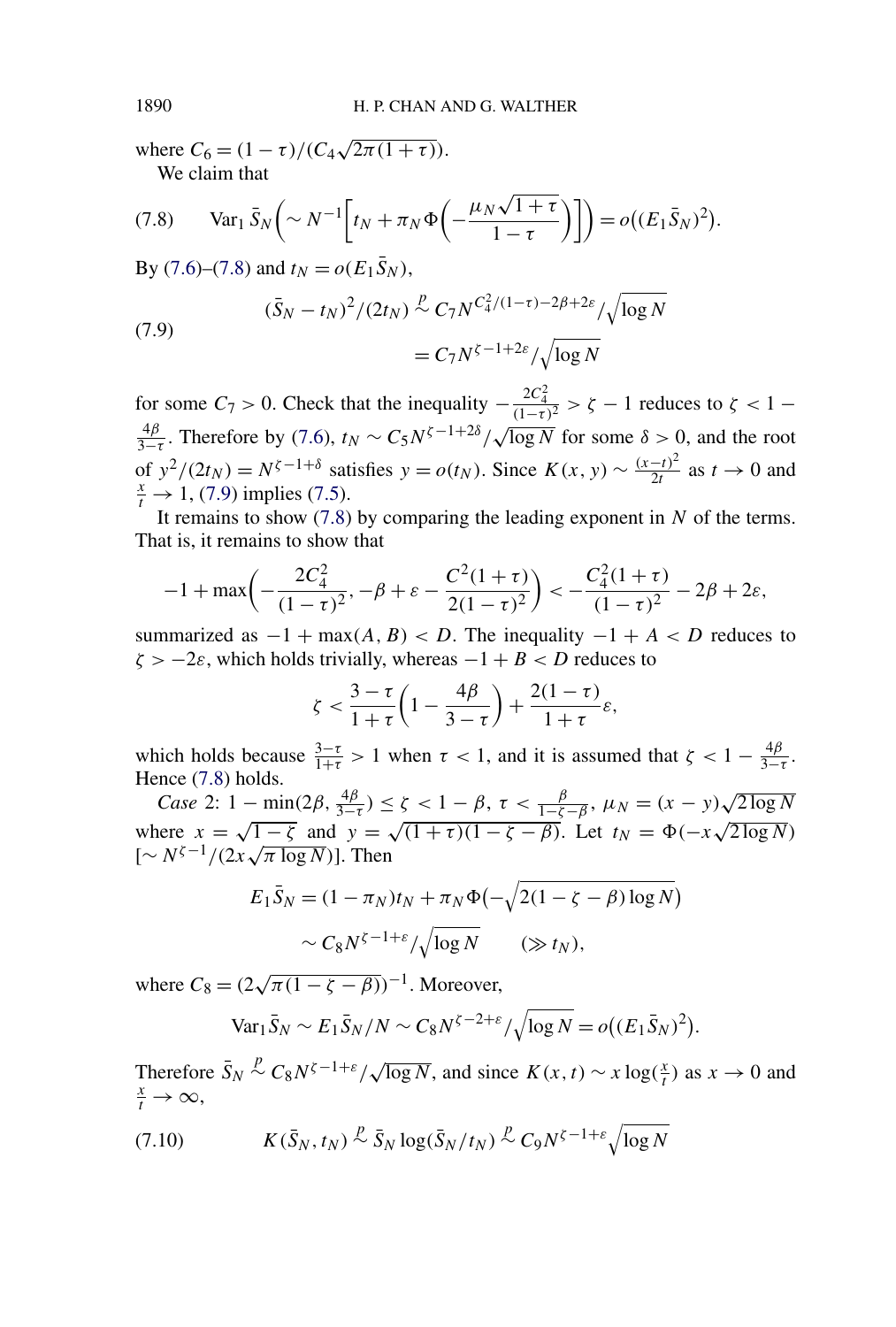<span id="page-26-0"></span>for some  $C_9 > 0$ , [\(7.5\)](#page-24-0) holds for  $\delta = \varepsilon$ . By similar arguments, (7.5) holds for  $\delta < \varepsilon$ when  $t_N \sim N^{\zeta-1}$ .

Case 3: 
$$
1 - \min(2\beta, \frac{4\beta}{3-\tau}) \le \zeta < 1 - \beta
$$
,  $\tau \ge \frac{\beta}{1-\zeta-\beta}$ ,  $\mu_N = 0$ . Let  $t_N = \Phi(-\sqrt{2(1-\zeta)\log N})$   $[\sim N^{\zeta-1}/(2x\sqrt{\pi \log N})]$ . Then

$$
(7.11) \t E_1 \bar{S}_N \sim \pi_N \Phi\left(-\sqrt{\frac{2(1-\zeta)\log N}{1+\tau}}\right) \sim C_{10} N^{-\beta+\varepsilon-(1-\zeta)/(1+\tau)}
$$

for some  $C_{10} > 0$ . Since  $\tau \ge \frac{\beta}{1-\zeta-\beta}$ , therefore the exponent of *N* in (7.11) is at least  $\zeta - 1 + \varepsilon$ , and so  $E_1 \overline{S}_N \gg t_N$ . We apply the first relation in [\(7.10\)](#page-25-0) to conclude [\(7.5\)](#page-24-0), for both  $t_N = \Phi(-\sqrt{2(1-\zeta)\log N})$  and  $t_N \sim N^{\zeta - 1}$ .

7.2. *Optimal detection using the penalized HC test*. By Lemma [2,](#page-22-0) setting  $h_N = 2 \log N$  leads to *P*(Type I error)  $\rightarrow 0$ . Let

$$
t_N = \begin{cases} \Phi(-N^{-\varepsilon/2}), & \text{if } \zeta \le 1 - 2\beta, \\ \Phi\left(-2\sqrt{\frac{2\beta - 1 + \zeta}{1 - \tau}} \log N\right), & \text{if } 1 - 2\beta < \zeta \le 1 - \frac{4\beta}{3 - \tau}, \\ \frac{s_{\ell^*T}}{N} \left(\sim N^{\zeta - 1}\right), & \text{if } 1 - \min\left(2\beta, \frac{4\beta}{3 - \tau}\right) < \zeta \le 1 - \beta. \end{cases}
$$

It was shown in [\(7.5\)](#page-24-0) that in each case above,  $P_1\{K(\bar{S}_N, t_N) \ge N^{\zeta - 1 + \delta}\} \to 1$  for It was snown in (*i*.5) that in each case above,  $P_1\{K(S_N, t_N) \ge N^{s-1+\delta}\} \to 1$  for some  $\delta > 0$ . Since  $\frac{x-t}{\sqrt{t(1-t)}} \ge \sqrt{2K(x,t)}$  for  $x \ge t$  and  $h_N + \sqrt{s_{\ell^*T} \log s_{\ell^*T}} =$  $o(N^{(\zeta+\delta)/2})$ , *P*(Type II error)  $\rightarrow$  0.

7.3. *Proof of Corollary* [2.](#page-12-0) Consider first the penalized HC test. By Lemma [2,](#page-22-0) setting  $h_N = 2 \log N$  leads to  $P(\text{Type I error}) \to 0$ . In the case  $\pi_N = N^{-\beta + \varepsilon}$ , the arguments above and in Theorem [2](#page-6-0) show that

$$
P_1\left\{\frac{\bar{S}_N - t_N}{\sqrt{t_N(1 - t_N)/N}} \ge \sqrt{2N^{\delta}\log(T/\ell^*)}\right\} \to 1 \quad \text{for some } \delta > 0.
$$

By [\(4.4\)](#page-11-0),  $h_N + \sqrt{s_{\ell^*T} \log s_{\ell^*T}} = o(\sqrt{N^{\delta}})$ , and therefore  $P(\text{Type II error}) \to 0$ , and [\(4.3\)](#page-11-0) holds. By similar arguments, [\(4.3\)](#page-11-0) holds for the penalized BJ test.

### APPENDIX A: VERIFICATION OF LYAPUNOV'S CONDITION

We check in particular Lyapunov's condition to conclude [\(5.6\)](#page-13-0). Let  $\delta > 0$  to be specified. It follows from Taylor's expansion that

(A.1) 
$$
(1+u)^{2+\delta} \le 1 + (2+\delta)u + C^*u^2, \qquad |u| \le 1/2,
$$

for some  $C^* > 0$  chosen large enough. If  $u > \frac{1}{2}$ , then

(A.2) 
$$
(1+u)^{2+\delta} \le \left[\sup_{v>1/2} \left(\frac{1+v}{v}\right)^{2+\delta}\right] u^{2+\delta} = (3u)^{2+\delta}.
$$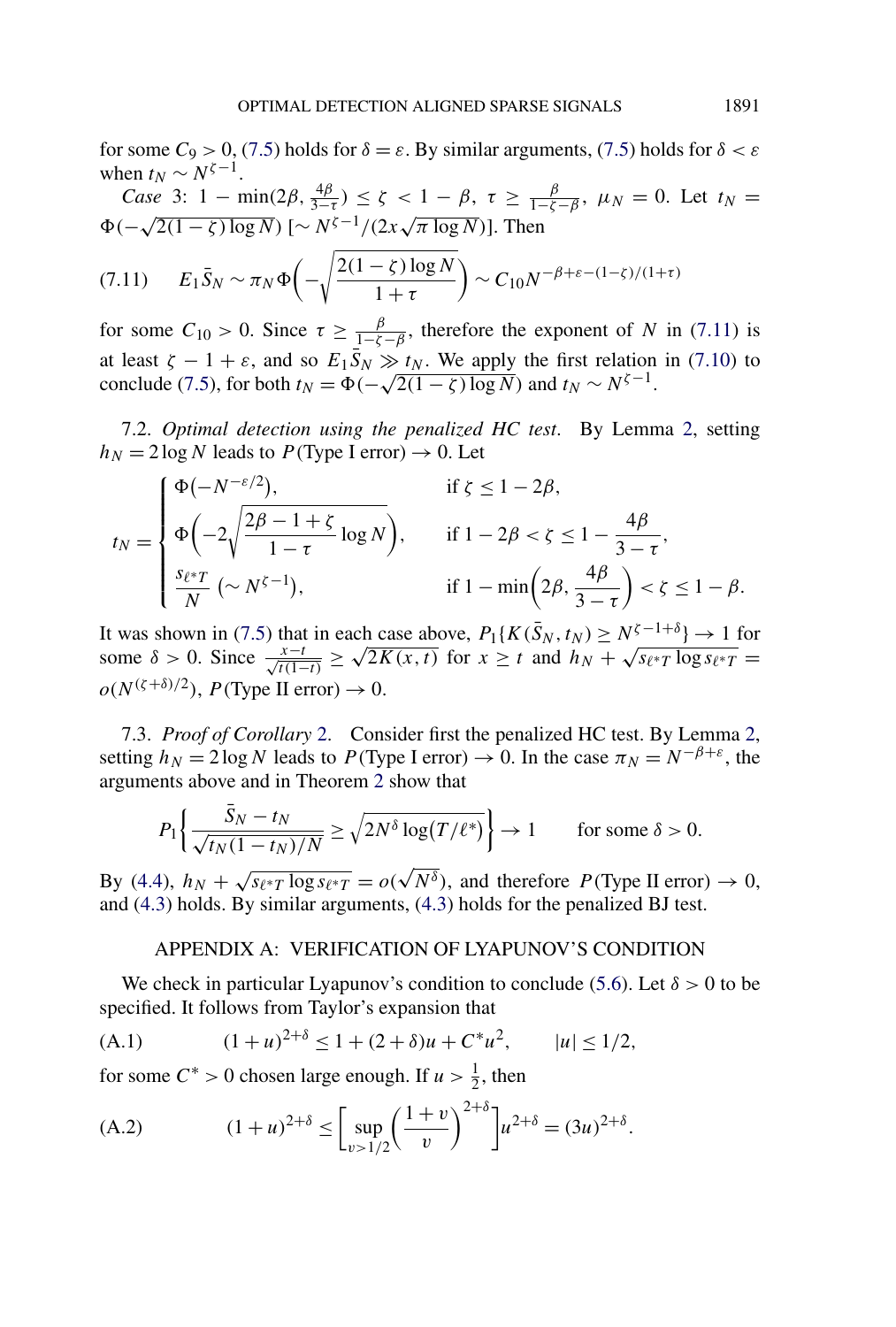<span id="page-27-0"></span>By combining [\(A.1\)](#page-26-0) and [\(A.2\)](#page-26-0), we conclude that

 $($ A.3 $)$   $(1 + u)^{2+\delta} \le 1 + (2 + \delta)u + C^*u^2 + C_2|u|^{2+\delta}$  for all  $u \ge -1/2$ *,* where  $C_2 = 3^{2+\delta}$ . We apply (A.3) with  $u = \pi_N[\exp(\mu_N Y_{n2} - \mu_N^2/2) - 1]$  on [\(5.1\)](#page-12-0) to show that

(A.4) 
$$
E_0(L_2^{2+\delta})
$$
  
\n
$$
\leq [1 + C^* p_N^2 \exp(\mu_N^2) + C_2 \pi_N^{2+\delta} \exp(\mu_N^2 (1+\delta)(2+\delta)/2)]^N.
$$

Since  $\mu_N = \sqrt{\log(1 + N^{2\beta - 1 + \zeta})}$  and  $\pi_N = N^{-\beta - \varepsilon}$ , by (A.4),

(A.5) 
$$
E_0(L_2^{2+\delta}) \le \exp\{[1+o(1)](C^*N^{\zeta-2\varepsilon}+C_2N^{\zeta-2\varepsilon+\kappa})\},
$$

where  $\kappa = -\delta(\beta + \varepsilon) + \frac{3\delta + \delta^2}{2}(2\beta - 1 + \zeta)$ . Let  $\delta > 0$  be small enough such that  $\kappa < \varepsilon$ . Since  $i_T - 1 \sim \exp(N^{\zeta} - 1)$  and  $L_i - 1 \ge -1$ , we get from (A.5) that

$$
(i_T - 1)E_0(L_i - 1)^{2+\delta} \le \exp\{[1 + o(1)](N^{\zeta} + C_2 N^{\zeta - \varepsilon})\}.
$$

On the other hand,  $Var_0(L_i) = \lambda_N - 1$  and

$$
[(i_T - 1)(\lambda_N - 1)]^{1+\delta/2} = \exp\{[1 + \delta/2 + o(1)](N^{\zeta} + N^{\zeta - 2\varepsilon})\},\
$$

so Lyapunov's condition is satisfied.

## APPENDIX B: QUADRATIC BOUNDS FOR THE FUNCTION *K*

For given  $\ell$ , *T*, *N*,  $\frac{s_{\ell T}}{N} \le t \le \frac{1}{2}$  and  $0 < \gamma \le \frac{c_{N\ell}}{N}$  (recall that  $c_{N\ell} = \log N +$  $s_{\ell T}$  + 3 log  $s_{\ell T}$ ), let  $x_t > t$  be such that

(B.1) 
$$
Q(x_t, t) \left[ := \frac{(x_t - t)^2}{2t(1 - t)} \right] = \gamma.
$$

We claim that

(B.2) 
$$
K(x_t, t) \le Q(x_t, t) \le \left(3\sqrt{4 + s_{\ell T}^{-1} \log N}\right) K(x_t, t).
$$

The left inequality of (B.2) is known. To obtain the right inequality, first note that by (B.1),

$$
x_t = t(1 + y)
$$
 where  $y = \sqrt{2\gamma(1 - t)/t}$ .

Since  $\frac{d}{dx}[(1-x)\log(\frac{1-x}{1-t})] = -1 - \log(\frac{1-x}{1-t}) \geq -1$  for  $x \geq t$ , therefore

(B.3) 
$$
K(x_t, t) \ge x_t \log(x_t/t) - (x_t - t) = t[f(y)],
$$

where  $f(y) = (1 + y) \log(1 + y) - y$ . Check that  $\frac{d}{dy} f(y) = \log(1 + y)$ , and that  $\frac{d^2}{dy^2} f(y) = \frac{1}{1+y}.$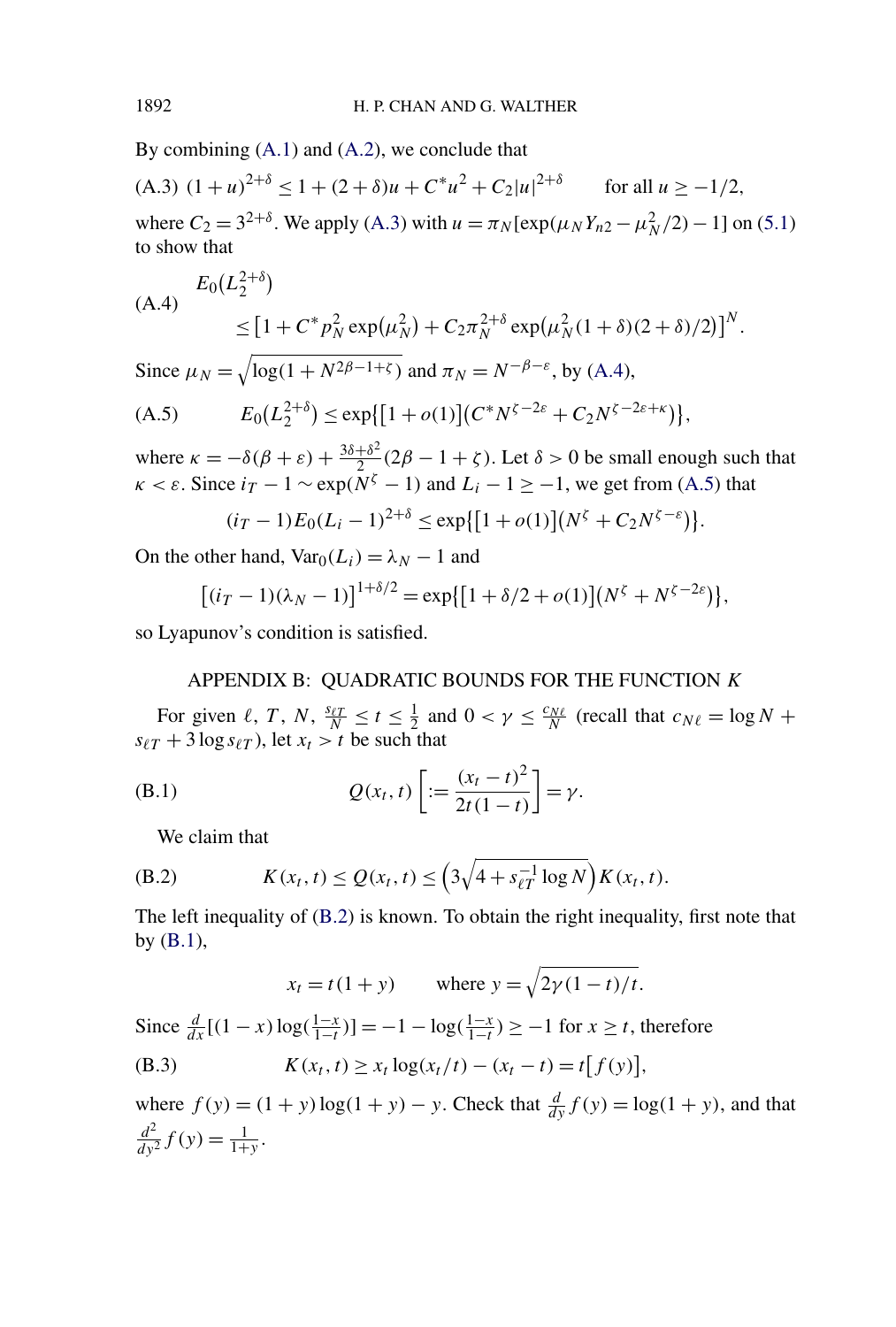<span id="page-28-0"></span>For  $\gamma \le t$ , apply [\(B.1\)](#page-27-0), [\(B.3\)](#page-27-0) and  $f(y) \ge \frac{y^2}{4}$  on  $0 < y \le 1$  to show that

$$
\frac{Q(x_t, t)}{K(x_t, t)} \le \frac{4\gamma}{t y^2} = \frac{2}{1 - t} \le 4.
$$

The right inequality of [\(B.2\)](#page-27-0) holds.

For  $\gamma > t$ , apply [\(B.1\)](#page-27-0), [\(B.3\)](#page-27-0) and  $f(y) \ge y/3$  on  $y > 1$  to show that

$$
\frac{Q(x_t, t)}{K(x_t, t)} \le \frac{3\gamma}{ty} = 3\sqrt{\frac{\gamma}{2t(1-t)}} \le 3\sqrt{\frac{\gamma}{t}} \le 3\sqrt{\frac{c_{N\ell}}{s_{\ell T}}}.
$$

The right inequality of  $(B.2)$  again holds.

#### APPENDIX C: DETECTABILITY OF NONALIGNED SIGNALS

Let  $X_{nt} = \mu_{nt} + Z_{nt}$ , where  $Z_{nt}$  are i.i.d. N(0, 1). Assume that there exists  $1 \le$  $l_T \leq T$  such that for the *n*th sequence,  $1 \leq n \leq N$ , there is an unknown interval  $(j_{nT}, j_{nT} + \ell_T]$  with probability  $\pi_N > 0$  of having an elevated mean

(C.1)  
\n
$$
\mu_{nt} = \begin{cases}\n\mu_N I_n / \sqrt{\ell_T}, & \text{if } j_{nT} < t \le j_{nT} + \ell_T, \\
0, & \text{otherwise,} \n\end{cases}
$$
\n(C.1)  
\n
$$
I_n \sim \text{Bernoulli}(\pi_N),
$$

with  $\mu_N > 0$  and the  $I_n$ 's and  $Z_{nt}$ 's jointly independent. This model is distinct from [\(2.2\)](#page-2-0) in that we do not now assume that the signals are aligned.

We claim that if  $\pi_N = N^{-\beta - \varepsilon}$  for some  $0 < \beta < 1$  and  $\varepsilon > 0$ ,

(C.2) 
$$
T/\ell_T \sim N^{\zeta} \quad \text{for some } \zeta > \max(0, 1 - 2\beta),
$$

and  $\mu_N = \sqrt{(2 \log N)(\zeta + 1) \rho^*(\frac{\zeta + \beta}{\zeta + 1})}$ , then there is no test that can achieve at all such *jnT* ,

(C.3) 
$$
P
$$
(Type I error) +  $P$ (Type II error)  $\rightarrow 0$ .

Note that though  $\mu_N \sim \sqrt{\log N}$ , as in the boundary for cases 1(b) and 2 in [\(2.5\)](#page-3-0), the growth of  $T/\ell_T$  that is allowed in (C.2) is considerably smaller than that of [\(2.4\)](#page-3-0).

As in the proof of Theorem [1,](#page-4-0) set  $i_T = \lfloor T/\ell_T \rfloor - 1$ , so that  $i_T \sim N^{\zeta}$ . Let  $Y_{n1} = \ell_T^{-1/2} (X_{n,j_T+1} + \cdots + X_{n,j_T+\ell_T})$  and each  $Y_{ni}, 2 \le i \le i_T$  be of the form  $\ell_T^{-1/2}(X_{n,j+1} + \cdots + X_{n,j+\ell_T})$ , with all *(j, j* +  $\ell_T$ ) disjoint from each other, and from  $(j_{nT}, j_{nT} + \ell_T]$ . Assume without loss of generality each  $j_{nT}$  is equally likely to take one of the  $i<sub>T</sub>$  possible values spaced at least  $\ell<sub>T</sub>$  apart, as given above. Then when  $\varepsilon = 0$ , the detection of (nonaligned) signals satisfying (C.2) is at least as difficult as detecting a mixture of ∼*Nζ*+<sup>1</sup> normal random variables *{Y<sub>ni</sub>* : 1 ≤ *i* ≤ *i<sub>T</sub>*}, with a sparse fraction ∼ *N*<sup>−(ζ+β)</sup> [=  $(N^{\zeta+1})^{-(\zeta+\beta)/(\zeta+1)}$ ] of them having mean  $\mu_N$ . Therefore by the results in [\[14,](#page-29-0) [15\]](#page-29-0), the critical detectable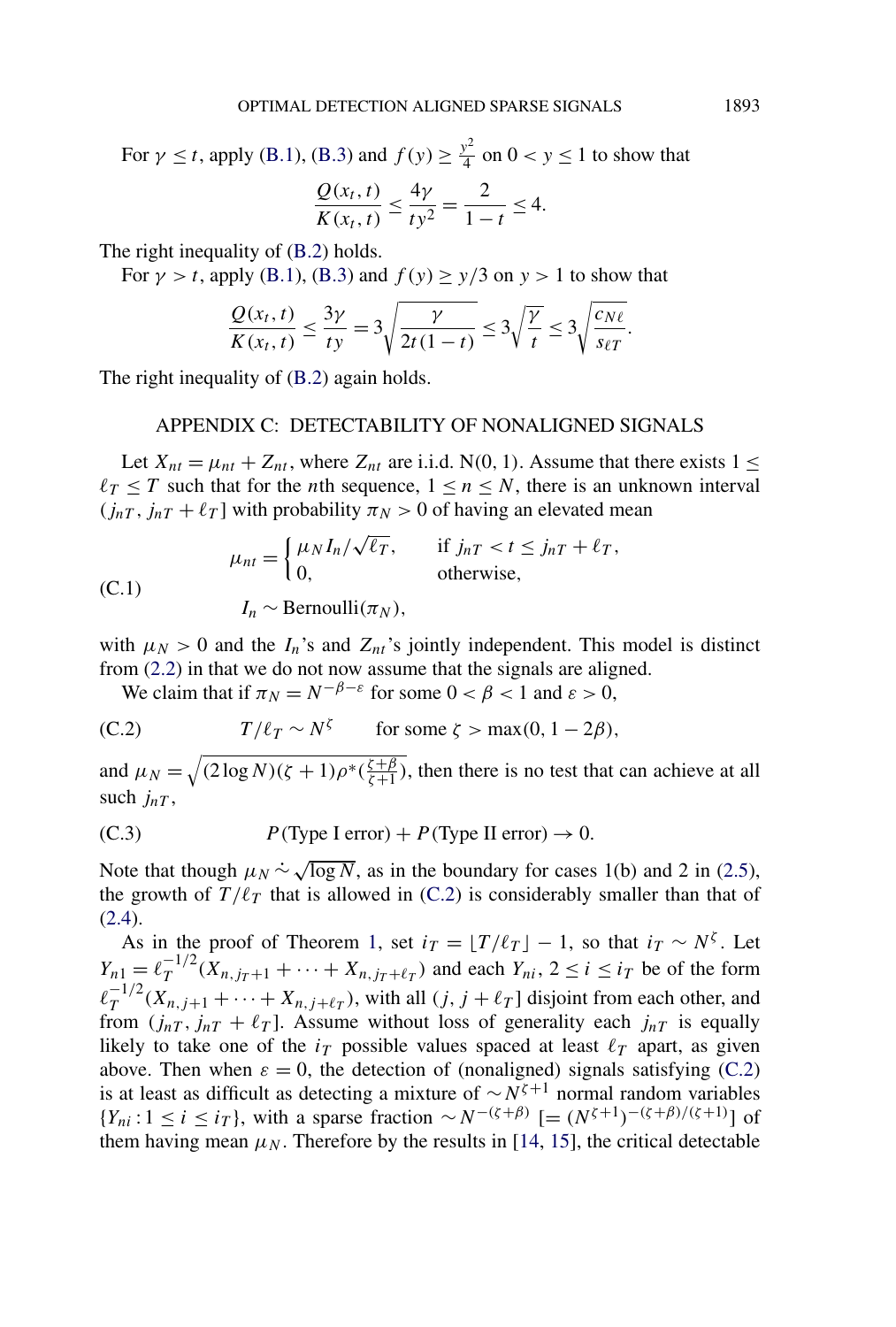<span id="page-29-0"></span> $\mu_N$  is  $\sqrt{(2 \log N^{\zeta + 1}) \rho^*(\frac{\zeta + \beta}{\zeta + 1})}$ . Hence when  $\varepsilon > 0$ , [\(C.3\)](#page-28-0) cannot be achieved. Note that the assumption  $\zeta > 1 - 2\beta$  in [\(C.2\)](#page-28-0) implies that  $\frac{\zeta + \beta}{\zeta + 1} > \frac{1}{2}$ , so  $\rho^*(\frac{\zeta + \beta}{\zeta + 1})$  is well-defined.

**Acknowledgments.** We would like to thank an Associate Editor and two referees for their comments that have led to a more realistic model setting and the adaptive optimal test statistics in this paper.

### **REFERENCES**

- [1] ARIAS-CASTRO, E., DONOHO, D. L. and HUO, X. (2005). Near-optimal detection of geometric objects by fast multiscale methods. *IEEE Trans*. *Inform*. *Theory* **51** 2402–2425. [MR2246369](http://www.ams.org/mathscinet-getitem?mr=2246369)
- [2] ARIAS-CASTRO, E., DONOHO, D. L. and HUO, X. (2006). Adaptive multiscale detection of filamentary structures in a background of uniform random points. *Ann*. *Statist*. **34** 326– 349. [MR2275244](http://www.ams.org/mathscinet-getitem?mr=2275244)
- [3] ARIAS-CASTRO, E. and WANG, M. (2013). Distribution-free tests for sparse heteroscedastic mixtures. Preprint.
- [4] BERK, R. H. and JONES, D. H. (1979). Goodness-of-fit test statistics that dominate the Kolmogorov statistics. *Z*. *Wahrsch*. *Verw*. *Gebiete* **47** 47–59. [MR0521531](http://www.ams.org/mathscinet-getitem?mr=0521531)
- [5] CAI, T. T., JENG, X. J. and JIN, J. (2011). Optimal detection of heterogeneous and heteroscedastic mixtures. *J*. *R*. *Stat*. *Soc*. *Ser*. *B*. *Stat*. *Methodol*. **73** 629–662. [MR2867452](http://www.ams.org/mathscinet-getitem?mr=2867452)
- [6] CAI, T. T. and WU, Y. (2014). Optimal detection of sparse mixtures against a given null distribution. *IEEE Trans*. *Inform*. *Theory* **60** 2217–2232. [MR3181520](http://www.ams.org/mathscinet-getitem?mr=3181520)
- [7] THE CANCER GENOME ATLAS (2008). Comprehensive genomic characterization defines human gliobastoma genes losses and core pathways. *Nature* **455** 1061–1068.
- [8] CHAN, H. P. and WALTHER, G. (2013). Detection with the scan and the average likelihood ratio. *Statist*. *Sinica* **23** 409–428. [MR3076173](http://www.ams.org/mathscinet-getitem?mr=3076173)
- [9] DONOHO, D. and JIN, J. (2004). Higher criticism for detecting sparse heterogeneous mixtures. *Ann*. *Statist*. **32** 962–994. [MR2065195](http://www.ams.org/mathscinet-getitem?mr=2065195)
- [10] DÜMBGEN, L. and SPOKOINY, V. G. (2001). Multiscale testing of qualitative hypotheses. *Ann*. *Statist*. **29** 124–152. [MR1833961](http://www.ams.org/mathscinet-getitem?mr=1833961)
- [11] EFRON, B. and ZHANG, N. R. (2011). False discovery rates and copy number variation. *Biometrika* **98** 251–271. [MR2806427](http://www.ams.org/mathscinet-getitem?mr=2806427)
- [12] GLAZ, J., POZDNYAKOV, V. and WALLENSTEIN, S., eds. (2009). *Scan Statistics*: *Methods and Applications*. Birkhäuser, Boston, MA. [MR2761094](http://www.ams.org/mathscinet-getitem?mr=2761094)
- [13] HALL, P. and JIN, J. (2010). Innovated higher criticism for detecting sparse signals in correlated noise. *Ann*. *Statist*. **38** 1686–1732. [MR2662357](http://www.ams.org/mathscinet-getitem?mr=2662357)
- [14] INGSTER, Y. I. (1997). Some problems of hypothesis testing leading to infinitely divisible distributions. *Math*. *Methods Statist*. **6** 47–69. [MR1456646](http://www.ams.org/mathscinet-getitem?mr=1456646)
- [15] INGSTER, Y. I. (1998). Minimax detection of a signal for *l <sup>n</sup>*-balls. *Math*. *Methods Statist*. **7** 401–428. [MR1680087](http://www.ams.org/mathscinet-getitem?mr=1680087)
- [16] JAGER, L. and WELLNER, J. A. (2007). Goodness-of-fit tests via phi-divergences. *Ann*. *Statist*. **35** 2018–2053. [MR2363962](http://www.ams.org/mathscinet-getitem?mr=2363962)
- [17] JENG, X. J., CAI, T. T. and LI, H. (2013). Simultaneous discovery of rare and common segment variants. *Biometrika* **100** 157–172. [MR3034330](http://www.ams.org/mathscinet-getitem?mr=3034330)
- [18] LAI, W. R., JOHNSON, M. D., KUCHERLAPATI, R. and PARK, P. J. (2005). Comparative analysis of algorithms for identifying amplifications and deletions in array CGH data. *Bioinformatics* **21** 3763–3770.